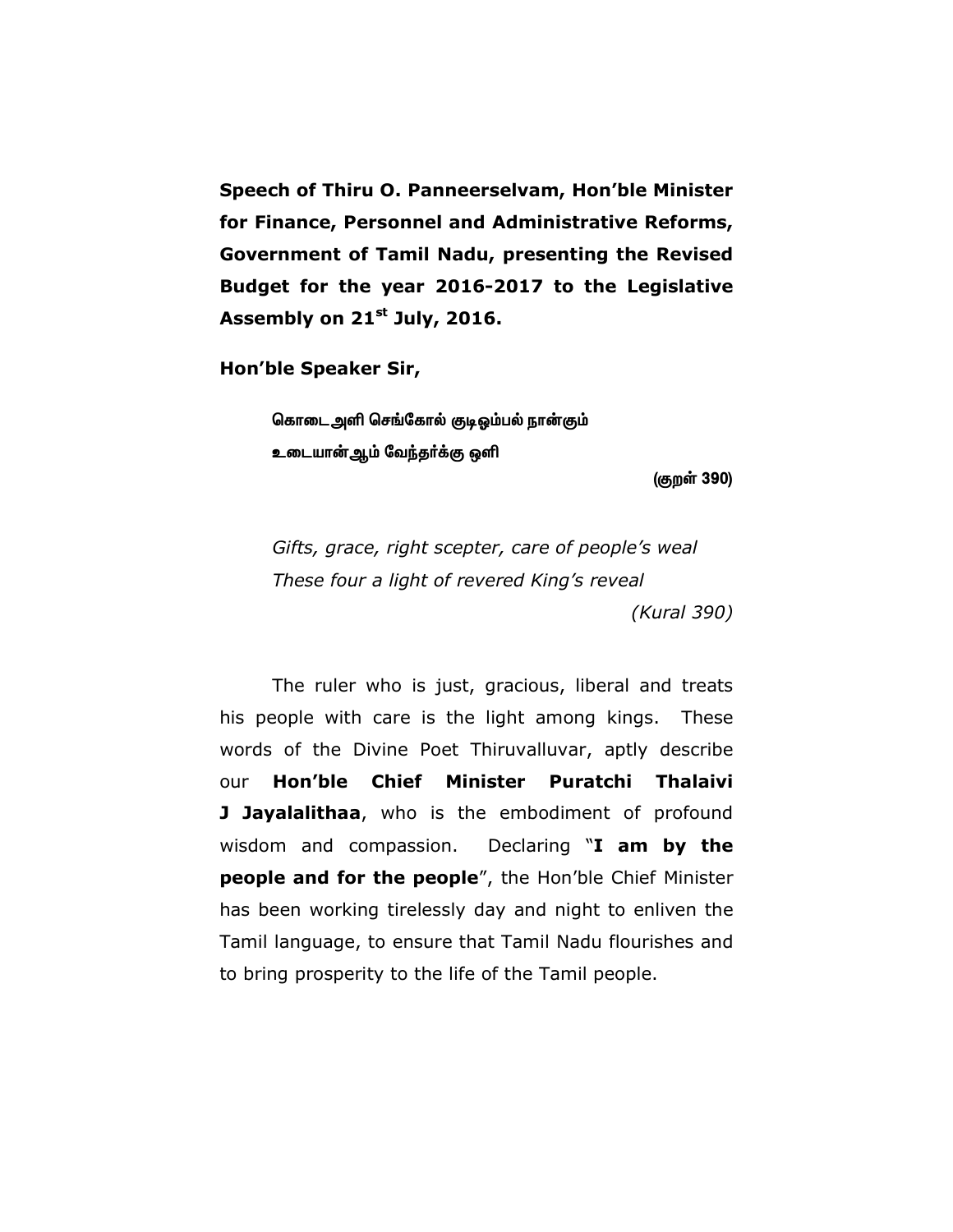2. Unparalleled in her leadership, unflinching in her commitment to the development of Tamil Nadu and welfare of its people and steadfast in her march towards consecutive historic electoral victories, she has been bestowed with the infinite love, affection and respect of the people of Tamil Nadu, which has ensured her assumption of charge as the Chief Minister for the sixth time. I am proud to have once again being given the opportunity to work as Finance Minister under the astute and sagacious leadership of the Hon'ble Chief Minister. As I rise to present the Revised Budget Estimates 2016-2017, in this august House, I submit before her boundless wisdom and faithfully express my gratitude towards her for bestowing this great responsibility on me.

3. Only a great leader can create a vision, articulate it and passionately own and pursue it, till it is fulfilled. As a great visionary leader, our Hon'ble Chief Minister has chiseled a path of development for the State of Tamil Nadu by launching the 'Vision Tamil Nadu 2023' document on 22.03.2012. While launching the document, she proclaimed

*"Like Martin Luther King who had a great dream about the USA, I also have a dream or vision for Tamil Nadu. In my dream I envision a Tamil Nadu where no youth remains unemployed, where*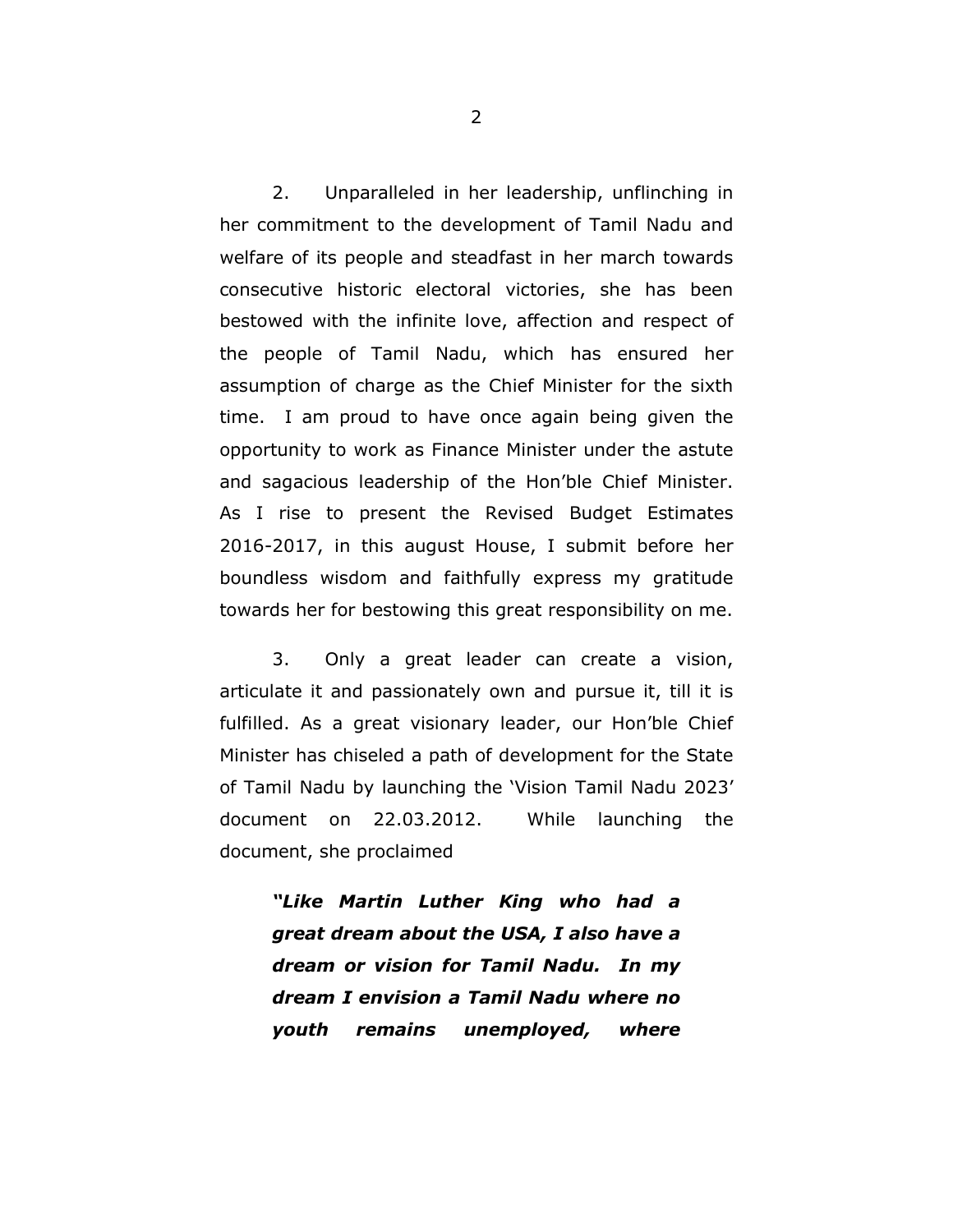*poverty is totally eradicated, where every citizen has access to all basic amenities such as health care, education, water supply and sanitation, and above all, where all the people of the State enjoy prosperity, security and peace. I have a dream wherein Tamil Nadu emerges as the Numero Uno in all economic and social indicators and emerges as the knowledge economy in this new millennium. This Vision 2023 document articulates my dream and sets certain tasks to be accomplished."* 

The Vision Document outlines the agenda for the development of the State, now and for the future and sets the direction for the Revised Budget Estimates 2016-2017.

4. To achieve **peace, growth** and **prosperity** in the State and the goals set out in the Vision 2023 document; this Government has formulated the following **Five State Missions** and **Eleven Special Focus Areas of Development**. The five Missions contemplated here set ambitious targets to be achieved through multi-disciplinary and multi-departmental co-ordination.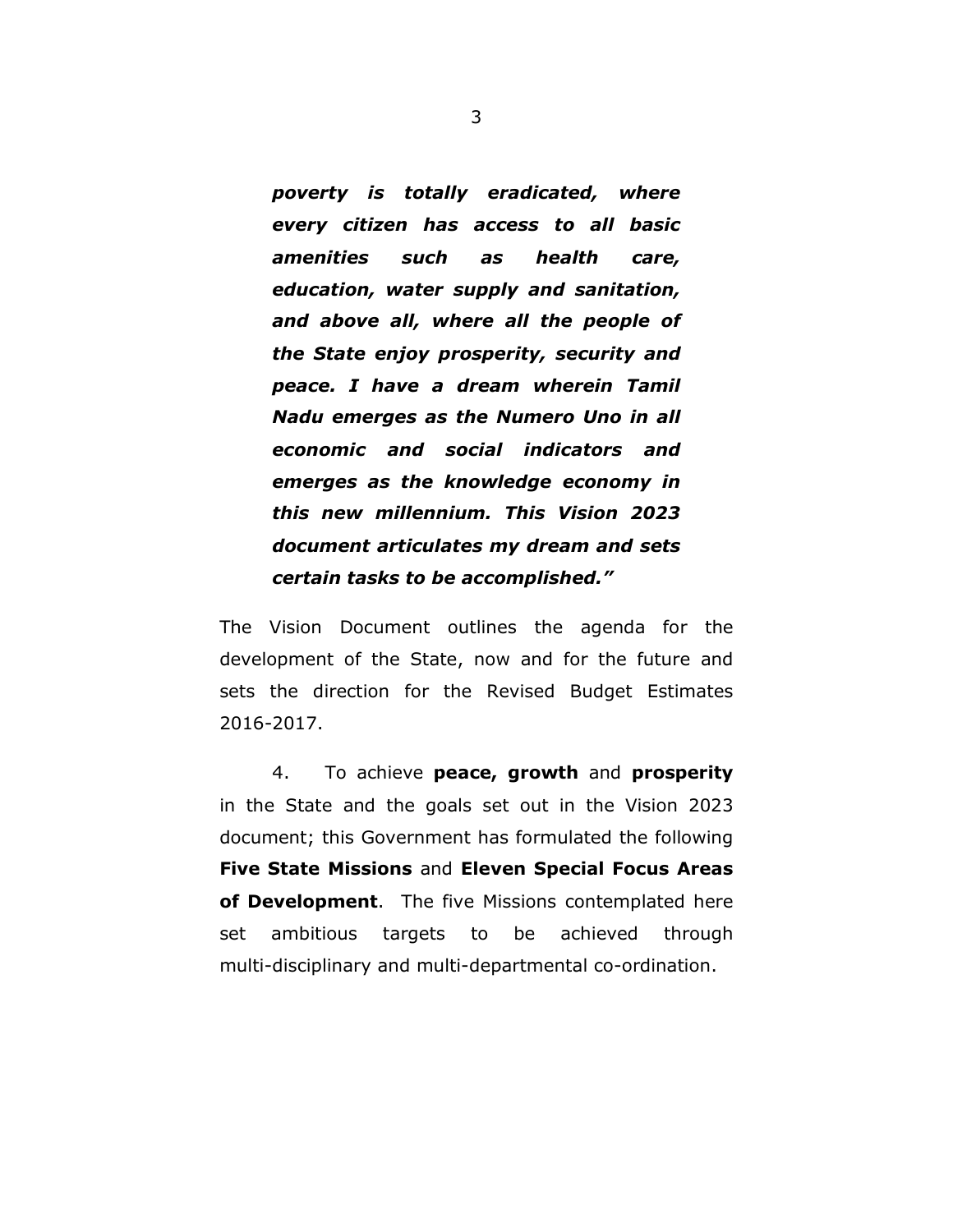The Five State Missions are:

- **Mission for water resource management and revival of Kudimaramath**
- **Mission for housing to achieve hut-free villages and slum-free cities**
- **Mission for poverty reduction and economic empowerment of the poor**
- **Mission for a clean Tamil Nadu**
- **Mission for skill development**

The Eleven Special Focus Areas of Development are:

- **Agriculture and allied sector development**
- **Strengthening urban infrastructure**
- **Tourism promotion**
- **Promotion of Micro, Small and Medium Enterprises**
- **Infrastructure development including roads, power, minor ports, irrigation and drinking water**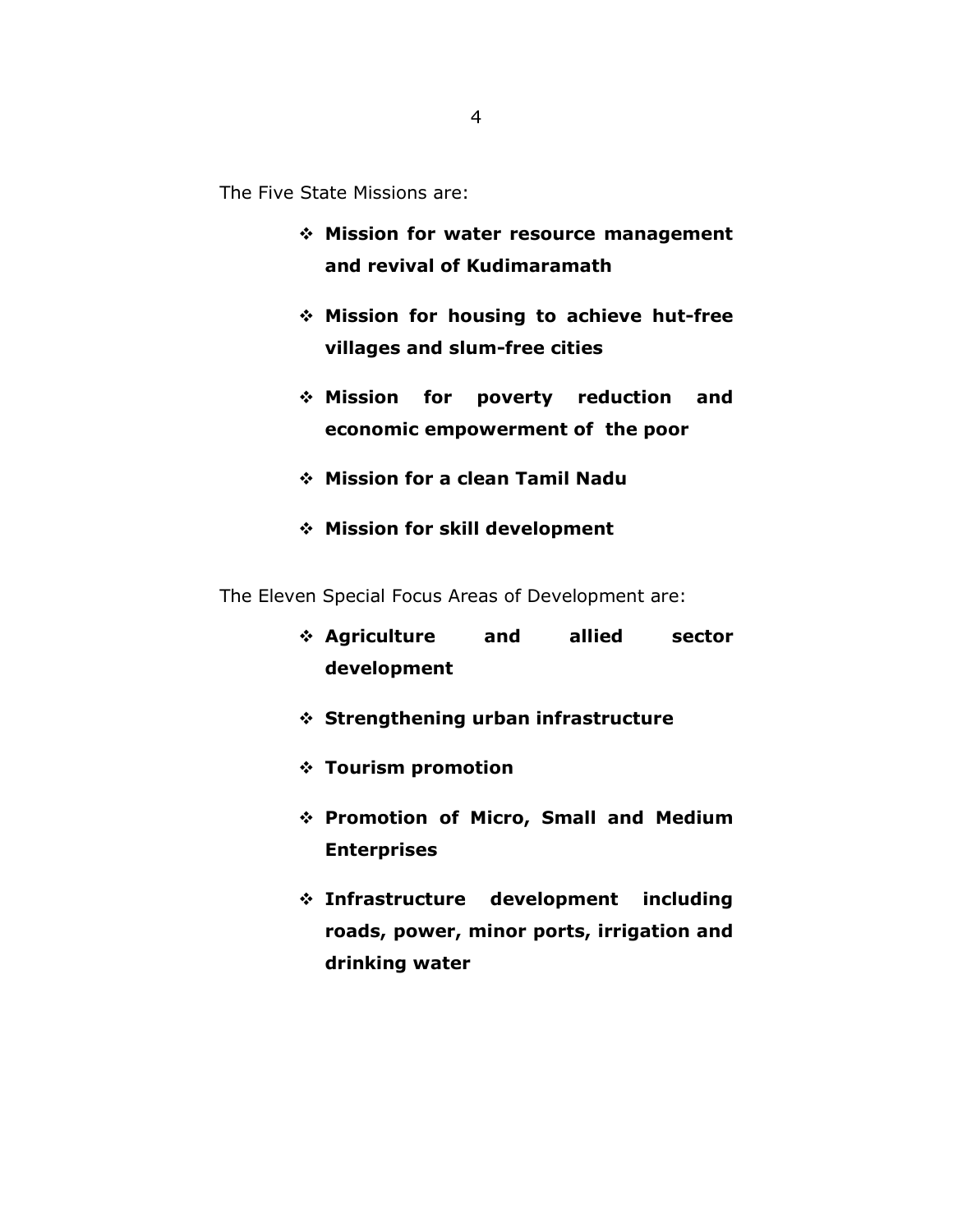- **Industrial investment through corridor based development and improving ease of doing business**
- **Education for all with focus on quality**
- **Health for all**
- **Social security with focus on women and children**
- **Strengthening urban transportation**

### **Good Governance and transparency**

 All the policies, programmes and schemes are designed to achieve the above objectives, for which the Revised Budget 2016-2017 outlines the strategies.

5. In the words of Thiruvalluvar, "just to say a thing is easy for anyone, but to do it in the manner undertaken is a rare thing indeed". True to her words, the Hon'ble Chief Minister has proven her able leadership with her actions. In the recent Legislative Assembly Elections, after 32 years, the people of Tamil Nadu delivered a historic verdict and have given her a consecutive second term to take charge of the State administration. During her address to thank the people of Tamil Nadu, the Hon'ble Chief Minister said, "**I am indebted to the people of Tamil Nadu for placing**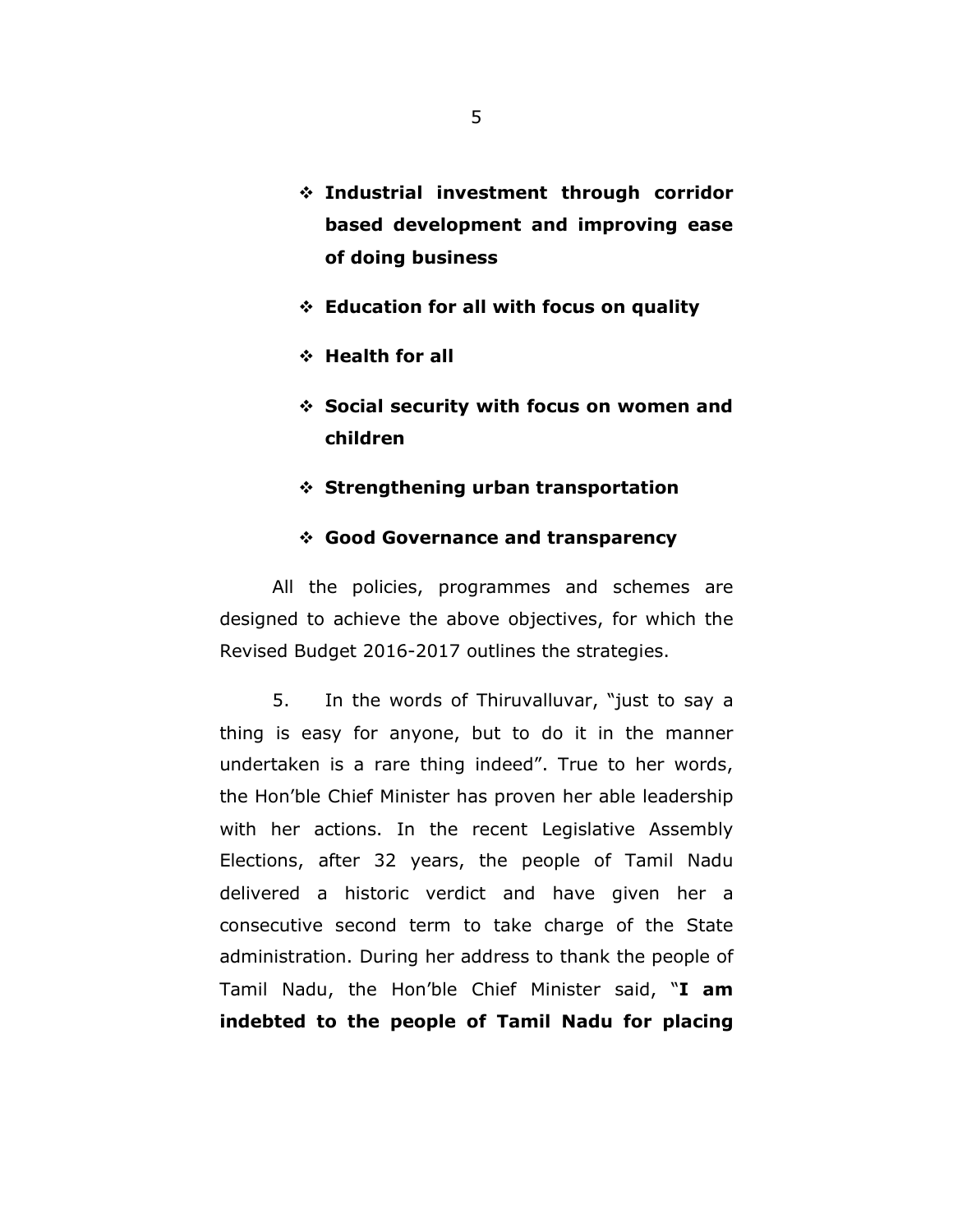**immense faith on me and giving this historic victory. I intend to show my gratitude by my actions and we will strive to fulfil all promises made in the Manifesto**". To fulfil this commitment, the Hon'ble Chief Minister, immediately after assuming charge, has issued Government Orders for implementing the five major promises made in the Election Manifesto.

## **POVERTY REDUCTION**

6. This Government has launched a State Mission on Poverty Reduction in both rural and urban areas with a multi-pronged approach under the aegis of the Tamil Nadu Corporation for Development of Women. The main strategy is identifying eligible poor families and organising them as Self Help Groups. These groups will be supported for their economic empowerment through skill training, extension of credit for self-employment and starting micro-enterprises, besides assisting them in the areas of health, sanitation and education.

7. The 'Pudhu Vaazhvu Project' is being implemented in 120 Blocks. The 'Tamil Nadu Rural Transformation Project' will be taken up with the World Bank assistance at a cost of Rs.900 crores in 120 Blocks. Along with these, the 'Tamil Nadu State Rural Livelihood Mission' (TNSRLM) and the 'National Rural Livelihood Mission' (NRLM) will cover all the 385 Blocks, thus covering the entire State under poverty alleviation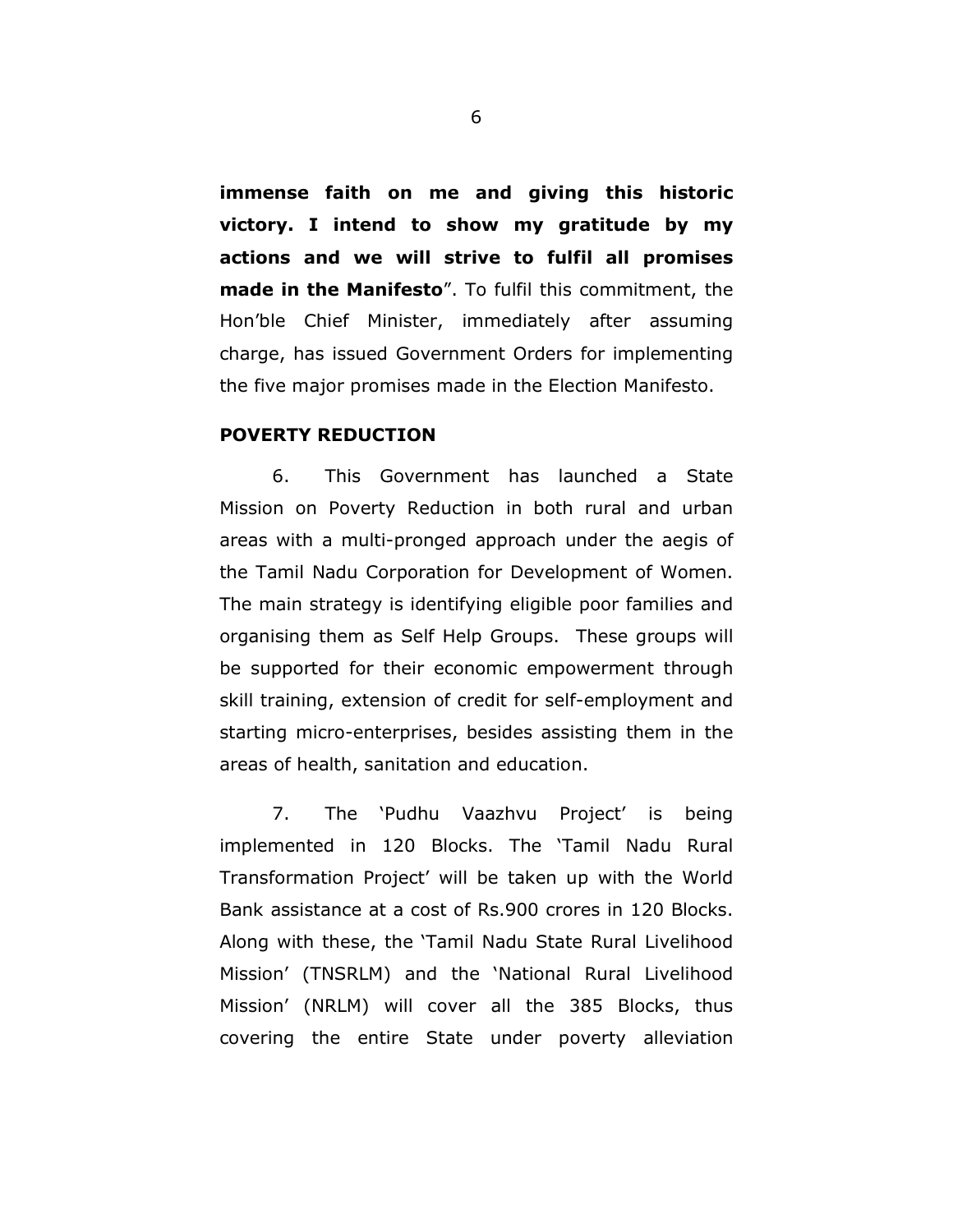programmes. **For these poverty reduction schemes in rural areas, an amount of Rs.355.81 crores has been provided in the Revised Budget Estimates 2016-2017**.

8. Even though the Government of India has restricted the 'National Urban Livelihood Mission' (NULM) in Tamil Nadu to forty Urban Local Bodies (ULBs), the State Government has been implementing the 'Tamil Nadu Urban Livelihood Mission' (TNULM) throughout the State, filling the gap with its own funds. **A sum of Rs.350 crores has been provided for urban livelihood programmes in the Revised Budget 2016-2017**.

### **EMPLOYMENT AND SKILL DEVELOPMENT**

9. The State Mission on skill development will impart skills to 20 million persons as stated in the Vision Tamil Nadu 2023 Document. The Tamil Nadu Skill Development Corporation has been set up as a nodal agency to coordinate all the skill development training implemented in the State. Tie-ups of potential employers like industrial units with academic institutions will be encouraged to enhance the employability of the educated youth. These tie-ups would play a crucial role in imparting skill development training to fulfil the skill gap requirements of the industry and to ensure benchmarking of skill training in alignment with the National Skill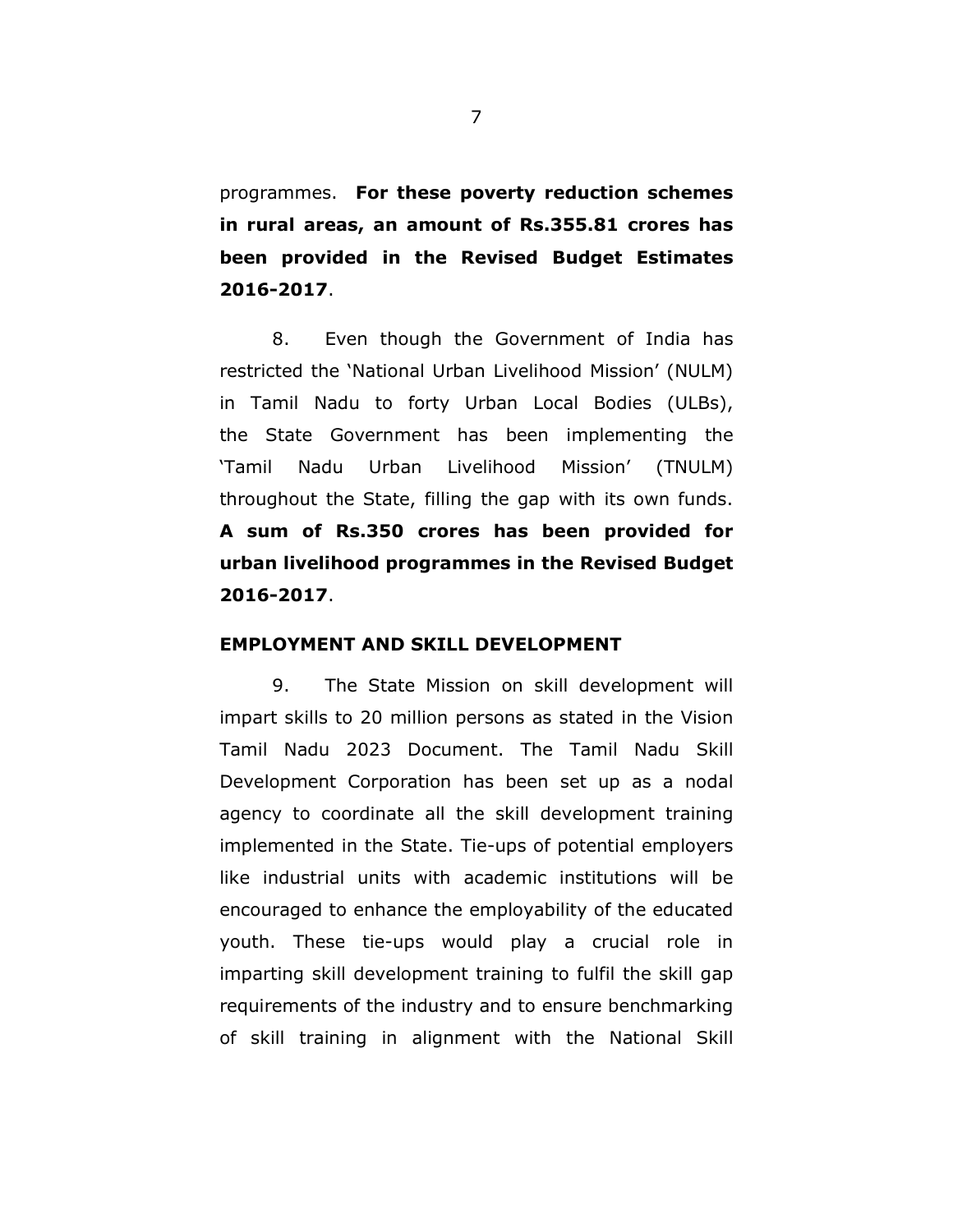Qualification framework. **During 2016-2017, it is proposed to train two lakh youth for skill development under this Mission. A sum of Rs.150 crores has been earmarked in the Revised Budget Estimates 2016-2017 for the 'Tamil Nadu Skill Development Mission'**.

10. Employment Exchanges are now acting as career guidance centres for disseminating information on career opportunities to the unemployed youth. District Level Private Placement Assistance Cells, which have been created in 37 District Employment Offices, organise job-melas and facilitate face-to-face interviews. The access to the database maintained by the employment offices is open to private sector employers to fulfil their employment requirement.

### **PLANNING AND DEVELOPMENT**

11. The Hon'ble Chief Minister released the Part-II of Vision Tamil Nadu 2023 document on 21.02.2014. This document spelt out the sector specific approaches and profiles of 217 infrastructure projects in six major sectors. I am glad to inform this august House that the works for 88 projects have already started and 16 projects have reached bidding stage. Detailed Project Reports and Detailed Feasibility Studies have been prepared for 24 projects which are ready for launch. The remaining projects are at various stages of preparation.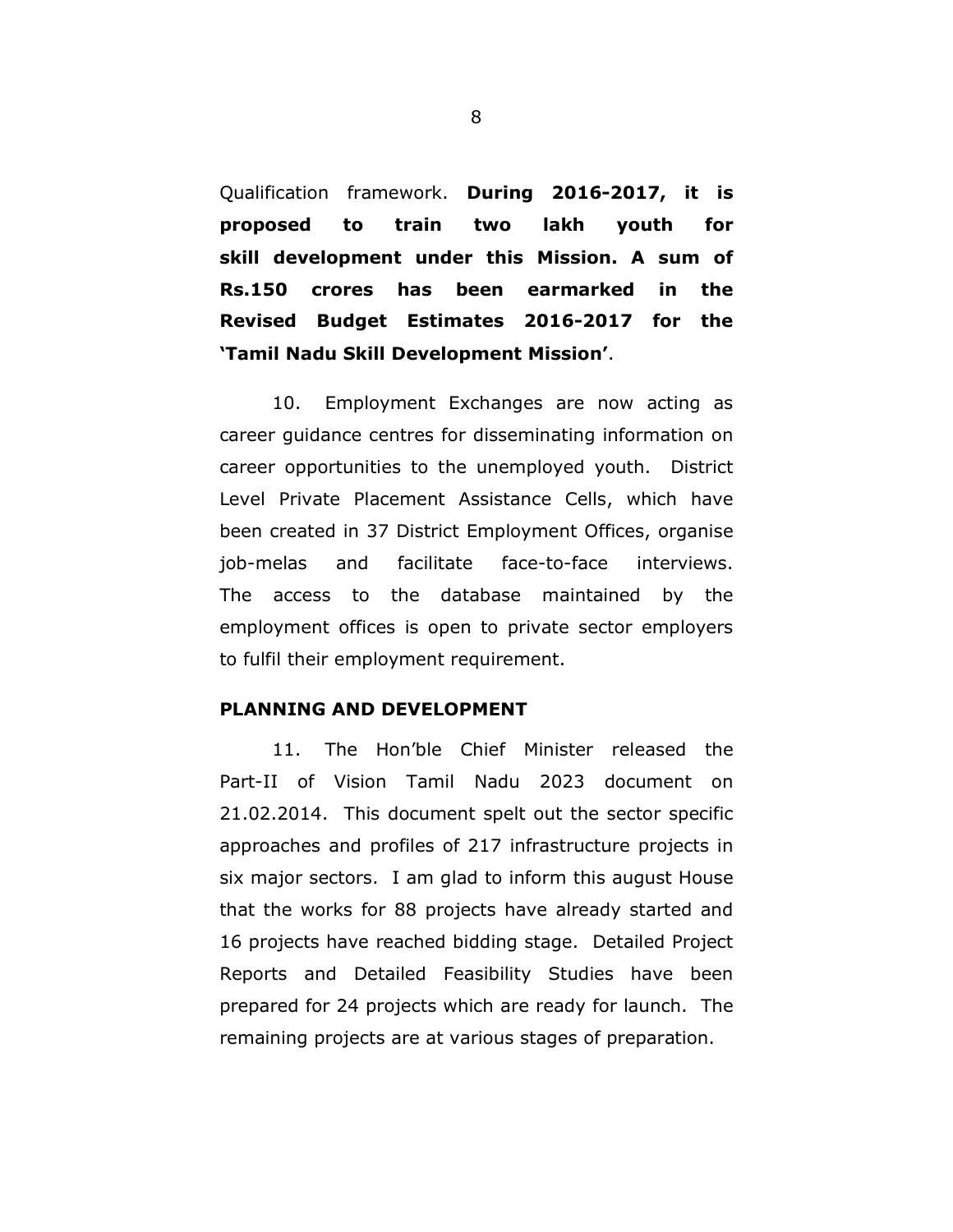12. This Government has created the Tamil Nadu Infrastructure Development Board (TNIDB) in 2012 to support and execute the enlisted projects in Vision 2023 and give exclusive focus to major infrastructure projects, especially under the Public Private Partnership (PPP) mode. **In the Revised Budget Estimates 2016-2017, an amount of Rs.2,000 crores has been allocated for the 'Tamil Nadu Infrastructure Development Fund' and Rs.100 crores has been allocated for the 'Project Preparation Fund'**.

13. **In a landmark initiative, for the first time in the Country, the State has promoted the Tamil Nadu Infrastructure Fund as an Alternative Investment Fund Category-I (AIF-I) through the Tamil Nadu Infrastructure Fund Management Corporation (TNIFMC). I am happy to inform that the Fund has already been registered by the Securities and Exchange Board of India (SEBI) and is now in the process of mobilizing the first financial close of Rs.3,000 crores. These resources will be used to fund new infrastructure projects in the State during 2016-2017**.

14. The greatest challenge before this Government is to steer the State economy in the midst of the uncertain global and domestic economic environment. The challenge is particularly intense in the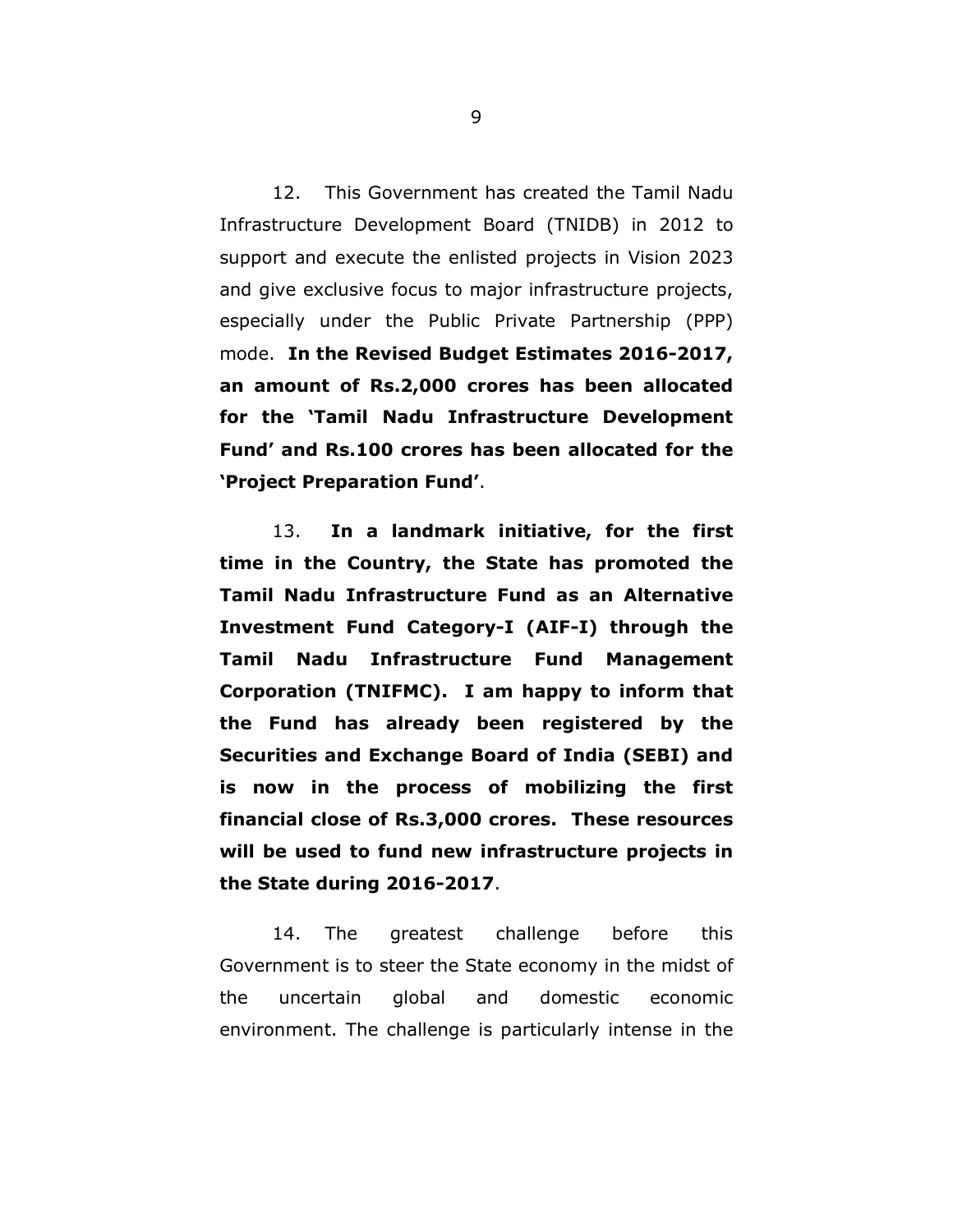Manufacturing Sector, which is critical to achieve double digit growth. Even under these difficult circumstances, the State performed better as the Gross State Domestic Product (GSDP) growth rate in 2015-2016 is estimated at 8.79% as against the All India Gross Domestic Product (GDP) growth rate of 7.57% at 2011-2012 constant prices. The growth rate is expected to improve once the data from latest estimates is made available. With the State Plan expenditure target for 2016-2017 set at Rs.60,610 crores, the GSDP growth rate is expected to go up further during 2016-2017.

15. Several inclusive welfare programmes are being implemented to uplift the poor for ensuring growth with equity. The steps taken by this Government to prepare Human Development Reports for all Districts in the State will provide the much needed inputs for appropriately designing various programmes. **The 'State Balanced Growth Fund' (SBGF) aimed at reducing the socio-economic imbalances in 105 backward blocks through flexible programmes to address the gaps in key indicators in poverty, health, education and gender equity will be continued. A sum of Rs.100 crores is allocated for this programme in the Revised Budget Estimates 2016-2017. The 'Special Area Development Programme' has been launched with State funds,**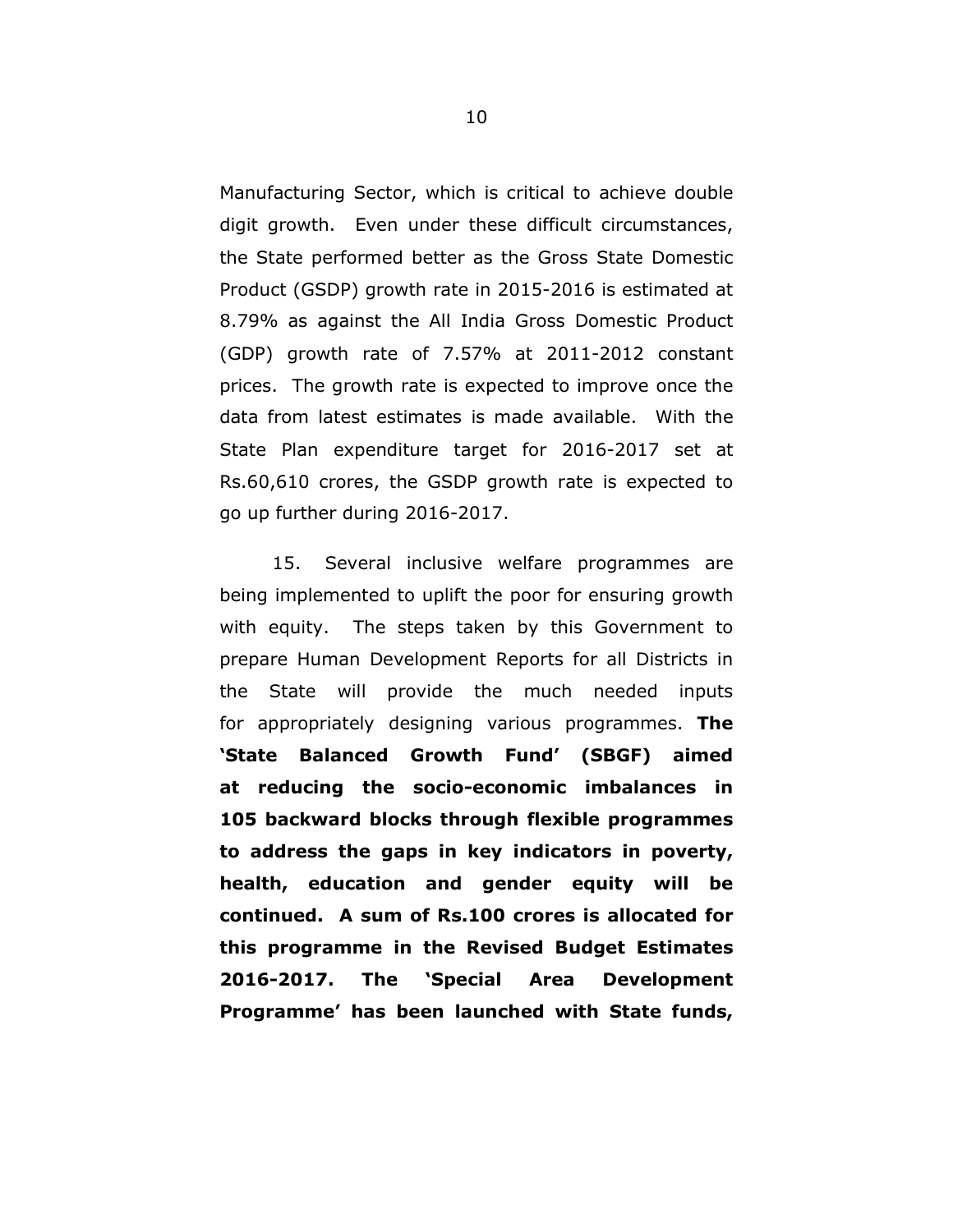**in lieu of the erstwhile 'Hill Area Development Programme' (HADP) and 'Western Ghats Development Programme' (WGDP). This scheme will be implemented with an allocation of Rs.75 crores during 2016-2017**.

16. The successful Tamil Nadu Innovation Initiatives (TANII) launched by the Government to encourage innovations in administration will be continued further. So far, 115 projects have been taken up at an outlay of Rs.250.49 crores to pilot innovative ideas. In the Revised Budget Estimates 2016-2017, Rs.150 crores has been provided for this purpose.

#### **TAMIL DEVELOPMENT**

17. The Hon'ble Chief Minster has always given special support to all institutions that are involved in promotion of the Tamil language. As announced earlier, 'Amma Literary Award' for eminent women writers, 'World Tamil Sangam Award' for Tamil Scholars across the globe, 'The Best Translator Award' for outstanding translators will be given from this year onwards. A sum of Rs.32.94 crores is provided for the Tamil Development Department in the Revised Budget Estimates 2016-2017.

# **ROAD SAFETY**

18. This Government has already strengthened road patrols and improved the use of Road Accident Data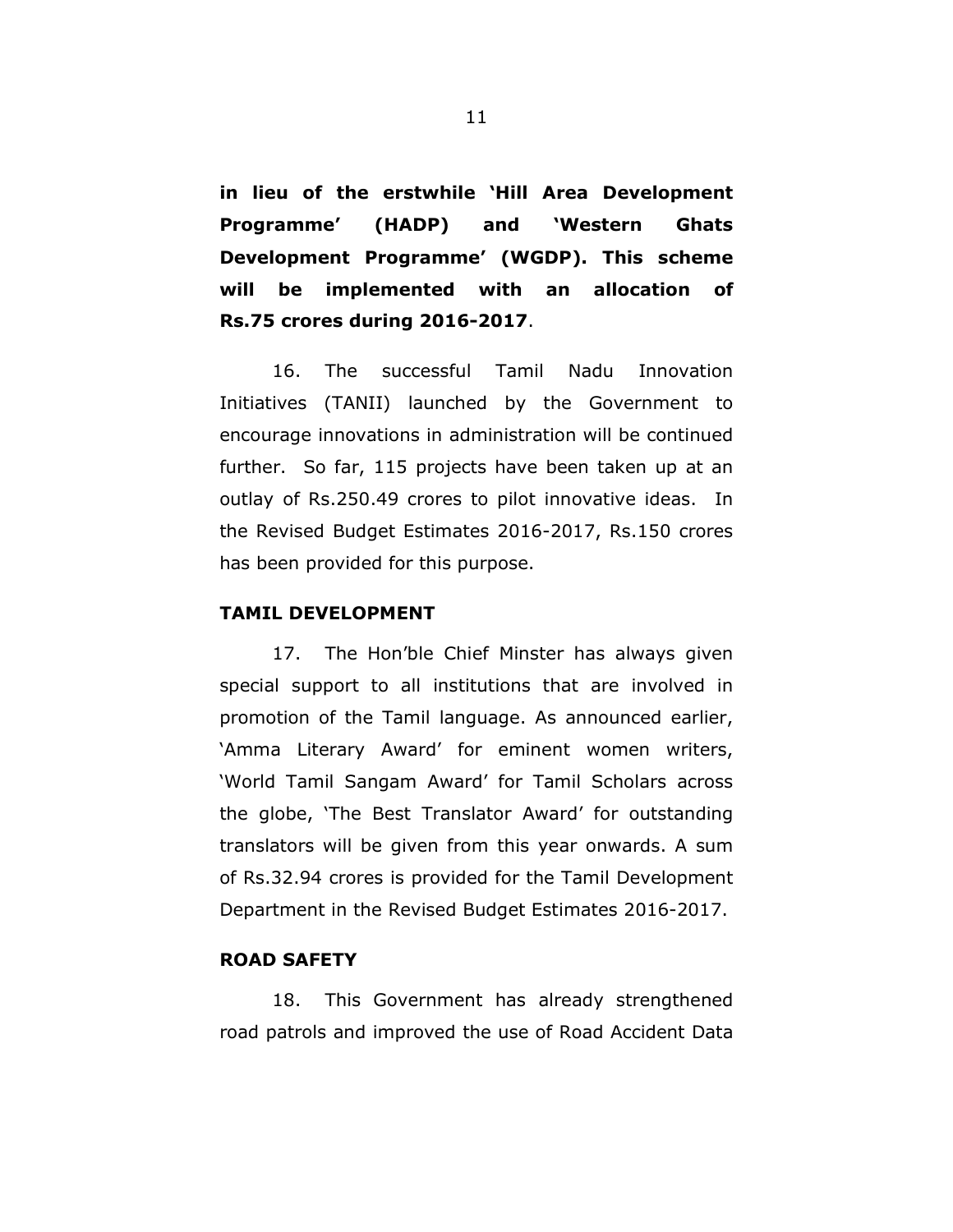Management System in order to reduce road accidents. This Government will further strengthen road safety measures, including awareness campaigns and engineering interventions. **Totally, an amount of Rs.165 crores has been provided for the Road Safety Fund in this Revised Budget Estimates 2016-2017. Further, under the Comprehensive Road Infrastructure Development Project (CRIDP), an amount of Rs.150 crores is earmarked for the Road Safety Component to correct black spots in highly accident-prone areas**.

# **LAW AND ORDER**

19. Maintenance of a peaceful environment in the State is the first goal in the troika of 'Peace, Growth and Prosperity', the mission statement of this Government. The Hon'ble Chief Minister is known for her resolve to preserve public order and maintain communal amity through timely and firm action. Caste and communal tensions are being handled by the Police with tact and requisite force. Frequent combing operations, effective intelligence system and formation of Naxalite Special Duty Wing in 10 border Districts have effectively controlled the activities of Left Wing Extremism. It is a matter of pride that 500 fishermen youth were appointed as Marine Home Guards in 13 coastal Districts, which is a first of its kind initiative in the Country.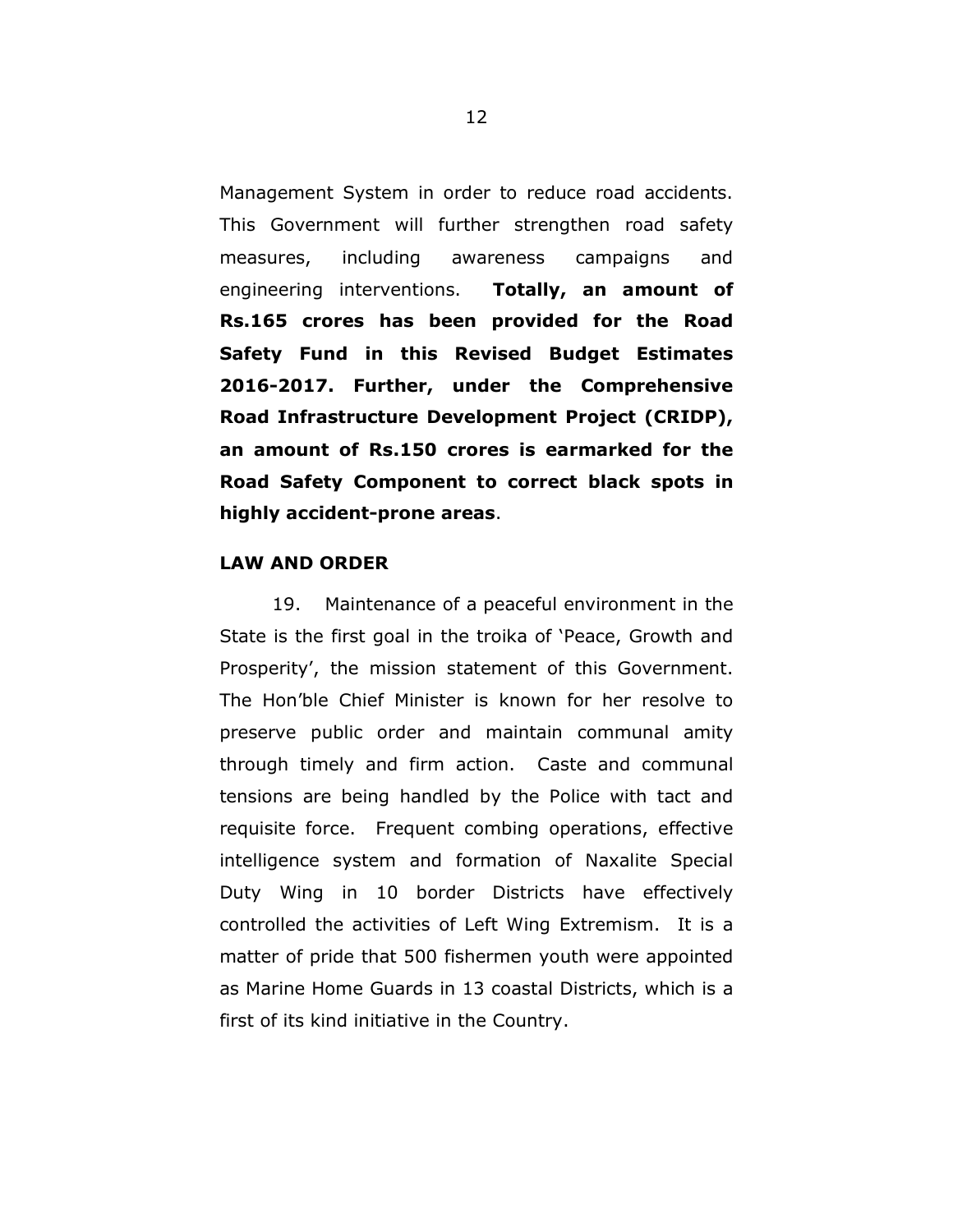20. The professionalism and efficiency of our Police Force was exhibited in the successful security arrangements made for the Mahamaham festival in Kumbakonam from  $13<sup>th</sup>$  to  $22<sup>nd</sup>$  February 2016. Facilitating the smooth participation of more than fifty lakh devotees for taking holy dip in an orderly manner, elaborate bandobust and security arrangements were made by the Police Force.

21. This Government will ensure that all the Police Stations function in Government buildings by **constructing buildings for the remaining 64 Police Stations which are functioning in the private rental buildings**. The Government has already sanctioned Rs.50.10 crores under the 'Modernisation of Police Force' (MPF) towards purchase of vehicles, equipment for security, communication, surveillance, etc. In the Revised Budget Estimates 2016-2017, Rs.68.62 crores has been provided for the Modernisation of Police Force.

22. Under the 'Crime and Criminal Tracking Network System' (CCTNS), 1,482 Police Stations and 479 higher offices throughout the State have been connected. Besides, this Government has sanctioned Rs.22.14 crores from State funds, for various components including the addition of 938 special units in the CCTNS.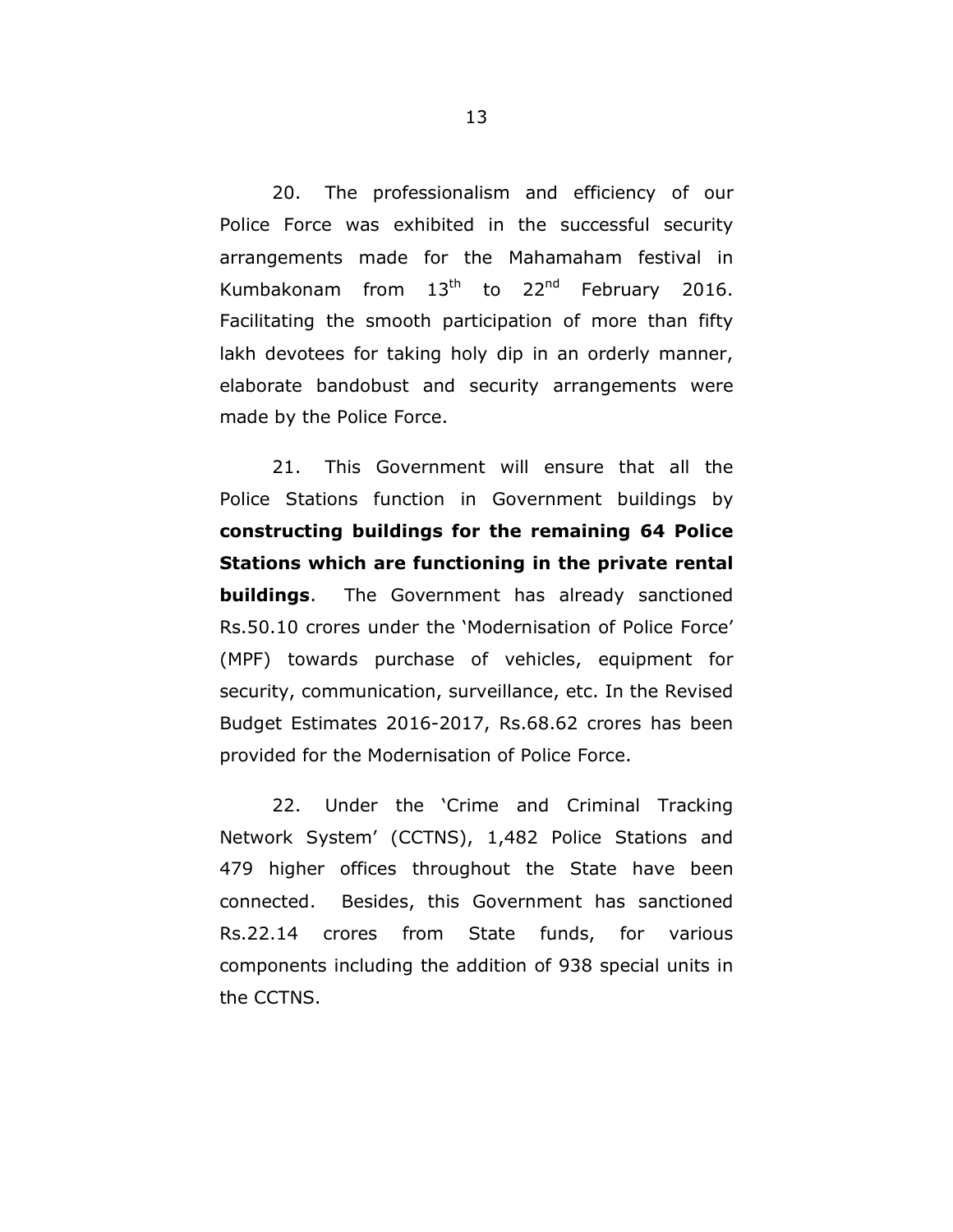23. **Committed to the policy of increasing housing availability for Police Personnel, construction of 2,673 houses for Police Personnel will be taken up at a cost of Rs.422 crores in the year 2016-2017**. In the Revised Budget Estimates 2016-2017, a sum of Rs.6,102.95 crores has been allocated for the Police Department.

# **FIRE AND RESCUE SERVICES**

24. The Fire and Rescue Services Department has been continuously modernized under the able leadership of the Hon'ble Chief Minister by inducting modern equipment like sky lifts and quick response vehicles. This Government will further strengthen the Fire and Rescue Services by improving their technical capability. A sum of Rs.230.07 crores has been allocated to this Department in the Revised Budget Estimates 2016-2017.

## **PRISONS**

25. This Government considers the prisons as corrective institutions and several innovative measures are being taken for providing job-oriented vocational training and by setting up several production units in the prison premises. In the Revised Budget Estimates 2016-2017, a sum of Rs.282.92 crores has been allocated for the Prisons Department.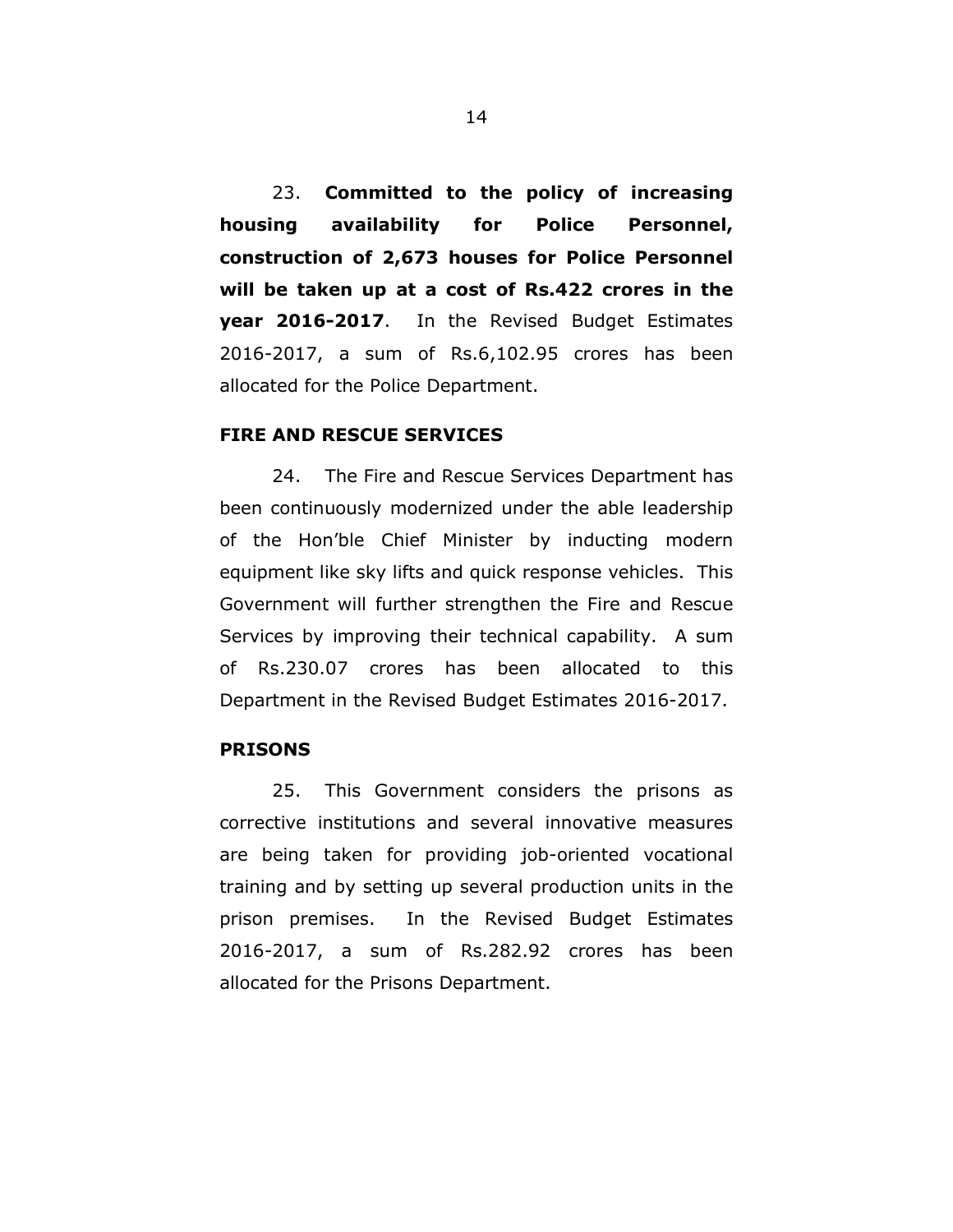#### **ADMINISTRATION OF JUSTICE**

26. To facilitate smooth and efficient functioning of the Judiciary, the infrastructure of courts has been improved substantially. In the last five years, 223 new courts have been constituted, new buildings at a cost of Rs.486.26 crores have been constructed, and additional Judges and necessary supporting staff have been sanctioned. In addition to the State Judicial Academy in Chennai, Regional Centres of this Academy have also been established at Coimbatore and Madurai at a cost of Rs.28.10 crores. Digitization of court records of the High Court of Madras is under progress at a cost of Rs.9.43 crores. A sum of Rs.993.24 crores has been provided in the Revised Budget Estimates 2016-2017 for Administration of Justice.

#### **GOVERNANCE**

27. Among the many initiatives taken up by this Government for transparency and accountability in governance, '**AMMA Thittam' (Assured Maximum Services to Marginal People in All Villages)** taking the services of the Government to the doorsteps of the people, **Amma Call Centre**, a round the clock grievance redressal system and establishment of 10,532 **e-Sevai Centres** across the State are noteworthy. **These e-Sevai Centres are providing more than 100 public services at present and the**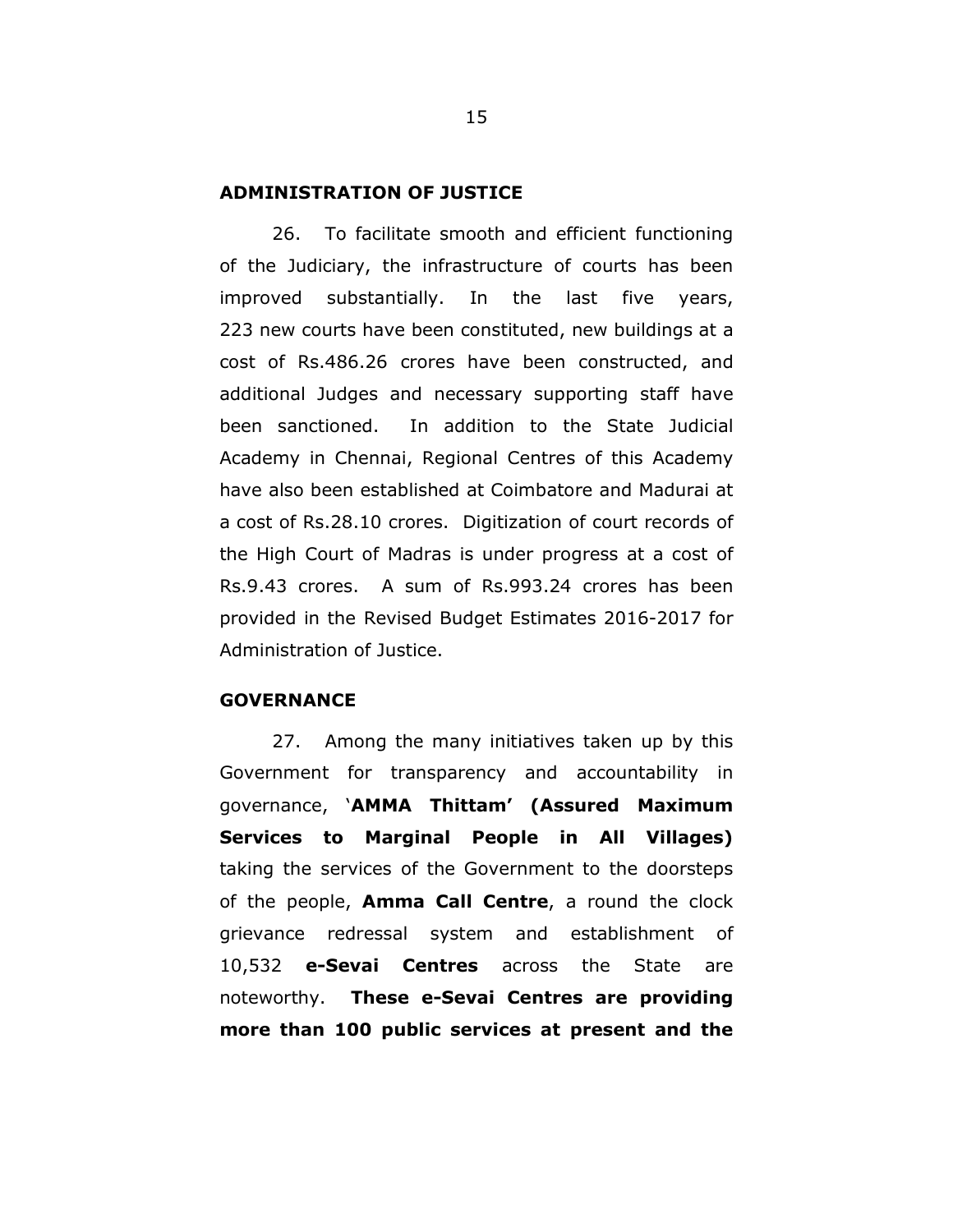**number of services will be scaled up to 300 during this year**. The proposed constitution of Lokayukta will make a significant impact in ensuring clean administration and accountability in governance.

28. The process of establishing the 'State Resident Data Hub' (SRDH) has been almost completed. This hub will serve as a unified data repository of biometry enabled residents data derived from the National Population Registry (NPR). This hub will cater to the needs of all Departments for delivery of citizen centric services. It will help the Government to ensure better targeting, effective service delivery, greater accountability and more efficient monitoring of schemes. In the near future, this will facilitate rolling out of a biometric-Aadhaar enabled payment system to disburse welfare benefits to citizens.

#### **REVENUE ADMINISTRATION**

29. The Government under the Hon'ble Chief Minister has created 65 new Taluks and 9 new Revenue Divisions in the past five years. This has ensured the common public better accessibility to revenue administration, resulting in speedier delivery of public services. This Government is committed to creating more Taluks and Revenue Divisions as per the need, in order to further improve the administration. **The infrastructure of the Revenue Department will be**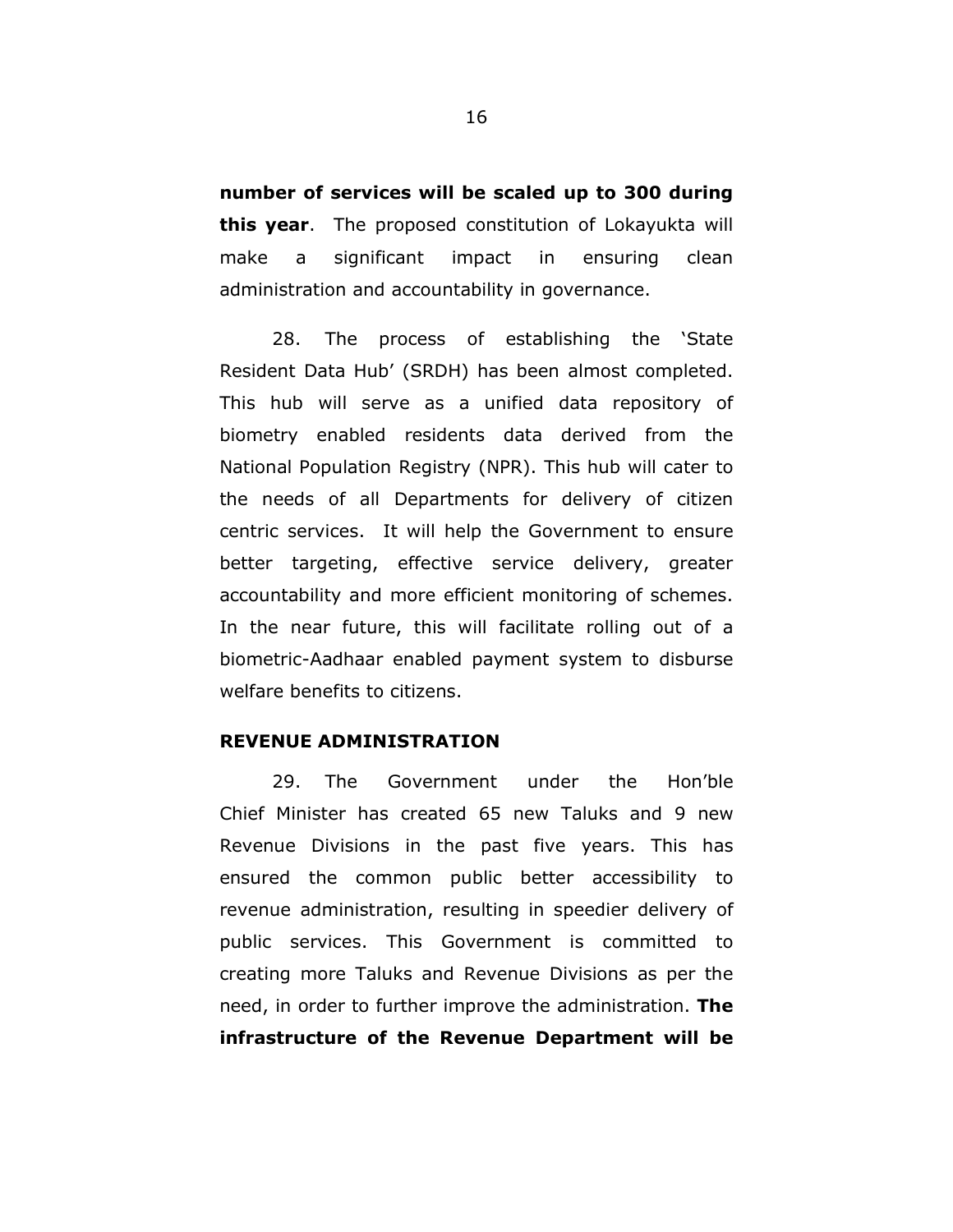**further improved by constructing buildings for 15 Taluk Offices and 5 Revenue Divisional Offices and a new building for Assistant Director, Survey Department at Kancheepuram at a total cost of Rs.51.57 crores**.

30. The Land Records Modernisation scheme will ensure digitisation of all Field Measurement Books (FMB) and integrate the Registration and Survey Departments to facilitate online updation of land records and online patta transfers besides providing online access of these records to the public. **The online patta transfer system, originally piloted in select Taluks, is now ready to be launched throughout the State**. The pioneering initiative of 'Fast Track Patta Transfer Scheme' will be further streamlined to improve public services.

31. **This Government will give 3.50 lakh house site pattas during the year 2016-2017**. **The Government will adopt an innovative approach, promote multi-storied buildings and issue joint pattas to the houseless families in areas, where land is scarce and costly. The Rural Development Department will construct houses in such patta lands by adopting flexible housing designs**.

32. The 'Chief Minister's Uzhavar Padhukappu Thittam', with an enhanced financial assistance has given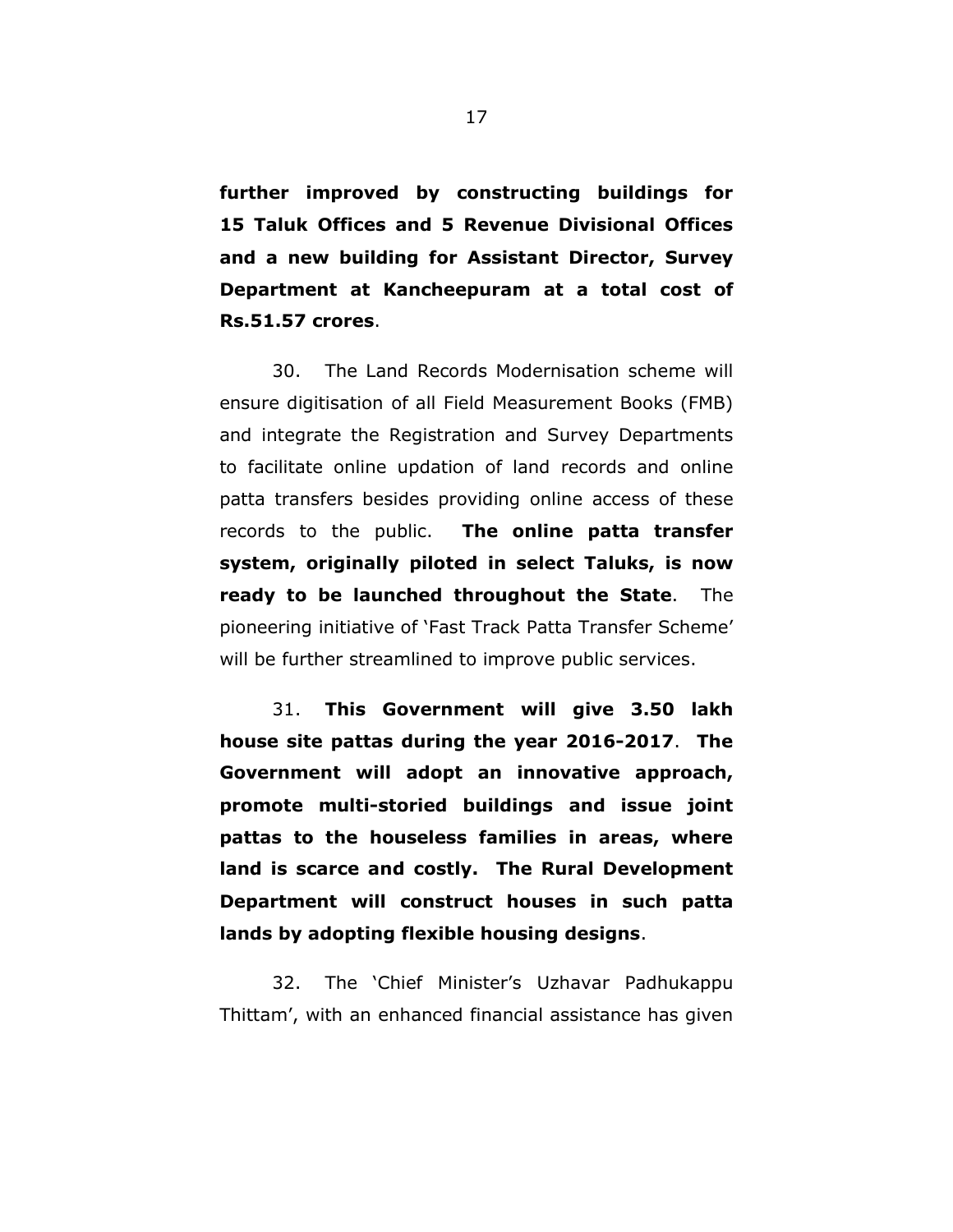much needed security and support to farmers. During the period from 2011-2012 to 2015-2016, a sum of Rs.3,039 crores was disbursed to 37.67 lakh beneficiaries as assistance under various schemes. For this scheme, an amount of Rs.206 crores has been allocated in the Revised Budget 2016-2017 and Rs.5,686 crores has been allocated for the Revenue Department.

# **AGRICULTURE AND CO-OPERATION**

33. Considering the vital importance of agriculture which constitutes the core of the Primary Sector, this Government has identified Agriculture and its Allied Sectors as one of the Special Focus Areas of Development, with the objective of sustainable development for improving production and productivity of farm sector and enhancing the income levels of farmers. This Government has fixed an ambitious food grain production target of 147 lakh metric tonnes during 2016-2017. Major schemes like the 'National Agriculture Development Programme' (NADP), the 'National Mission for Sustainable Agriculture', the 'National Food Security Mission', etc., are under implementation to achieve this purpose.

34. A comprehensive approach will be followed for agricultural development by encompassing the following strategies to bring in better synergy and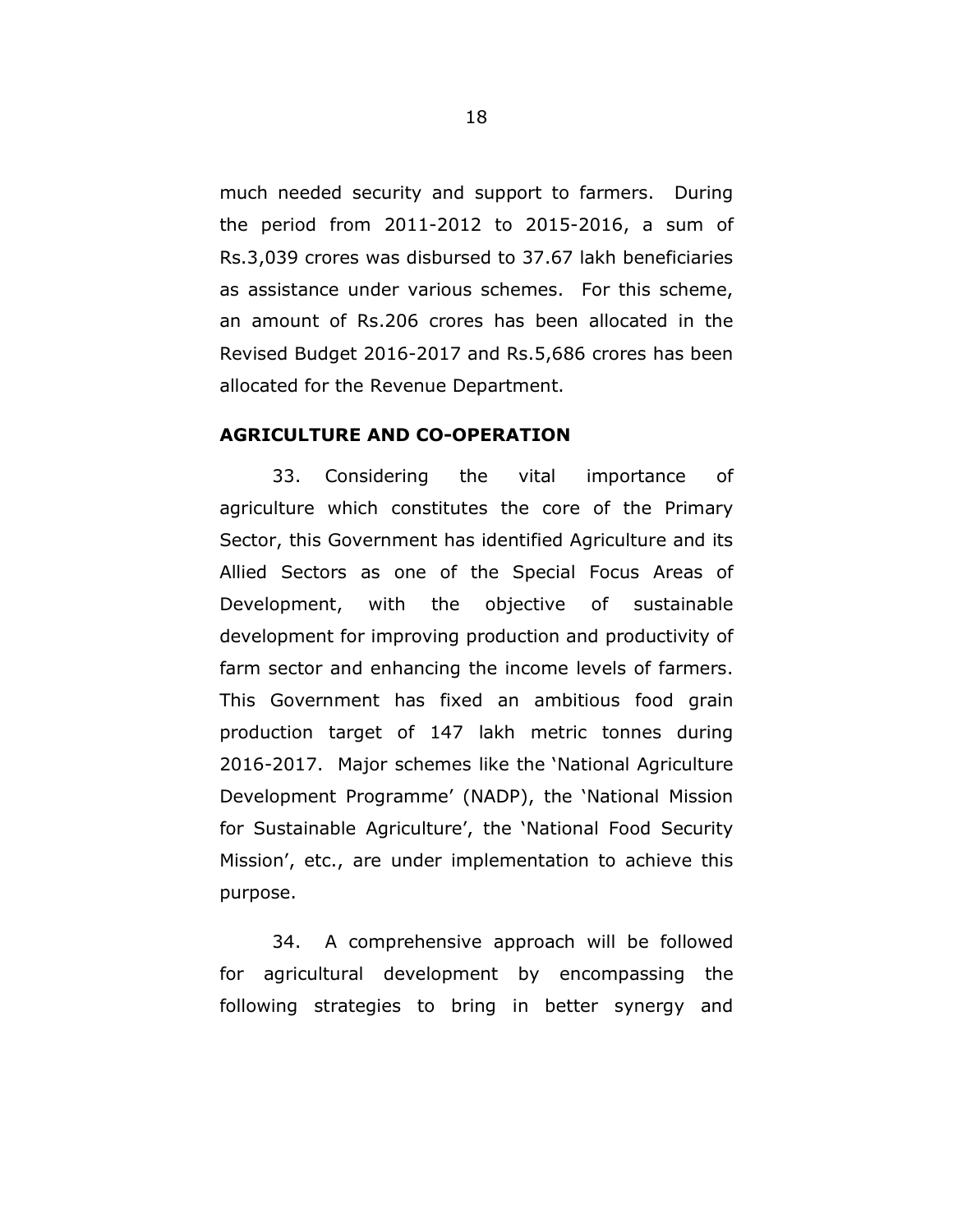sustainability using the funds available under various programmes.

- $\div$  As in the past, high-end technology will be disseminated among farmers with more vigour. During 2016-2017, the System of Rice Intensification (SRI) will be followed in 27.50 lakh acres and the Sustainable Sugarcane Initiative (SSI) will be adopted in 43,688 acres. Precision farming will be promoted in the cultivation of cotton and vegetables.
- **As promised in the Election Manifesto, a new scheme will be launched for dry land farming, focusing on improving the production and productivity of millets, pulses and oilseeds. Water conservation measures will be taken up as an integral part of this scheme. Mixed farming will be promoted in dry land areas by supporting mini-dairy and poultry units to supplement farm income.**
- **A special self-sufficiency Pulse Production Programme will be launched this year, specifically for promoting cultivation of green gram, black gram and red gram under irrigated conditions**. **The State has planned to bring 27.50 lakh acres of land under**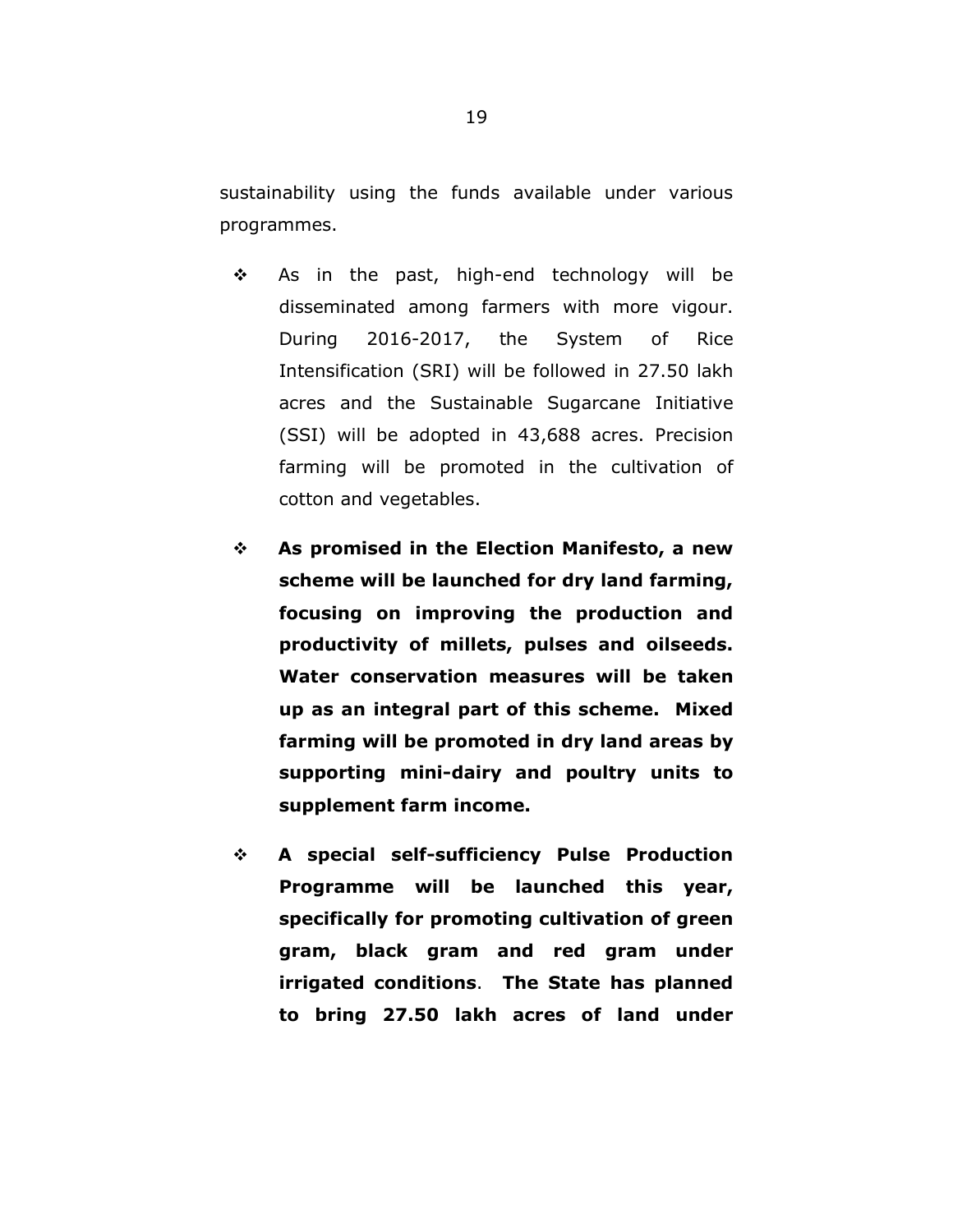**pulses during 2016-2017, aiming for an overall production of 9.80 lakh metric tonnes**. I am confident that these measures will help us to achieve self-sufficiency in pulses production in the State.

- $\div$  The policy of providing subsidies to micro-irrigation will be continued. **During 2016-2017, micro-irrigation will be adopted in 28,540 acres of agricultural crops and in 86,707 acres of horticultural crops at a total cost of Rs.319 crores**.
- Under farm mechanisation, our present strategy of promoting farm machinery at different levels will be continued. Heavy duty machinery will be purchased and used by Agricultural Engineering Department and purchase of farm machinery with a maximum subsidy of 50 per cent will be promoted among farmers. Assisting the rural youth for setting up Agricultural Machinery Custom Hiring Centres with 40 per cent subsidy will be pursued vigorously. So far, 212 such Custom Hiring Centres have been established at a cost of Rs.20.99 crores. During 2016-2017, another 324 Custom Hiring Centres will be established at a cost of Rs.32.45 crores. In the year 2016-2017,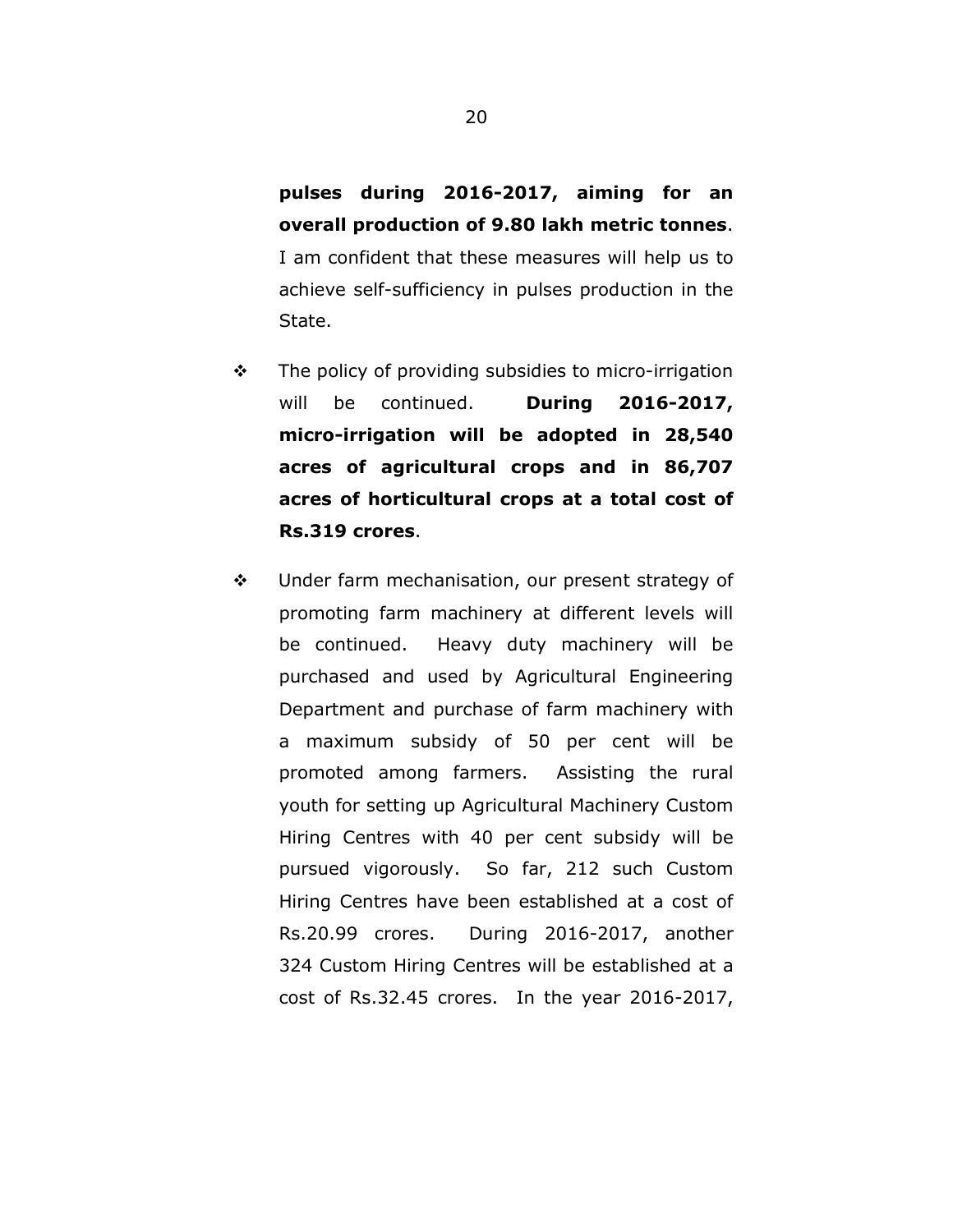a sum of Rs.100 crores has been provided for promoting farm mechanisation.

35. Adoption of high-end technologies in horticulture like green house cultivation, shade net cultivation, high density plantation and precision farming will continue to be encouraged. The area under fruits and vegetables cultivation will be increased from the present level of 13.85 lakh acres to 16 lakh acres in the next five years. Cocoa, one of the most potential commercial crops, will be promoted in suitable agro-climatic zones and in coconut plantations as a multi-tier crop. An amount of Rs.518.19 crores has been allocated in the Revised Budget Estimates 2016-2017 for the Department of Horticulture.

36. This Government has established the Tamil Nadu State Seed Development Agency (TANSEDA) for the supply of quality seeds for agricultural crops. The Tamil Nadu Horticulture Development Agency (TANHODA) has been supplying seeds and liquid fertilisers for horticultural crops. A sum of Rs.150 crores has also been provided as revolving fund to the Tamil Nadu Co-operative Marketing Federation (TANFED) for ensuring timely supply of fertilisers.

37. A special project for Supply Chain Management of perishable commodities like fruits and

21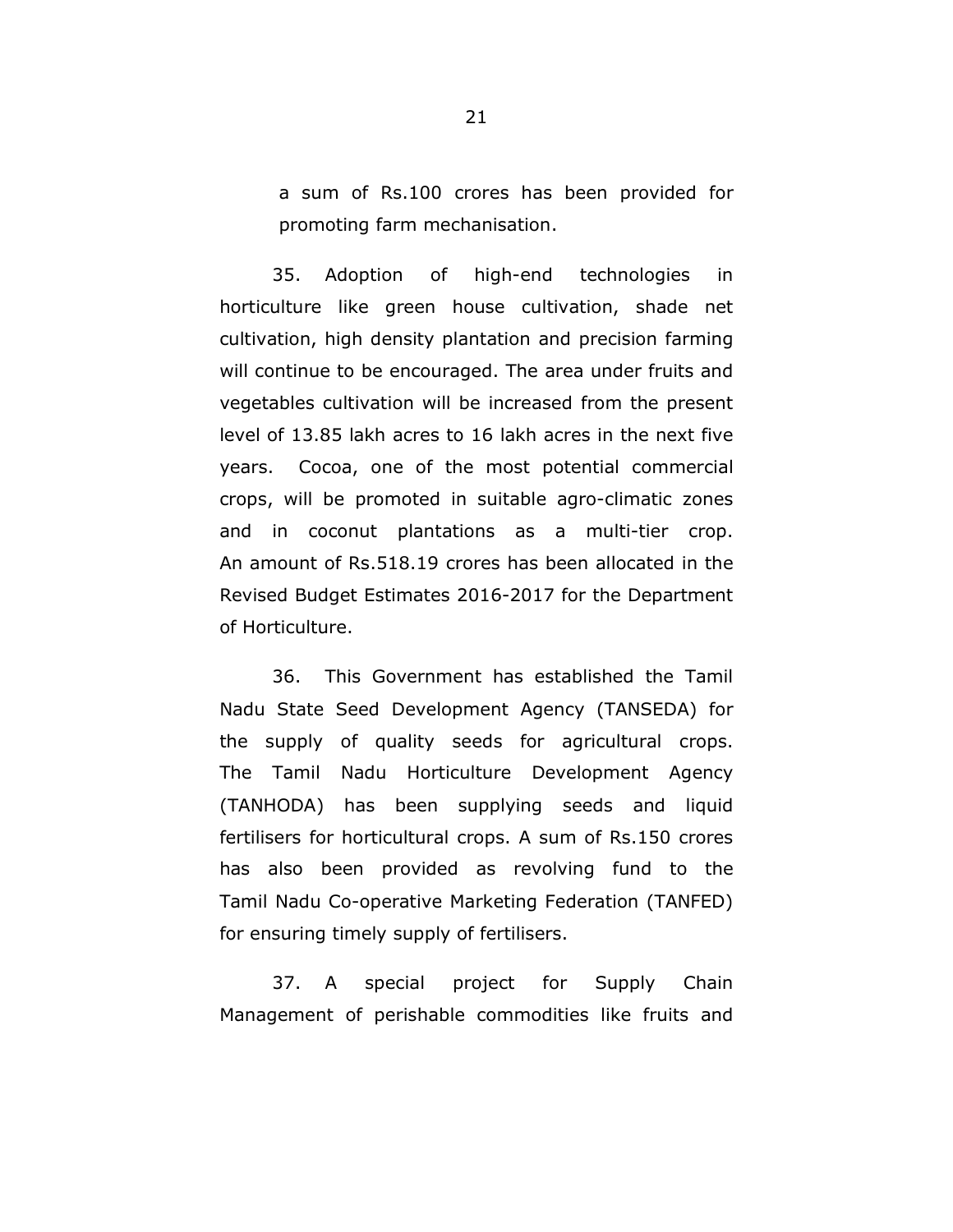vegetables in 10 Districts at a cost of Rs.398.75 crores is under implementation. This will bring a revolutionary change in reducing the post-harvest losses, besides bringing better sustainability through setting up of agro-processing industries. In future, this strategy will be adopted for the other needy Districts.

38. As a major initiative, this Government is formulating a project for upgrading and integrating the agricultural markets and linking them with commodity markets with sufficient financial support. **Necessary amendments will be brought in the Tamil Nadu Agricultural Produce Marketing (Regulation) Act, 1987, to improve the efficiency of agricultural markets**.

39. In order to protect farmers from the weather related risks and uncertainties, the 'Pradhan Mantri Fasal Bima Yojana' (PMFBY) will be implemented by this Government. A sum of Rs.239.51 crores has been provided for the year 2016-2017 as the State's share in the Revised Budget Estimates for this scheme.

40. Storage facilities under the Co-operatives, Tamil Nadu Civil Supplies Corporation (TNCSC) and Tamil Nadu Warehousing Corporation (TNWC) have been substantially augmented in the last five years. This has increased the flow of produce pledge loans to the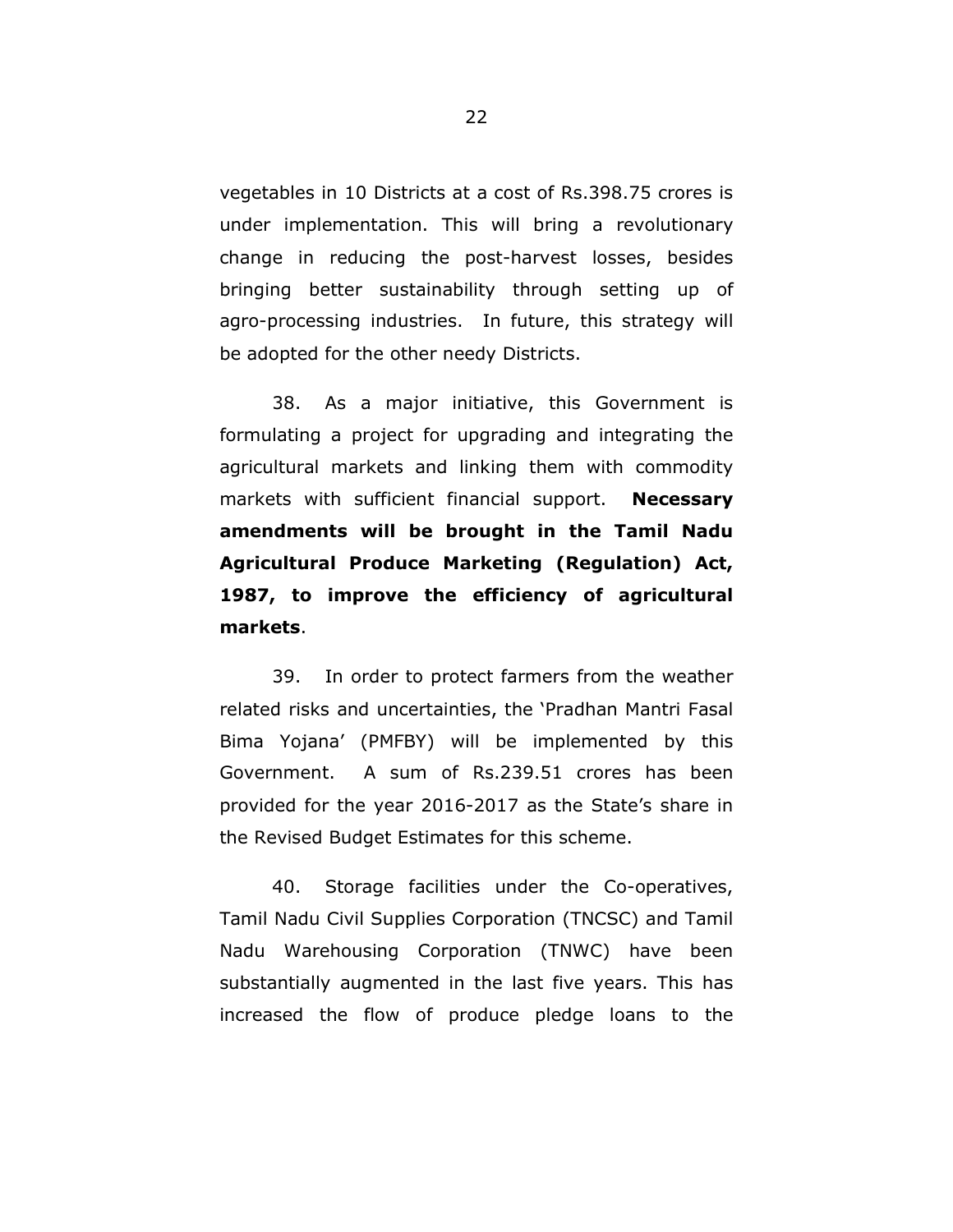farmers. We will continue our efforts to further augment the godown facilities and upgrade scientific storage through silo godowns for better storage of food grains under TNCSC in the coming years.

41. As promised in the Election Manifesto, on the very day of assuming charge, the Hon'ble Chief Minister has sanctioned the waiver of outstanding short-term crop loans, medium term (agriculture) and long term (farm sector) loans issued to small and marginal farmers by the Co-operative Institutions as on 31.03.2016. **The tentative principle and interest outstanding due to be waived has been assessed at Rs.5,780.92 crores, which will be compensated by the Government with interest in five years to Co-operatives. This will benefit 8,35,360 small farmers and 8,58,785 marginal farmers. In the Revised Budget Estimates 2016-2017, an amount of Rs.1,680.73 crores has been provided for Co-operative loan waiver scheme. During 2016-2017, the Co-operatives will extend fresh crop loans to an extent of Rs.6,000 crores.**

## **ANIMAL HUSBANDRY**

42. This Government's pioneering schemes of 'Distribution of Milch Cows and Goats / Sheep' at free of cost have made a significant impact on the rural economy, and have improved the income of the poor.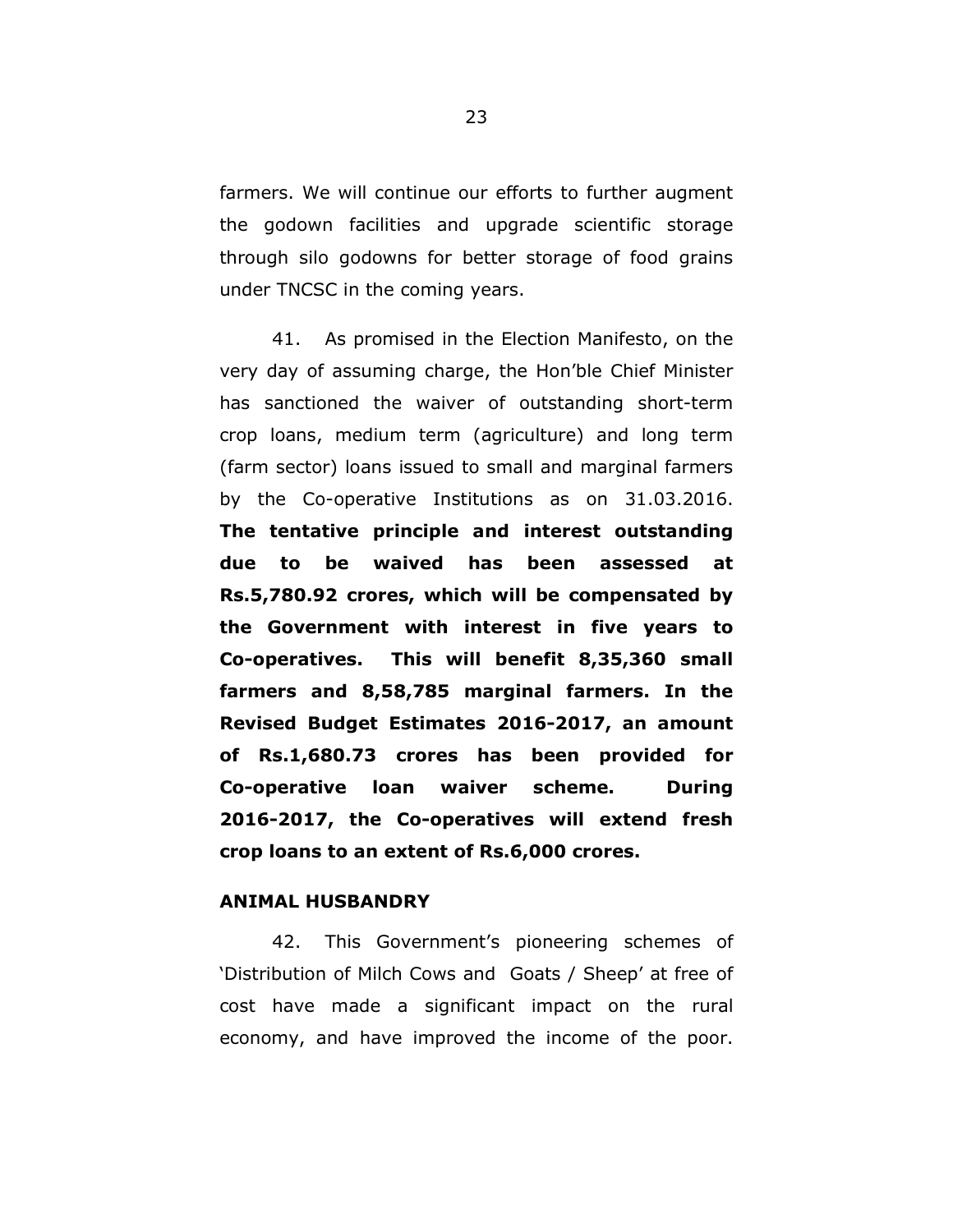**The unit cost of milch cow will be revised from Rs.30,000 to Rs.35,000. Continuing these schemes, 12,000 milch cows to 12,000 poor women and four lakh goats / sheep to one lakh poor families will be distributed during 2016-2017**. In the Revised Budget Estimates 2016-2017, Rs.182.33 crores has been allocated for implementing these schemes. An allocation of Rs.25 crores has been made in the Revised Budget Estimates 2016-2017 for the 'Fodder Development Scheme'.

43. **During 2016-2017, this Government will upgrade 100 sub-centres into veterinary dispensaries with necessary building infrastructure**. In the Revised Budget Estimates 2016-2017, a sum of Rs.90.27 crores has been provided to strengthen the veterinary infrastructure with NABARD assistance. Further, a sum of Rs.25 crores is allocated for the 'Poultry Development Scheme' to promote broiler farms and native chicken farms in dry areas and tribal areas. Totally, a sum of Rs.1,188.97 crores has been provided in the Revised Budget 2016-2017 for Animal Husbandry Department.

# **DAIRY DEVELOPMENT**

44. In the past five years, several infrastructure developmental projects amounting to Rs.593.65 crores have been implemented in the Dairy Sector under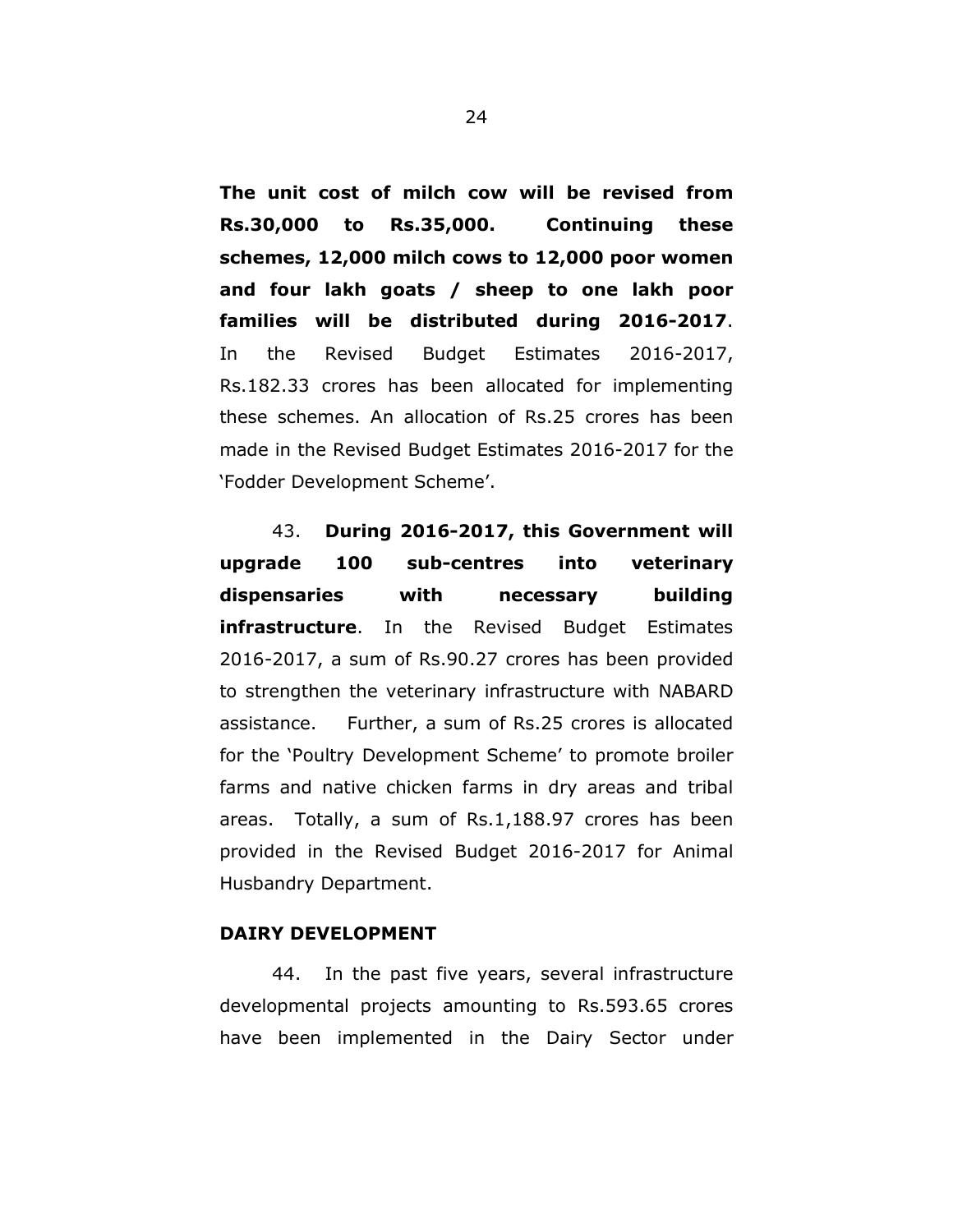various schemes. These include a new dairy at Perambalur and at Tiruvannamalai, besides setting up of a new product dairy at Ambattur to handle the increasing milk procurement. These initiatives have resulted in increasing the average daily milk procurement of Aavin to 28.97 lakh litres per day and enabled Aavin to serve its 22.95 lakh milk consumers effectively. **A new product dairy will be established at a cost of Rs.45 crores at Madurai, to promote the Dairy Sector in Southern Districts**. **This will produce a range of milk products including ice cream**. In this Revised Budget Estimates 2016-2017, an amount of Rs.121.69 crores has been provided for the Dairy Sector.

### **FISHERIES**

45. The Government gives utmost importance to the safety, security and welfare of fishermen. Initiatives such as providing relief assistance of Rs.4,000 per family during the lean fishing season and a relief amount of Rs.2,000 per family during the fishing ban period have alleviated the hardships faced by our fisherfolk. **As promised in the Election Manifesto, the relief assistance provided under both these schemes will be enhanced to Rs.5,000 per family**. In the Revised Budget Estimates 2016-2017, a sum of Rs.223 crores has been provided to implement various relief assistance schemes to fisherfolk.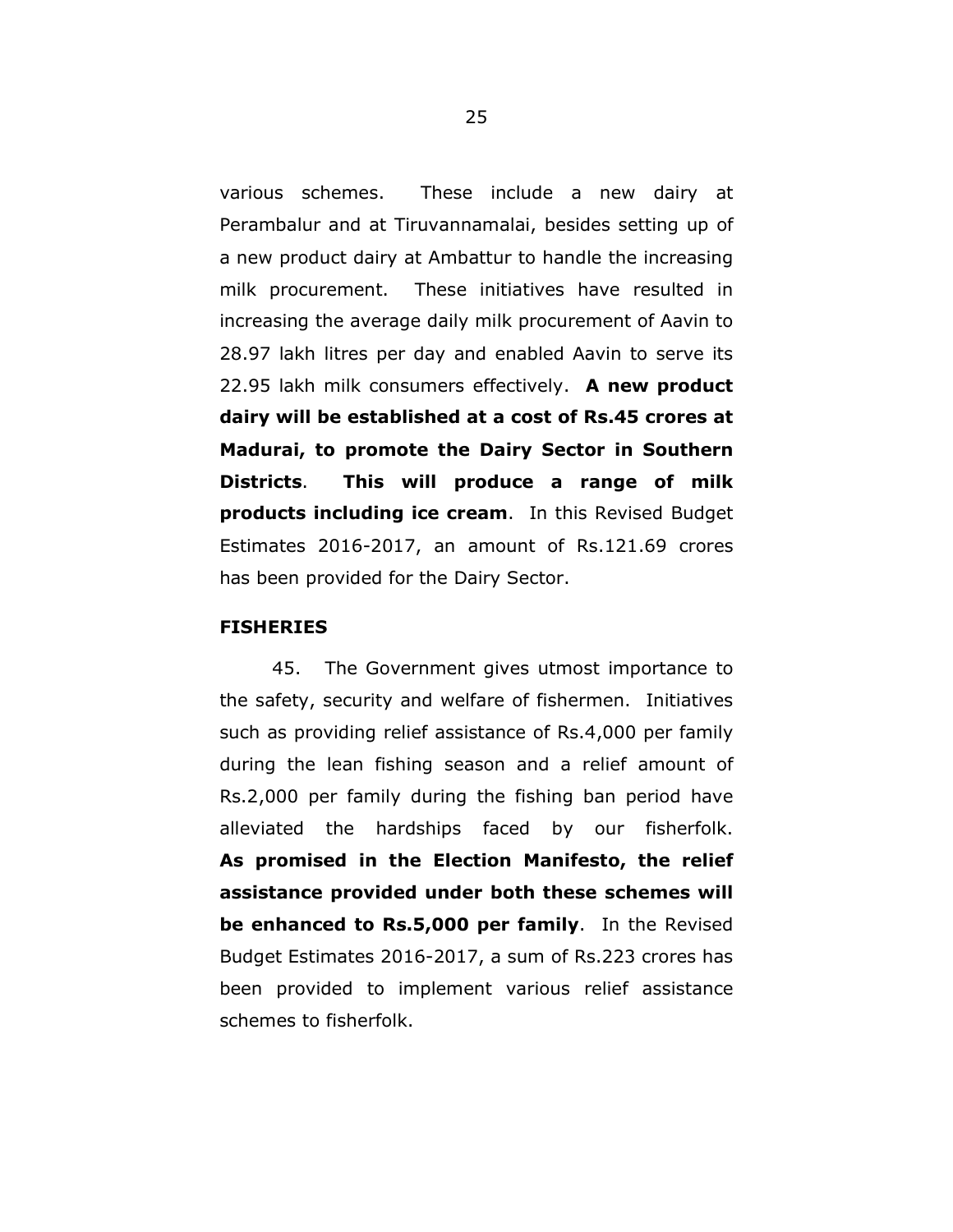46. This Government has pioneered a scheme to tap the untapped deep sea fishery resources by helping our fishermen to procure new Tuna longliners, with 50 per cent subsidy subject to a maximum of Rs.30 lakh at a total outlay of Rs.51.30 crores. So far, this scheme has benefited 94 fishermen. A sum of Rs.14.32 crores has been provided for 2016-2017 to implement this scheme.

47. **In order to alert fishermen during emergencies, the Government is providing 30,000 Distress Alert Transmitters (DAT) to fishermen at a cost of Rs.48 crores. The Government has initiated steps to provide communication network facilities and Very High Frequency (VHF) equipment to all fishing crafts at an estimated cost of Rs.62.14 crores with World Bank support**.

48. The consistent efforts of this Government to develop infrastructure for fish seed production have significantly reduced the demand-supply gap in fish seed from 25 crores to 8.73 crores. Works related to establishing four fish processing parks are under progress in Thiruvallur, Thoothukudi and Kanniyakumari Districts. Further, an amount of Rs.209.25 crores has been provided in this Revised Budget for developing fish landing facilities. In the Revised Budget Estimates,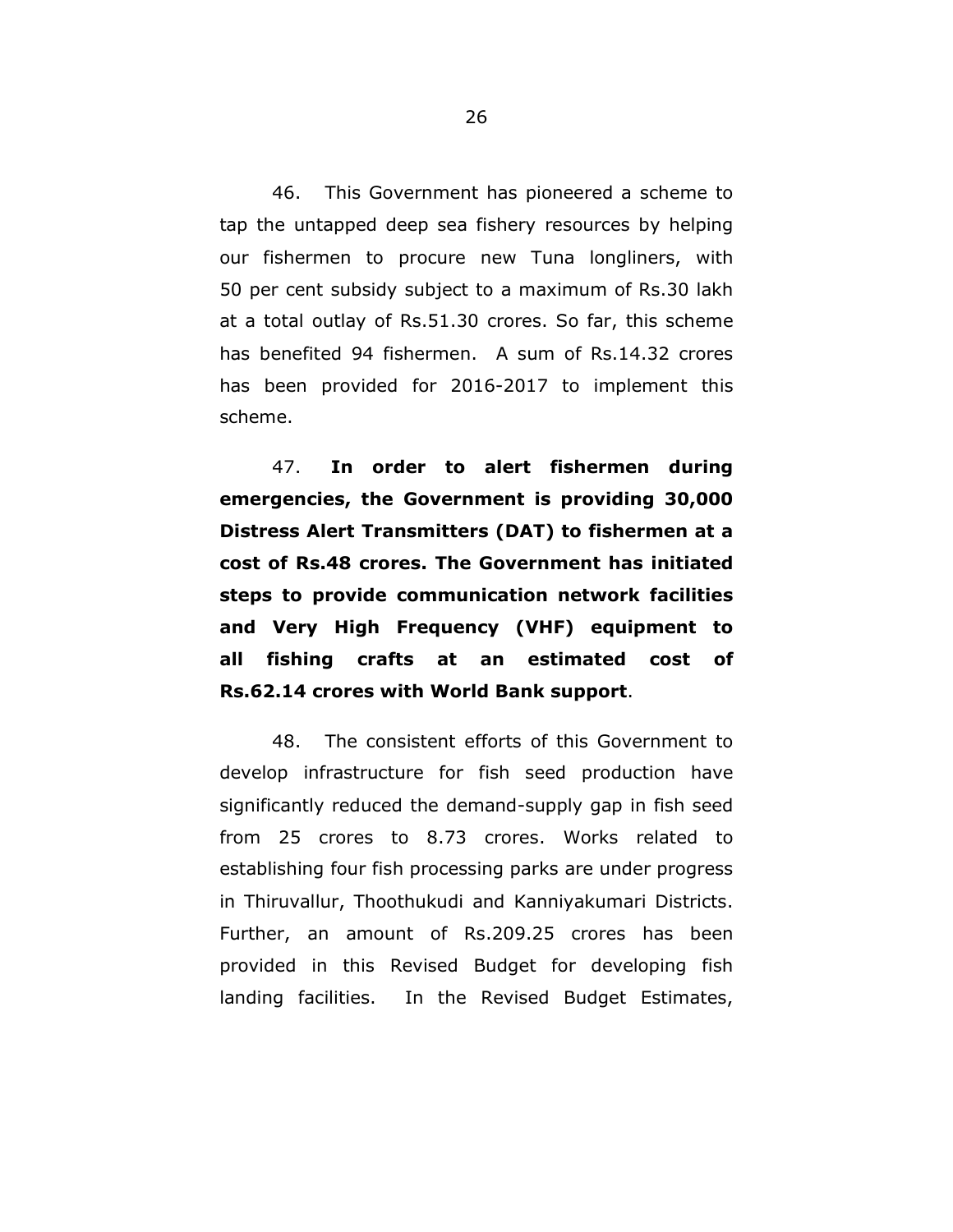Rs.743.79 crores has been allocated for Fisheries Department.

### **ENVIRONMENT AND FORESTS**

49. I am pleased to inform this august House that the forest cover increase in our State is the highest among all the States in India during the latest assessment, as per the Government of India's Forest Survey of India Report, 2015. **The tree cover and valuable timber resources of the State have also been enhanced by raising teak and other plantations on canal banks, padugai lands and other lands outside the forest areas. This scheme will be implemented in Thanjavur, Thiruvarur, Trichy, Madurai, Dindigul, Theni, Sivagangai, and Villupuram Districts, with an allocation of Rs.52.64 crores over a period of five years commencing from 2016-2017**.

50. An expenditure of Rs.339.18 crores has been incurred under the Japan International Co-operation Agency (JICA) assisted 'Tamil Nadu Bio-diversity Conservation and Greening Project' from 2011-2012 to 2015-2016. An amount of Rs.109.51 crores has been provided for this scheme in the Revised Budget Estimates.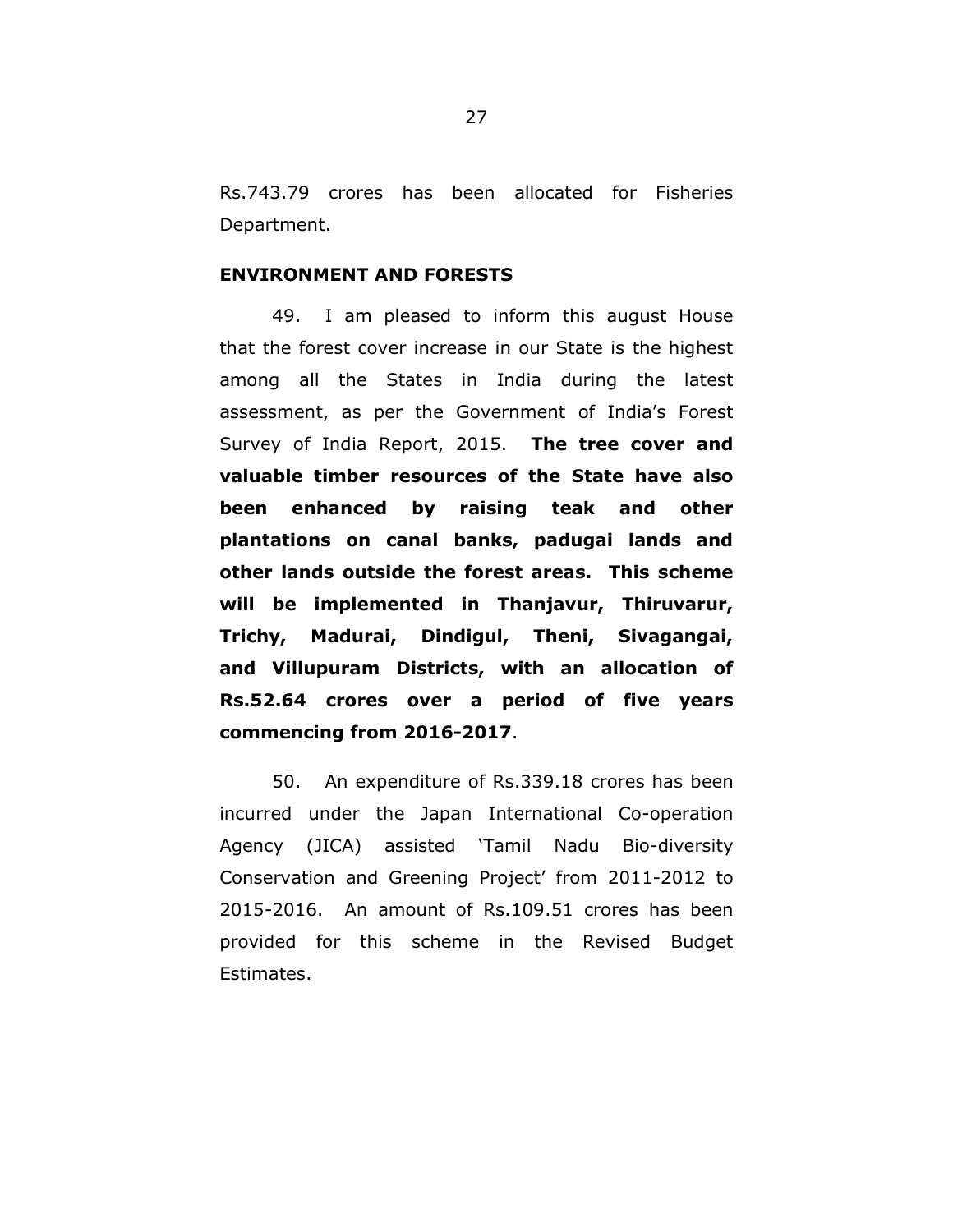51. The ecological restoration and conservation of Pallikaranai wetland, and the eco-restoration works in Madhavaram, Ambattur and Korattur lakes are under progress at a total cost of Rs.74.93 crores. Following the success of the major restoration work at Chetpet lake, this Government will take up works relating to all other water bodies in and around Chennai, in a phased manner, using the funds available with the Tamil Nadu Pollution Control Board.

52. **In order to improve water regime by increasing overall bio-diversity of forest in the catchment and to enhance the sustained discharge of water into Vaigai and Noyyal rivers, this Government will launch a new scheme for 'Rejuvenation of Vaigai and Noyyal Rivers' at a cost of Rs.24.58 crores**.

53. This Government has taken various measures such as erecting physical barriers in vulnerable areas, augmenting fodder resources and providing waterholes for wild animals within the forests to reduce the mananimal conflicts and provide a sense of security to the people. **The compensation provided for loss of life and damages to crops and property due to attacks of wild animals will be enhanced and fixed on par with the State Disaster Response Fund (SDRF) norms**. In the Revised Budget Estimates 2016-2017,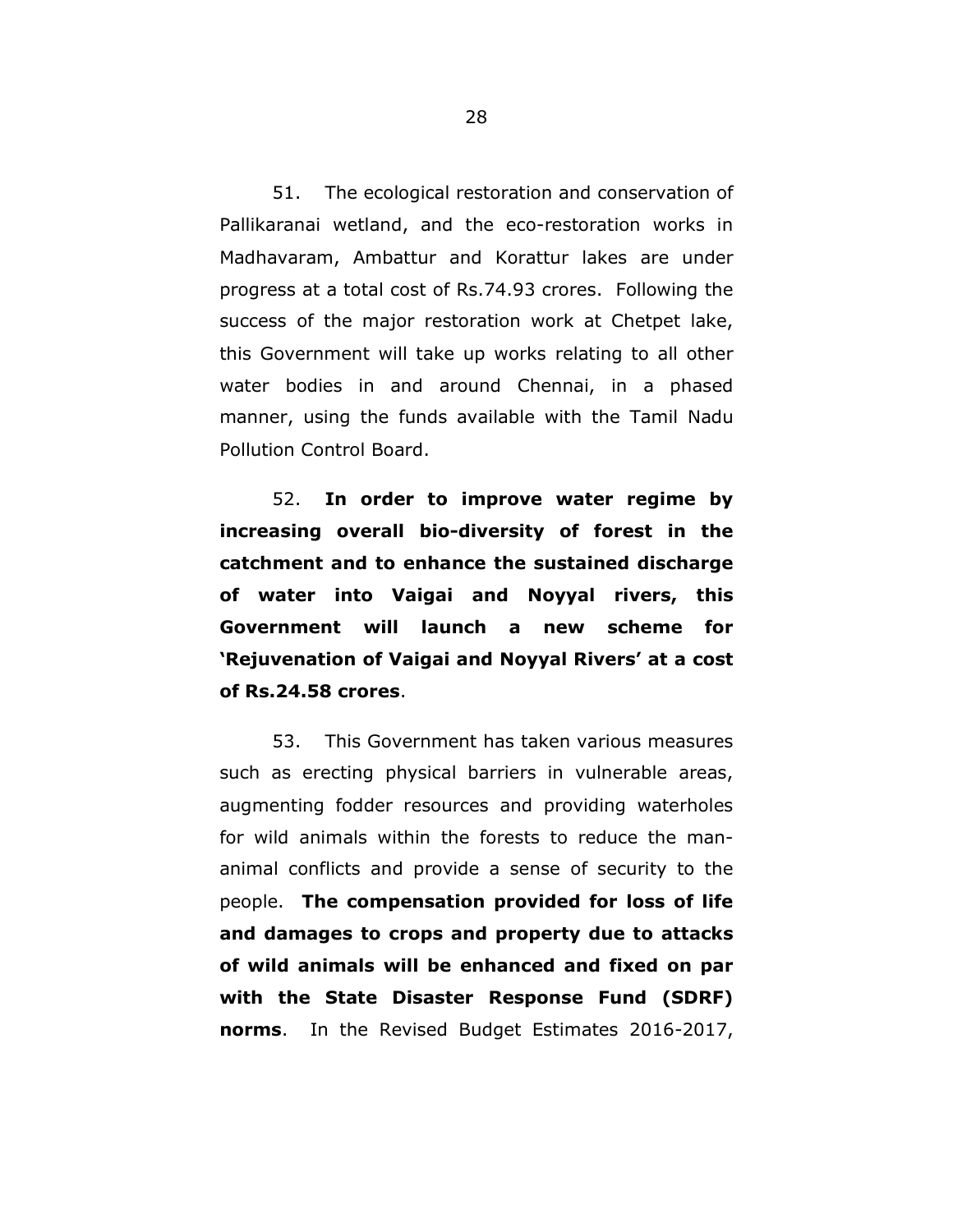an amount of Rs.652.78 crores has been provided for the Environment and Forests Department.

# **WATER RESOURCES AND IRRIGATION**

54. In the words of Thiruvalluvar, 'Nothing on earth can go on without water'. Tamil Nadu remains a water deficit State and efforts are needed for more optimum use of available resources. **The State Government will embark on a Mission for Water Resource Management to restore water bodies and revive Kudimaramath through user communities.**  While continuing to augment storage capacity of dams and tanks under various externally aided projects, a massive effort will be taken up to rejuvenate the irrigation structures under the Public Works Department. Similarly, Rural Local Bodies will undertake a large scale programme to improve the Minor Irrigation tanks and irrigation structures under their control, besides cleaning up and improving ponds, ooranies and temple tanks by dovetailing funds under MGNREGS. **Initially, a sum of Rs.100 crores is set apart as incentive fund to revive Kudimaramath, which will be enhanced substantially with NABARD assistance in due course**.

55. Keeping in view the damages caused by the recent floods, as a measure of permanent flood control initiatives, **this Government will take up flood**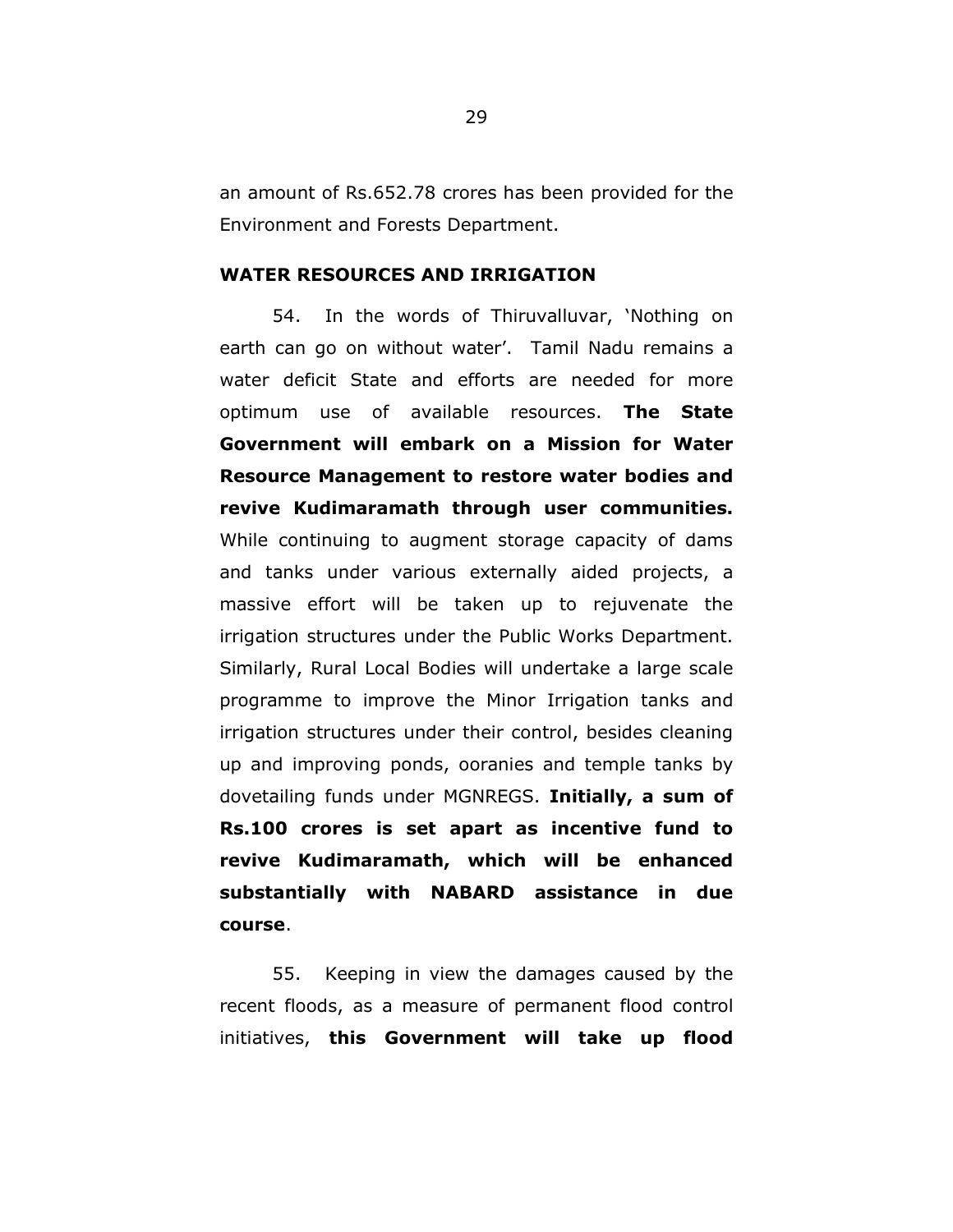**prevention works like widening the drainage channels and strengthening bunds and river banks in Cuddalore District at a cost of Rs.140 crores with the financial assistance of NABARD during 2016-2017. For other vulnerable coastal Districts like Chennai, this Government is preparing a Comprehensive Flood Protection Plan,** which will be executed in a phased manner. For the current financial year, a sum of Rs.445.19 crores has been provided for taking up projects relating to irrigation and flood control with NABARD assistance.

56. The World Bank funded 'Dam Rehabilitation and Improvement Project' (DRIP) is being implemented at an outlay of Rs.745.49 crores. Out of 105 dams to be rehabilitated, works have already commenced in 66 dams. In this Revised Budget, Rs.258.46 crores has been allotted for this scheme.

57. In the first phase of the Asian Development Bank (ADB) assisted 'Climate Change Adaptation Programme', works have been taken up in the Vennar sub-basin at a cost of Rs.279 crores. The remaining works will be taken up during 2016-2017. Further, encouraged by the successful completion of Phase-I of the 'Irrigated Agriculture Modernisation and Water-Bodies Restoration and Management' (IAMWARM) project in 61 sub-basins, the Phase-II of IAMWARM will be taken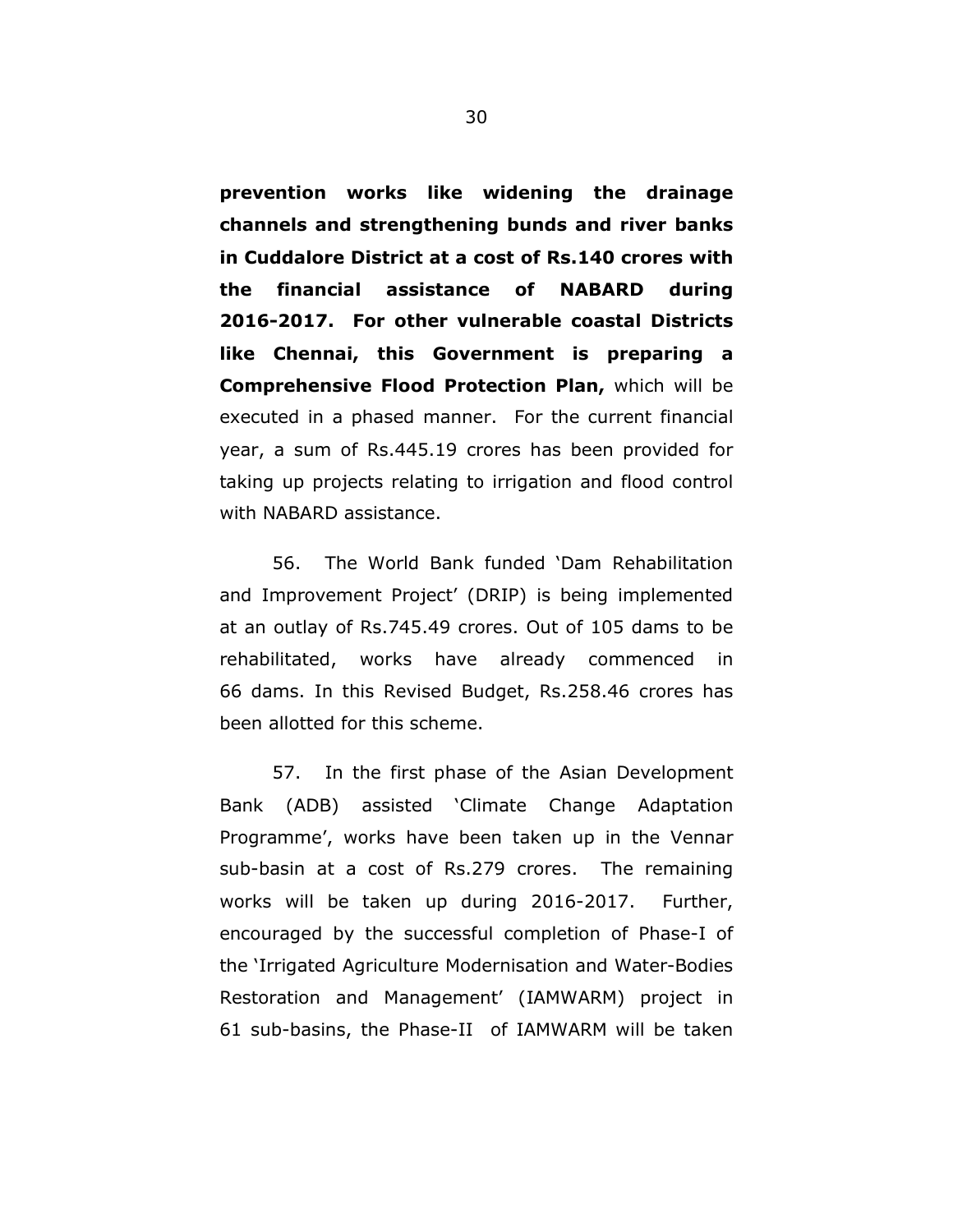up with the World Bank assistance at an estimated cost of Rs.2,950 crores to extend the benefits to the uncovered sub-basins.

58. Due to the persistent and untiring efforts of the Hon'ble Chief Minister, Tamil Nadu achieved spectacular success in Inter-State River Water Disputes, especially, the historic verdict enabling Tamil Nadu to raise the water level to 142 feet initially in the Mullai Periyar Dam and the Government of India's notification of the Final Order of the Cauvery Water Disputes Tribunal in its Gazette.

59. This Government is of the firm view that the remedy to the water problems of the State lies only in the expeditious implementation of the interlinking of rivers at National level. Meanwhile, Tamil Nadu has already taken up the inter-linking of Tamirabarani, Karumeniyar and Nambiyar rivers in Tirunelveli and Thoothukudi Districts. I urge the Union Government to initiate action for implementation of the National River Water Linkage Projects. The budgetary allocation for the Water Resources Department in the Revised Budget Estimates 2016-2017 is Rs.3,406.69 crores.

## **HIGHWAYS**

60. **During 2016-2017, widening of 1,000 km of roads and improvement of 3,000 km of**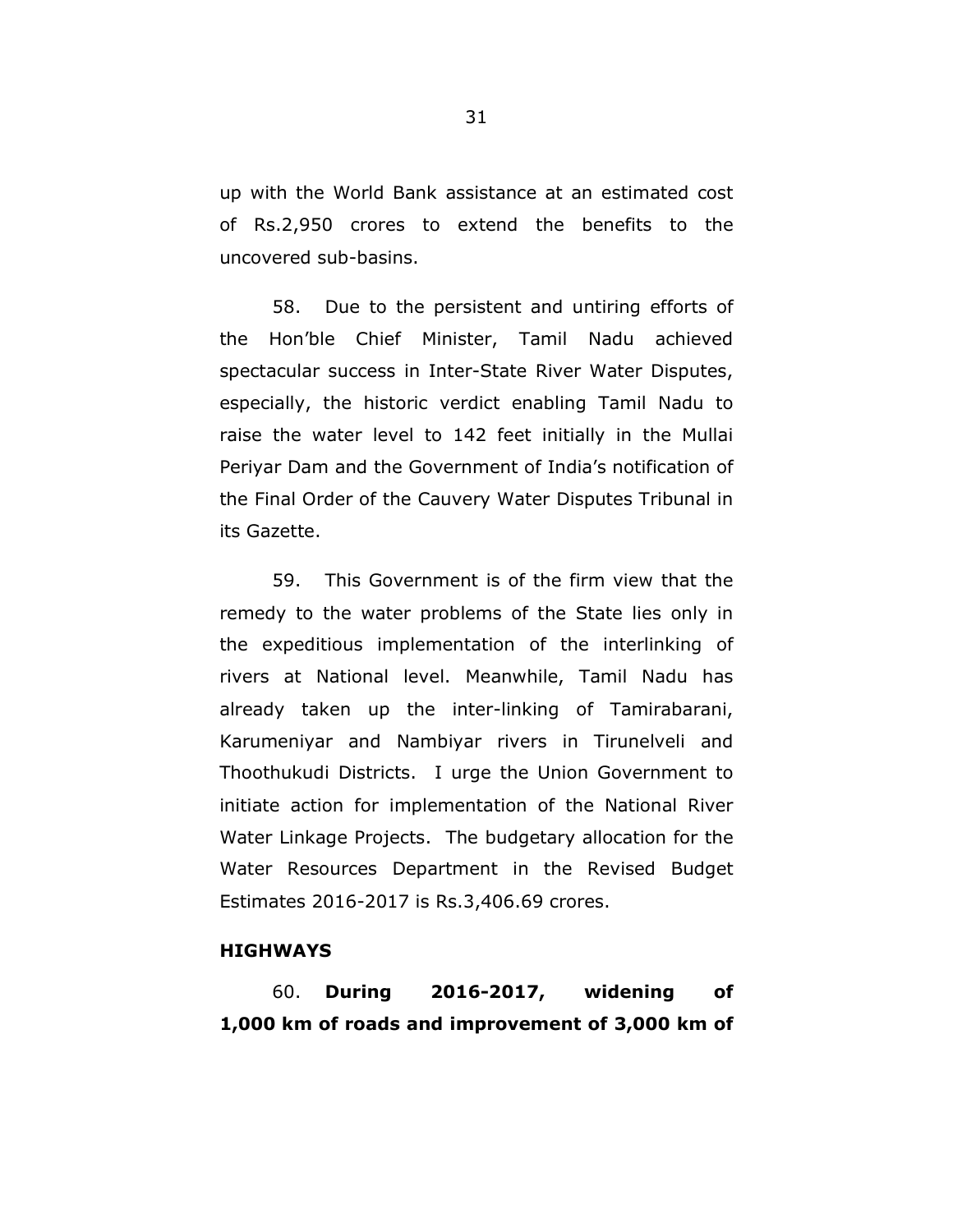**roads will be taken up under the 'Comprehensive Road Infrastructure Development Programme' (CRIDP)**. A sum of Rs.2,800 crores has been allocated in the Revised Budget Estimates 2016-2017 for this scheme. Initial rectification and maintenance works on State Highways and Major District Roads have been taken up under the 'Performance Based Maintenance Contract' (PBMC) system in Pollachi, Krishnagiri, Ramanathapuram and Thiruvallur Divisions. For continuing this scheme in the current financial year, an amount of Rs.437 crores is earmarked under the CRIDP. Further, **during 2016-2017, this Government will undertake strengthening of roads and bridges at a cost of Rs.300 crores with NABARD assistance**.

61. Considering the traffic intensity, industrial connectivity and socio-economic importance, 222 km of Major District Roads and 9 km of Other District Roads have been upgraded to State Highways. 530 km of Other District Roads and 12 km of Sugarcane Roads have been upgraded to Major District Roads. It is proposed to complete 12 Road Over Bridges and Road Under Bridges at a cost of Rs.375.17 crores during 2016-2017.

62. In order to reduce the traffic congestion at critical points, flyover works have been undertaken at various sites including Five Road Junction in Salem City at a cost of Rs.320 crores, AVR Roundtana and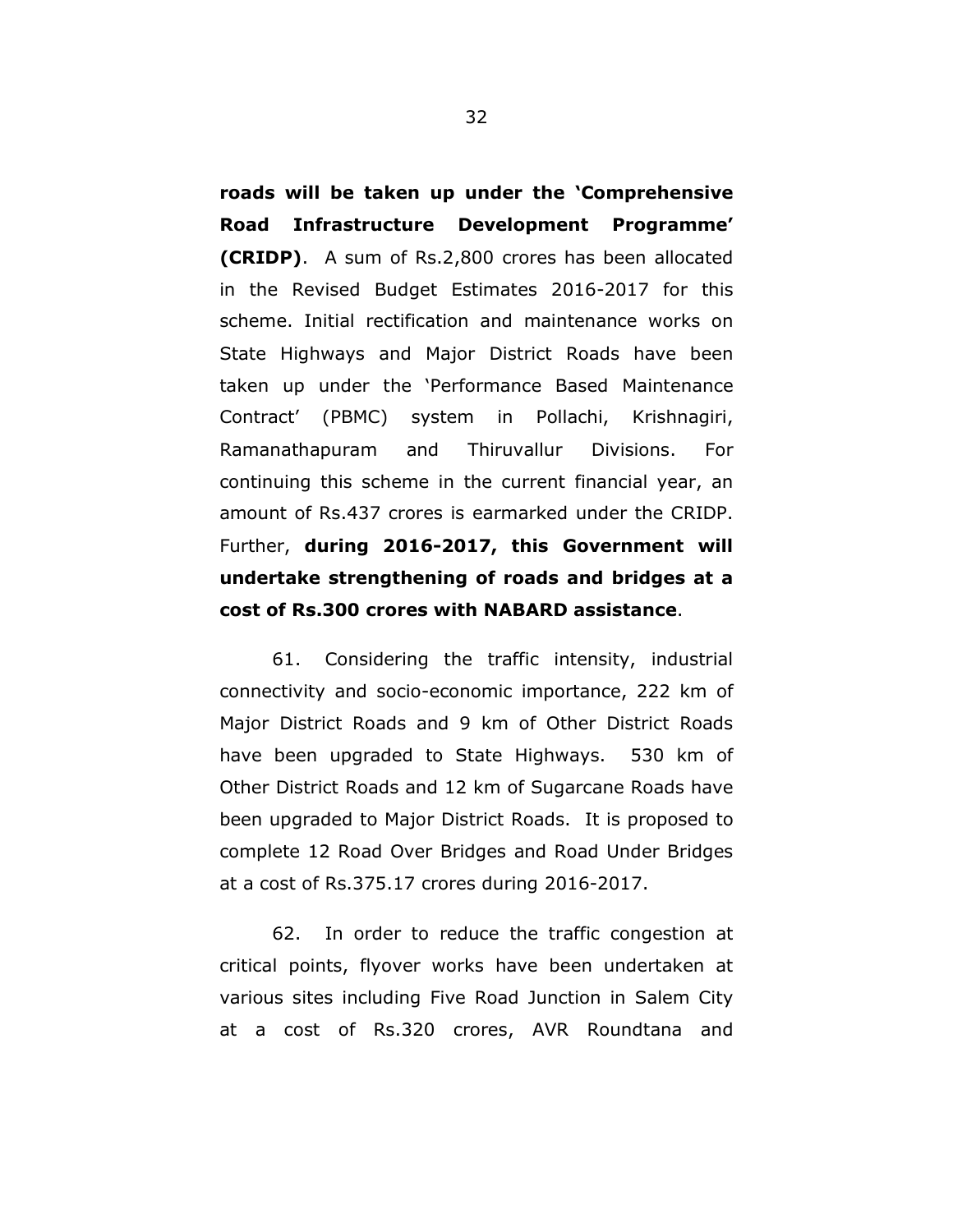Kuranguchavadi junctions at a combined cost of Rs.111.40 crores, Thiruvagoundanur junction at a cost of Rs.26.77 crores and Athupalam and Ukkadam junctions up to Oppanakara Street in Coimbatore at a cost of Rs.121.82 crores. These works will be expedited.

63. Under Phase II of the World Bank funded 'Tamil Nadu Road Sector Project', 427 km of roads will be upgraded to two lanes with paved shoulders, 146 km will be upgraded to four lanes and 597 km of roads will be maintained. Contracts have been awarded for 10 works under Engineering, Procurement and Construction (EPC) mode and 2 maintenance works under Output and Performance based Road Contract (OPRC) mode. **In the next stage, four laning and strengthening of State Highways for 30 km length of Mettupalayam-Erode road, 70 km length of Oddanchatram-Tiruppur road and 46 km length of Tirunelveli-Kollam road will be undertaken under Public-Private-Partnership (PPP) at a cost of Rs.1,541 crores**. In the Revised Budget 2016-2017, an amount of Rs.1,220.28 crores has been provided for this project.

## **PUBLIC DISTRIBUTION SYSTEM**

64. The Universal Public Distribution System (PDS) followed in the State has ensured food safety net to 1.91 crore rice cardholders through 34,686 PDS outlets in the State by distributing rice free of cost.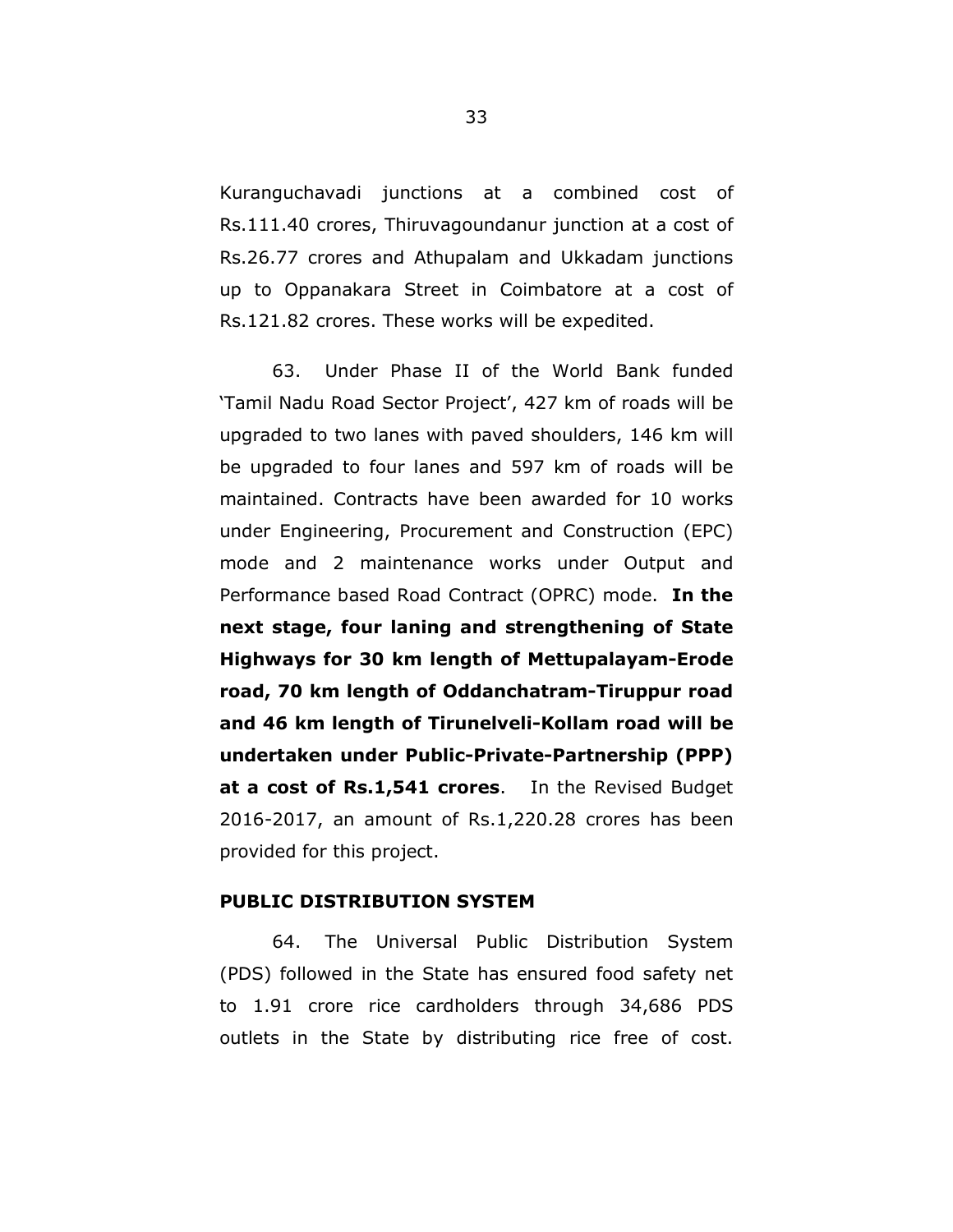In addition, various essential commodities are also being supplied at highly subsidized prices to the common people. Works relating to the computerisation of the PDS operations and integration of Aadhaar numbers with the family card database at a cost of Rs.318.40 crores is in progress. This will enable the issue of smart cards by 2016 and will streamline the system by plugging leakages. Further, the issue of new cards, migration and mutation of card details will be done online making the process faster and simpler for the benefit of the people.

65. With the novel idea of directly linking the consumers with producers, the Farm Fresh Consumer Outlets have been set up. For transportation of these vegetables, Farm Fresh Consumer Vans have also been sanctioned. The Price Stabilisation Fund, which was established for taking up various market intervention activities, has been effectively utilized for this purpose. These market interventions have insulated common people from the rising prices of essential commodities.

### **ENERGY**

66. This Government places the highest emphasis on the augmentation of power generation to ensure the supply of uninterrupted quality power supply. In the last five years, 8,432.50 MW additional power generation has been added to the grid by the State and Central Government agencies, through long-term and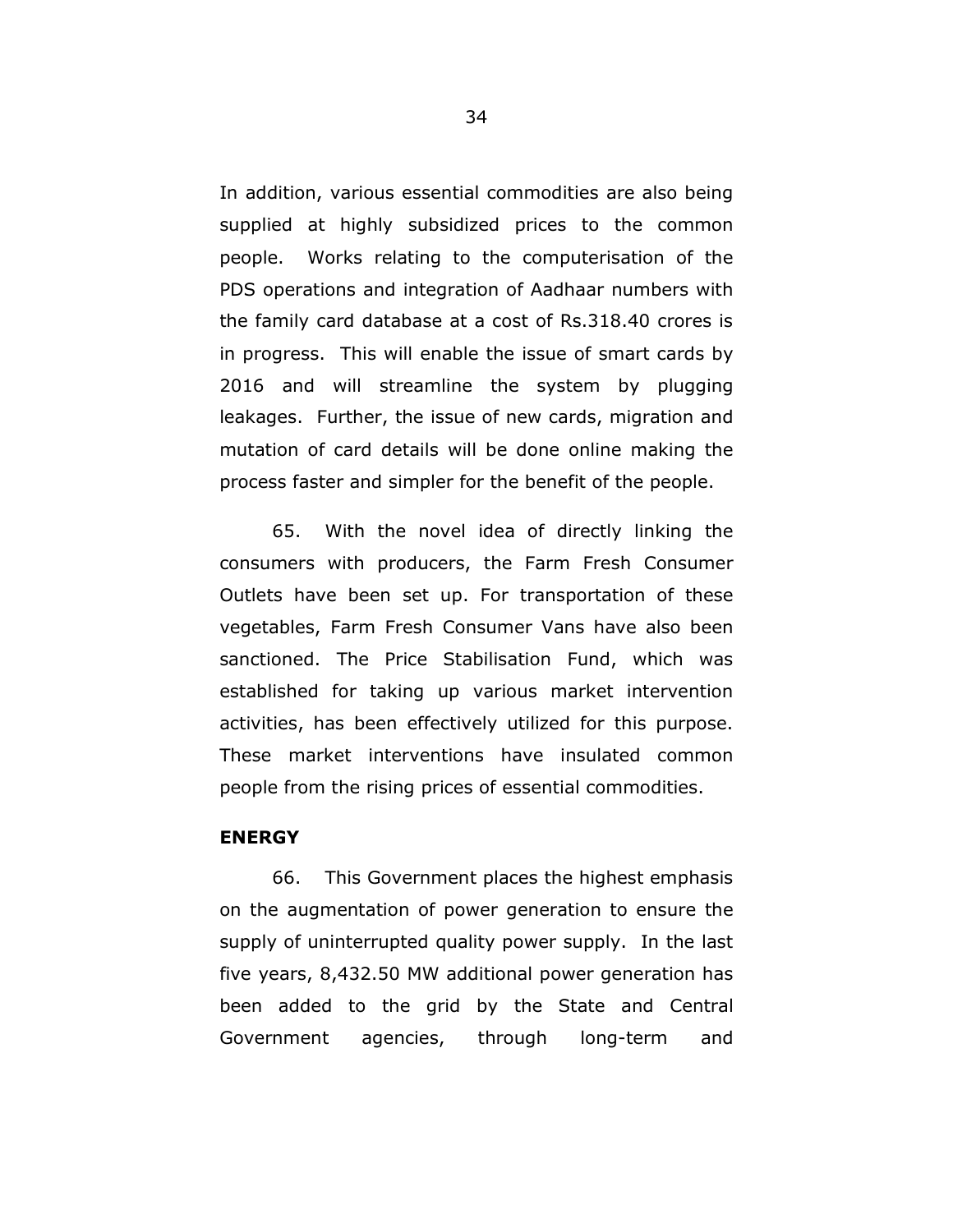medium-term Power Purchase Agreements and through Solar power purchases. The expeditious commissioning of various thermal power projects has helped in bridging the demand-supply gap. The projects announced by the Hon'ble Chief Minister are also at various stages of progress. As promised in the Election Manifesto, 13,000 MW of thermal power, 2,500 MW of hydel power and 3,000 MW of solar power will be added to the existing generation capacity in the State in the next five years. Such a turnaround in the Power Sector of the State was possible only due to the concerted efforts taken by the Hon'ble Chief Minister.

67. The power transmission sector in the State is being strengthened with the assistance of externally aided projects. The Green Energy Corridor Project is being implemented with the assistance of KfW at an outlay of Rs.1,593 crores. Further, various works have been taken up under the JICA assisted Tamil Nadu Transmission System Improvement Project with an outlay of Rs.5,014 crores. The works under these projects are progressing well and an amount of Rs.1,738 crores has been included for these projects in the Revised Budget 2016-2017.

68. The Hon'ble Chief Minister has fulfilled her electoral promise by giving free power up to 100 units to all 191 lakh domestic consumers. This announcement will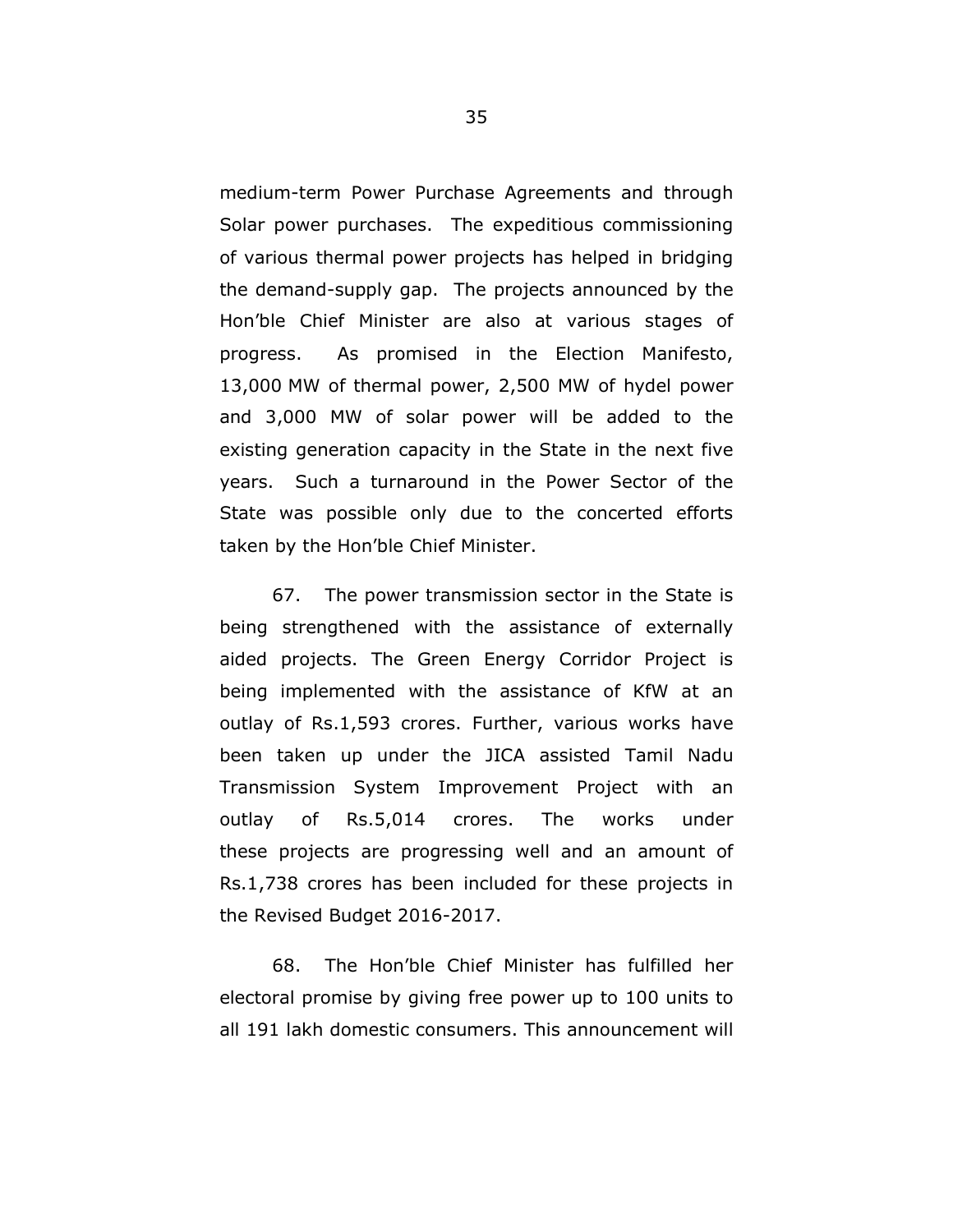cause an additional commitment of Rs.1,607 crores every year to the State Government. Free power to Handloom and Powerloom weavers has also been enhanced to 200 units and 750 units respectively as promised in the Election Manifesto. The overall commitment to the State for power subsidy has thus increased to Rs.9,007 crores in the current financial year. An amount of Rs.2,000 crores has been provided in the Revised Budget Estimates 2016-2017 for repayment of TANGEDCO's debt takeover under the Financial Restructuring Plan. In the Revised Budget Estimates, an amount of Rs.13,856 crores has been provided for the Energy Sector.

## **TRANSPORT**

69. The public transport system is being run efficiently in the State with 20,839 scheduled services. These services have not only helped in timely connectivity but also provided affordable transport facility to the common people. This has been made possible with an increased fleet strength of 22,948 buses. This Government has introduced small bus services by the Metropolitan Transport Corporation at Chennai for the benefit of common public. Replacement of the aged vehicles with new ones is a continuous process. **A sum of Rs.150 crores is provided as share capital and Rs.125 crores as loan assistance for the purchase**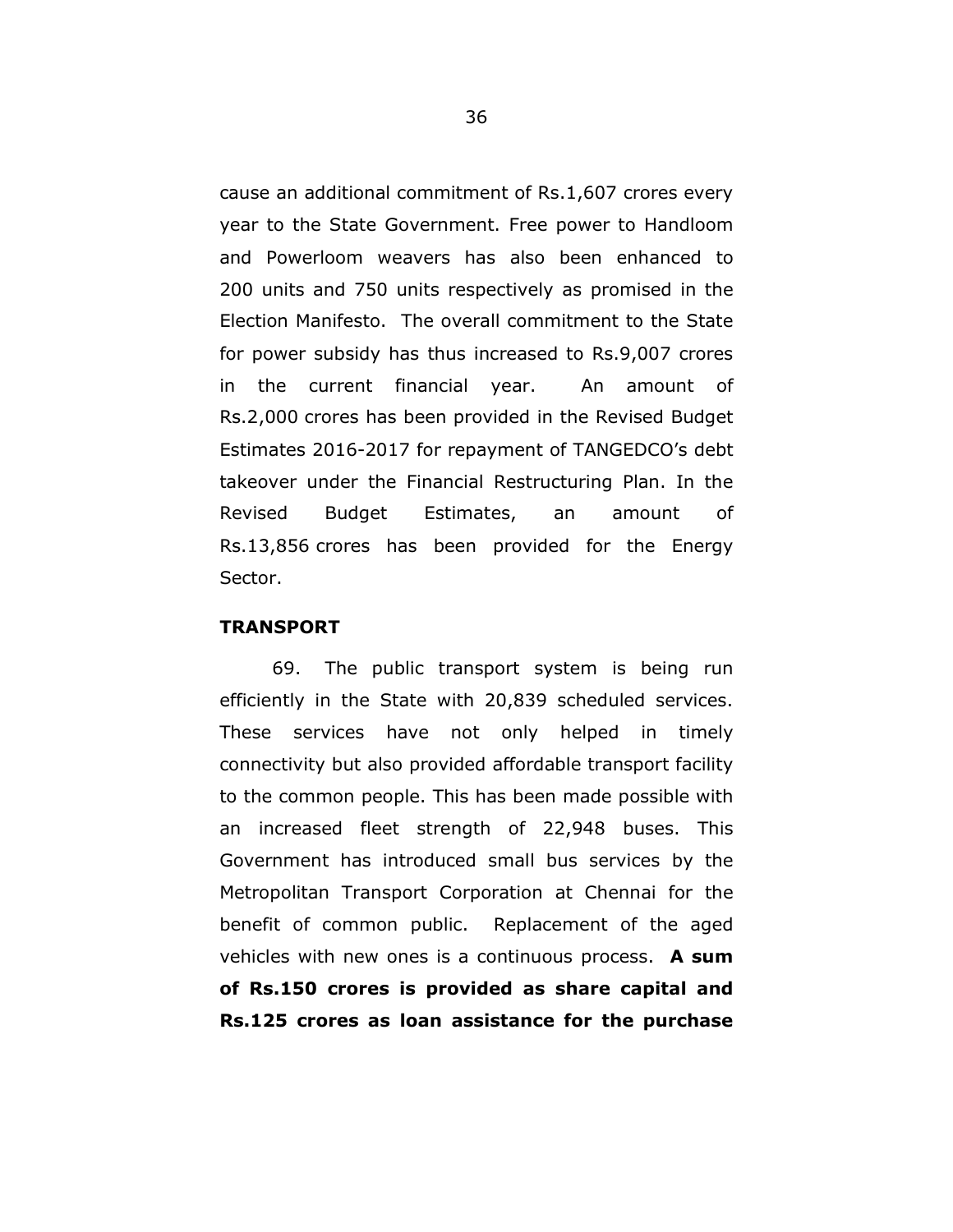# **of 2,000 new vehicles as replacement for old vehicles in 2016-2017**.

70. I am pleased to inform the august House that under the 'Senior Citizen's Bus Pass Scheme', so far, 2.49 lakh identity cards have been issued to the senior citizens for free travel in Metropolitan Transport Corporation buses. During the current financial year, this Government has provided Rs.505.35 crores as Student Concession Subsidy and Rs.200 crores as Diesel Subsidy in the Budget. In the Revised Budget Estimates 2016-2017, an amount of Rs.1,295.08 crores has been allocated to Transport Department.

#### **TOURISM**

71. I am happy to inform the house that our State has been ranked first, both in domestic and foreign tourist arrivals. Aggressive marketing campaigns will be conducted to further popularize the tourist destinations in Tamil Nadu. Tourism circuits covering various themes like heritage tourism, religious tourism, eco-tourism and health tourism will be promoted and strengthened besides encouraging new tourism promotion activities like heli-tourism, water sports activities, etc. Necessary infrastructure will be created for such circuits eliciting the participation of private investors. Site museums and information centres will be set up in World famous tourism destinations.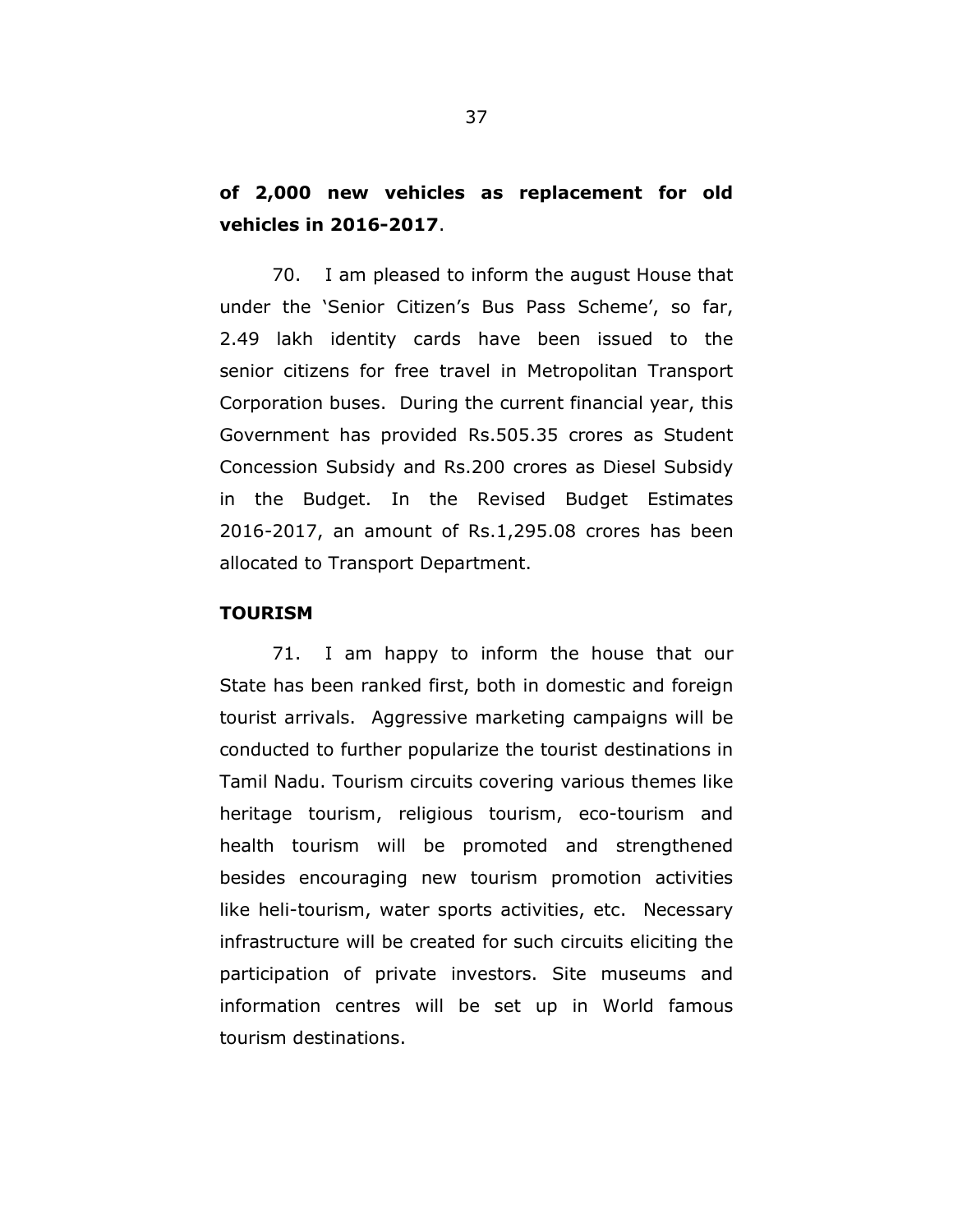72. Infrastructure development at tourist places is being improved under the Asian Development Bank funded 'Infrastructure Development Investment Programme for Tourism' in the State. An amount of Rs.33.62 crores has been spent so far under this project and Rs.53.20 crores has been provided for this project in the Revised Budget Estimates 2016-2017. A sum of Rs.85.80 crores has been provided for Tourism Department in the Revised Budget Estimates 2016-2017.

# **HINDU RELIGIOUS AND CHARITABLE ENDOWMENTS**

73. **The scheme of Annadhanam is being implemented in 724 temples in the State, which will be extended to another 30 temples during 2016-2017**. **Repair and renovation of 500 village temples and 500 temples in Adi-Dravidar habitations and Tribal areas will be taken up during the current financial year at a cost of Rs.10 crores**. In the last five years, renovation of 143 temples has been taken up at a cost of Rs.16.72 crores using the Common Good Fund and 135 temple cars have been renovated under the Temple Car Renovation Fund to revive various car festivals in the State. Under the 'Orukala Pooja' scheme, the deposit amount for each temple has been increased to one lakh rupees and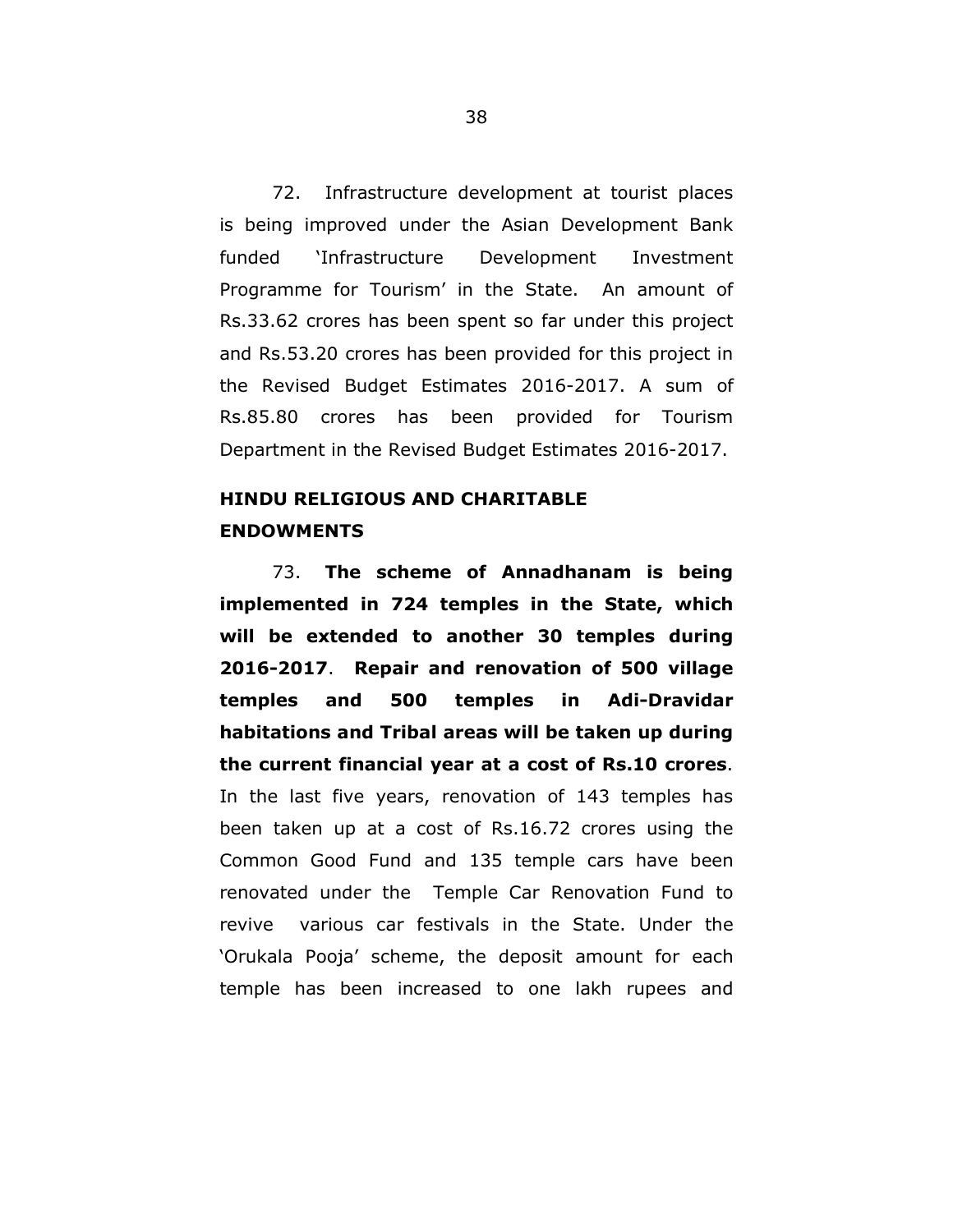12,504 temples have been benefited in the last five years.

## **INFORMATION TECHNOLOGY**

74. Chennai has become a hub for the Information Technology and Information Technology enabled Services (IT / ITeS). Over 50 Multi National Companies (MNCs) are having their global facilities in Chennai. Software exports have grown steadily at around 10 to 12 per cent per annum and are expected to have touched Rs.95,000 crores in 2015-2016. Subsequent to the Global Investors Meet 2015, M/s. Ford Motors, USA is in the process of establishing its Research & Development Centre at Chennai, the first such global centre outside USA. Due to the impetus given to the growth of IT industries in Southern Tamil Nadu, M/s. Honeywell, M/s. HCL Technologies, M/s. Zoho Corporation and M/s. Syntel are establishing their facilities in Southern Tamil Nadu.

75. The Government has been implementing the innovative scheme of providing laptop computers to the students studying in Government and Government aided schools and colleges, with a view to bridge the digital divide and provide equal opportunity to all. **This scheme will be continued and 5.35 lakh students will be provided with laptop computers during**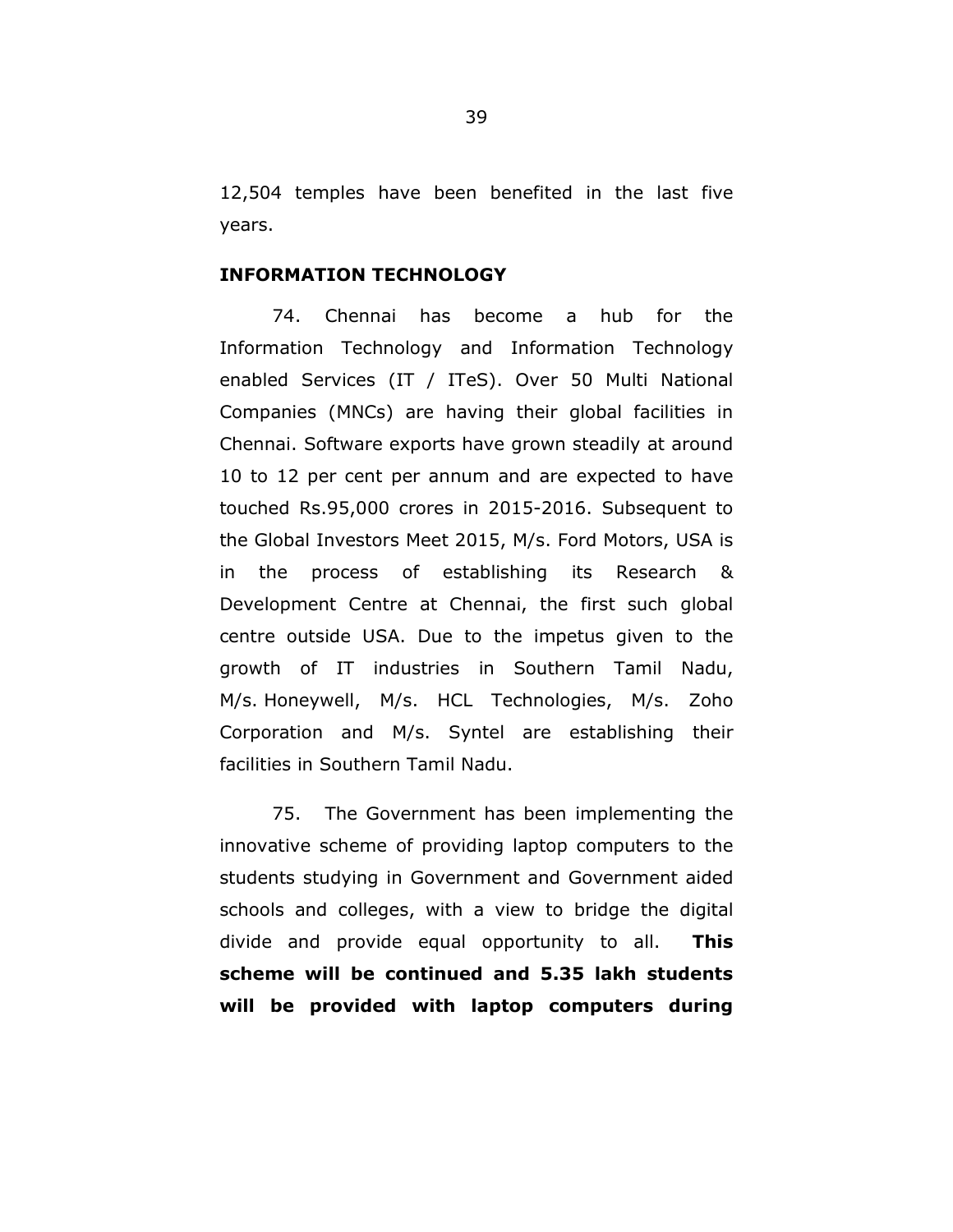**2016-2017.** A sum of Rs.890 crores is provided for this scheme in the Revised Budget Estimates 2016-2017.

#### **INDUSTRIAL DEVELOPMENT**

76. Tamil Nadu has been emerging as the most preferred destination for manufacturing, trade and services in the Country. This Government has taken important steps for improving the ease of doing business to attract more investments. Multiple incentives, including capital and tax subsidies and infrastructure in the form of Industrial Parks, road connectivity and power supply, have been provided in well structured packages for attracting investments to the State. I am happy to note that, the Japan International Co-operation Agency (JICA) has also agreed to fund the second phase of the 'Tamil Nadu Investment Promotion Programme' (TNIPP) with an outlay of Rs.1,560 crores to improve the investment environment.

77. The first ever Global Investors Meet in Tamil Nadu held at Chennai in September 2015 was a stupendous success, resulting in attracting potential investments of Rs.2.42 lakh crores with an employment potential for 4.70 lakh persons. So far, investments totalling Rs.23,258 crores have materialised and have generated employment for 48,145 persons. As already announced, this Government is committed to conducting the Global Investors Meet once every two years and the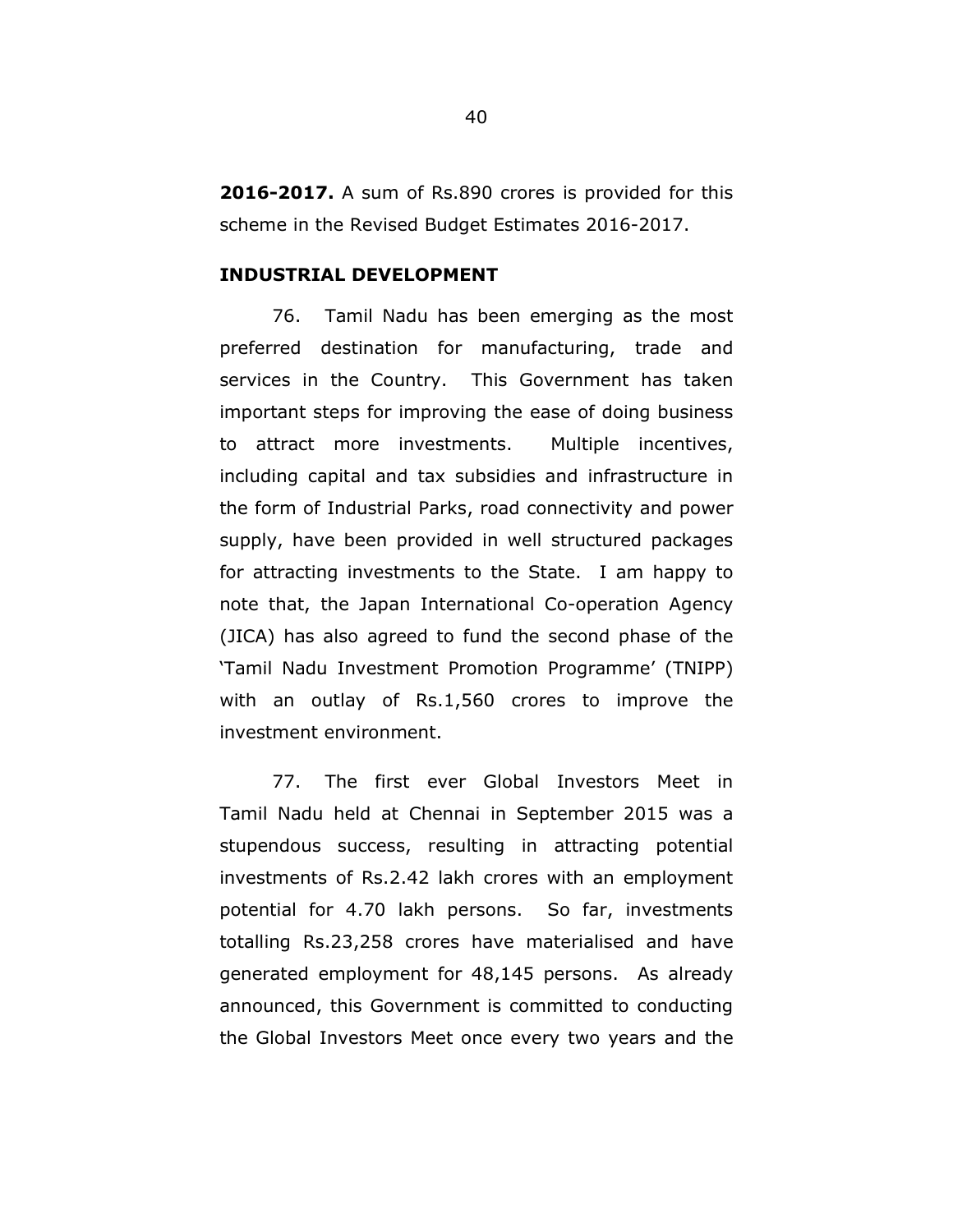next meet is due in 2017. These events will not only help the State to showcase the success stories but also act as catalysts to attract investments and push forward all round sustainable industrial development.

78. State Industries Promotion Corporation of Tamil Nadu (SIPCOT) has been taking all efforts for creating a land bank for industrial development with an area of about 19,000 acres in the nine Southern Districts viz., Ramanathapuram, Pudukkottai, Dindigul, Sivagangai, Theni, Virudhunagar, Thoothukudi, Tirunelveli and Kanniyakumari. The Madurai-Thoothukudi Industrial Corridor project will help us to bring an investment of about Rs.25,000 crores with an employment potential for one lakh persons. I am happy to inform that the SIPCOT has also initiated action for implementing this project by forming a Special Purpose Vehicle i.e. Madurai-Thoothukudi Industrial Corridor Development Corporation Limited and has expedited the land acquisition process.

79. This Government is also in the process of developing Ponneri Industrial Node as a National Investment and Manufacturing Zone (NIMZ) under the Chennai-Bengaluru Industrial Corridor Project. Tamil Nadu Industrial Development Corporation (TIDCO), in association with the SIPCOT, is establishing a Polymer Industries Park in about 306 acres of land in Ponneri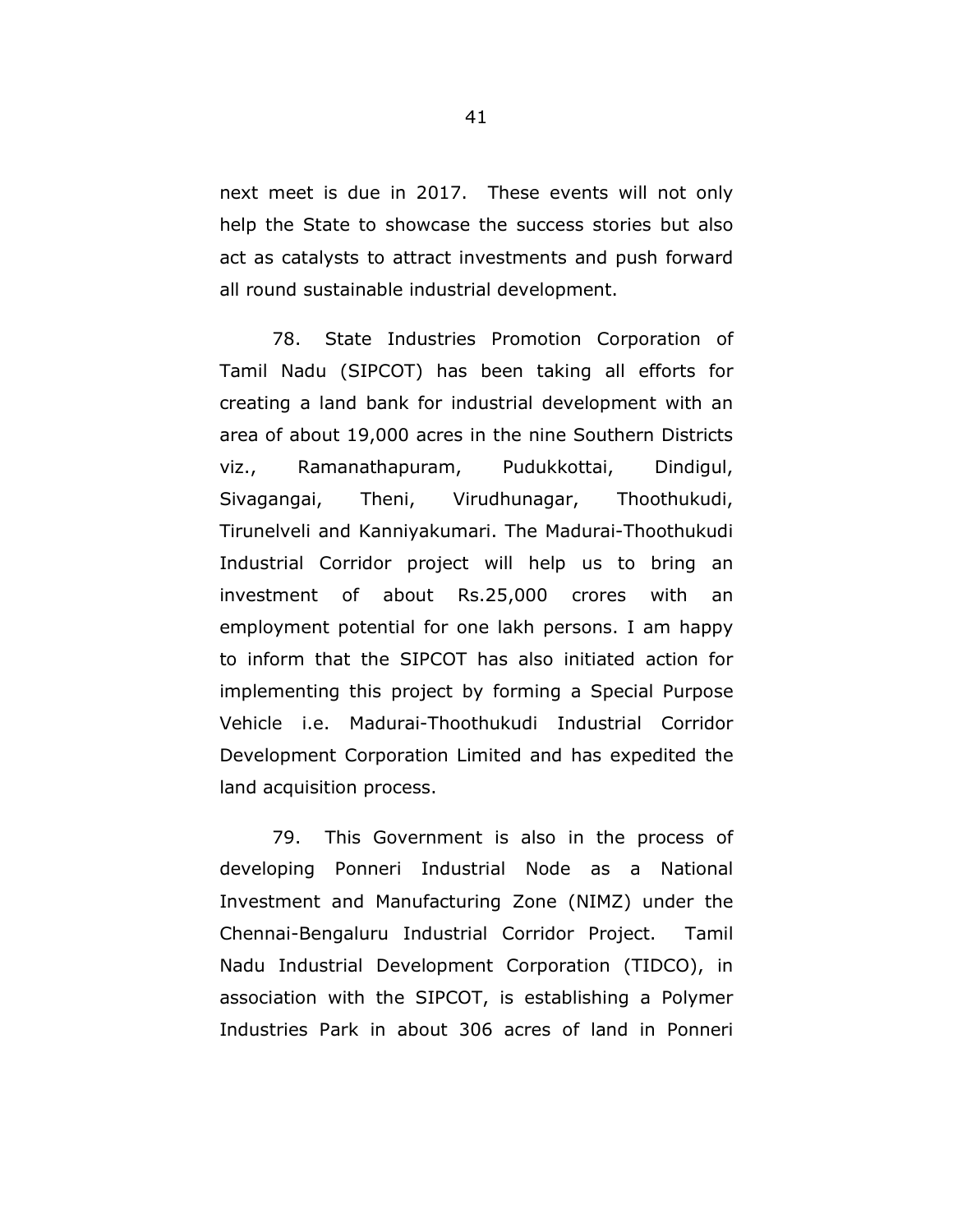Taluk of Thiruvallur District at a total cost of Rs.294 crores. This will accommodate about 84 medium and small scale plastic component manufacturing units. Approval has also been granted for the implementation of an aerospace park in an area of about 250 acres in SIPCOT Industrial Park at Vallam Vadagal in Sriperumbudur Taluk. This will accommodate aerospace engineering, production and maintenance of aerospace components, repair and overhauling facilities for Avionics.

80. In the Revised Budget Estimates 2016-2017, Rs.2,104.49 crores has been allocated to the Industries Department.

#### **MICRO, SMALL AND MEDIUM ENTERPRISES**

81. Recognizing its role as a major employment provider, this Government has identified the Micro, Small and Medium Enterprises (MSME) Sector as one of the Special Focus Areas of Development to provide special support for increasing investment, infrastructure development, technology up-gradation and skill development initiatives. I am glad to inform that out of 10,073 Memoranda of Understanding signed during Global Investors' Meet, 3,029 cases worth of Rs.2,599.93 crores investments have materialised so far.

82. The Government will continue to extend 25 per cent capital subsidy up to Rs.30 lakh, besides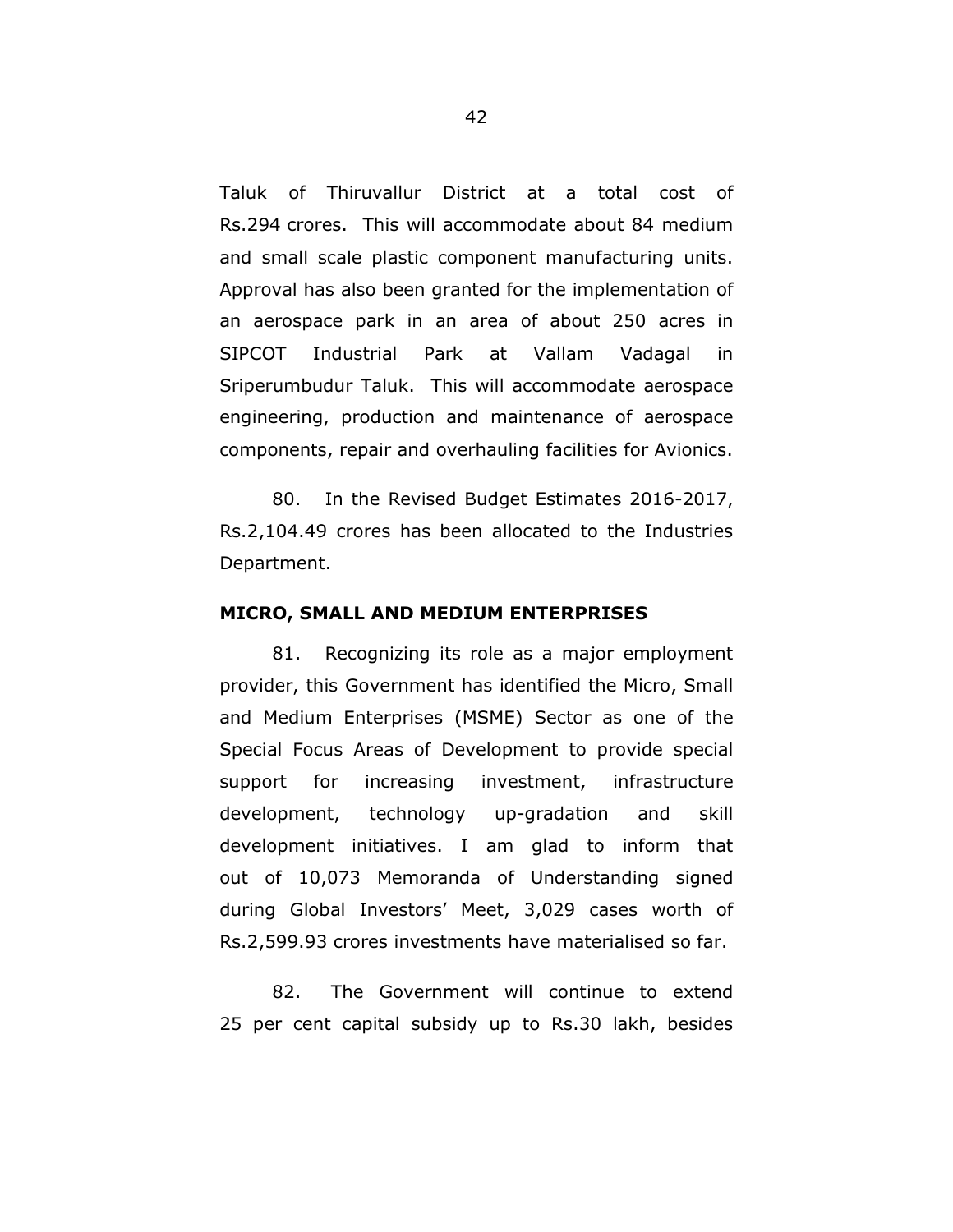extending interest subvention benefit of three per cent to Micro, Small and Medium Enterprises. It will continue to support promotion of private industrial clusters through trade associations to develop their infrastructure with State Government grant. For the year 2016-2017, Rs.12 crores and Rs.60 crores have been allocated for interest subvention and infrastructure support respectively.

83. The Entrepreneurship Development Institute (EDI) of Tamil Nadu has been training entrepreneurs under the 'Unemployed Youth Employment Generation Programme' (UYEGP) and the 'Prime Minister's Employment Generation Programme' (PMEGP). A sum of Rs.15 crores is earmarked to fund the programme in flood affected areas of Chennai under UYEGP. During 2016-2017, a sum of Rs.30 crores is provided under UYEGP.

84. The 'New Entrepreneurship-cum-Enterprise Development Scheme' (NEEDS), a pioneering initiative of this Government, had been designed to promote entrepreneurship amongst first generation entrepreneurs. **This scheme will be extended to major educational institutions for executing 'Start-up Action Plan' activities at a cost of one crore rupees to create a vibrant start up eco-system in Tamil Nadu**. An amount of Rs.100 crores has been allocated for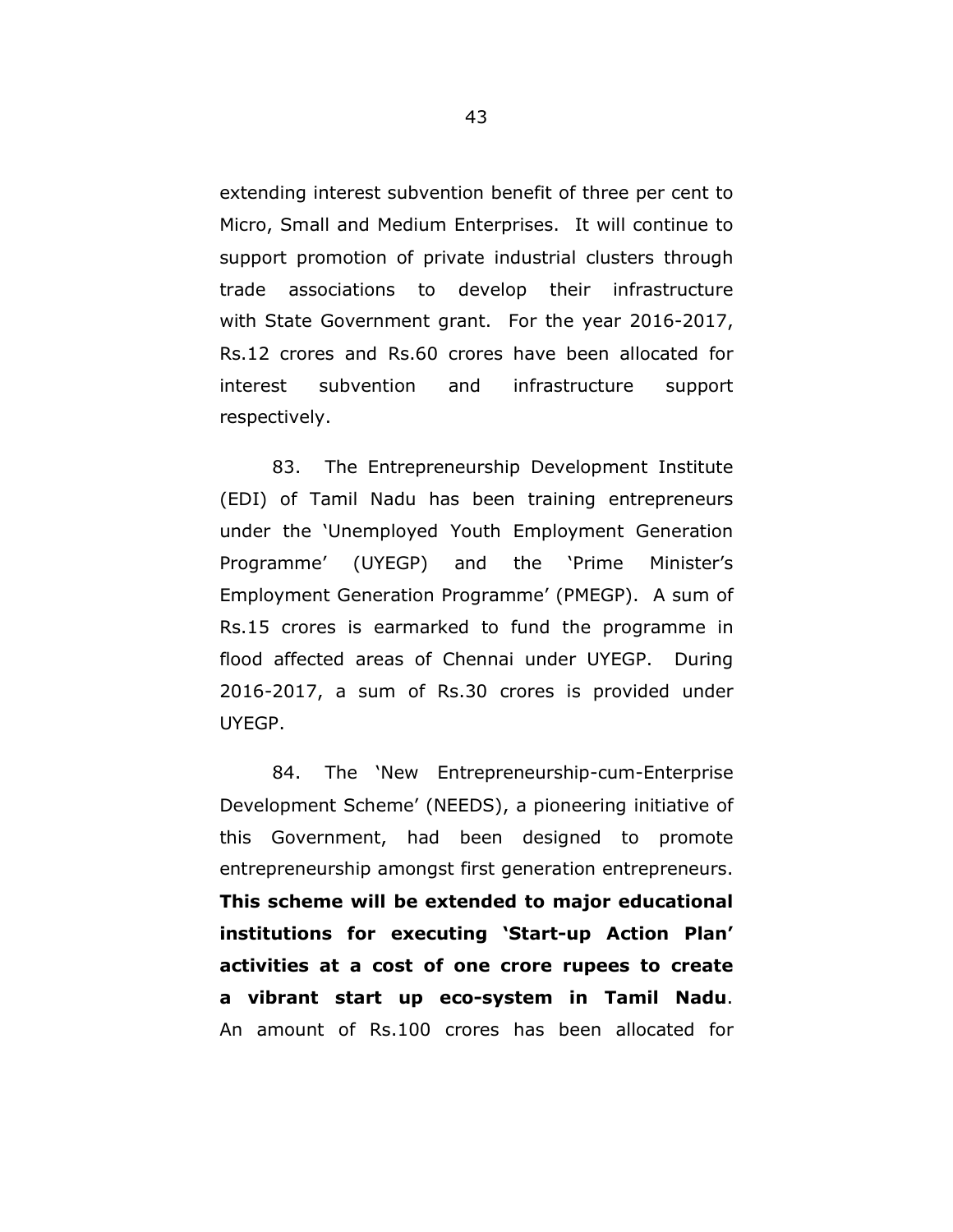implementing this scheme in this Revised Budget 2016-2017.

85. An amount of Rs.348.22 crores has been allocated to the Micro, Small and Medium Enterprises Department in the Revised Budget Estimates 2016-2017.

## **HANDLOOMS, HANDICRAFTS, TEXTILES AND KHADI**

86. Under the 'Free Distribution of Dhoties and Sarees' scheme, 167.81 lakh dhoties and 167.89 lakh sarees will be supplied during Pongal festival, 2017. The Rebate Subsidy Scheme is being continued in the State with the twin objectives of facilitating continuous assured employment to handloom weavers and promoting handloom cloth. An amount of Rs.487.45 crores and Rs.78.45 crores for Free Distribution of Dhoties and Sarees Scheme and Rebate Subsidy Scheme respectively have been included in this Revised Budget.

87. A sum of Rs.1,129.74 crores has been provided for the Handlooms and Textiles Sector and Rs.174.27 crores has been provided for Handicrafts and Khadi Sector in the Revised Budget.

#### **RURAL DEVELOPMENT**

88. The vision of the Hon'ble Chief Minister is to transform rural areas by improving the quality of infrastructure through a multitude of schemes for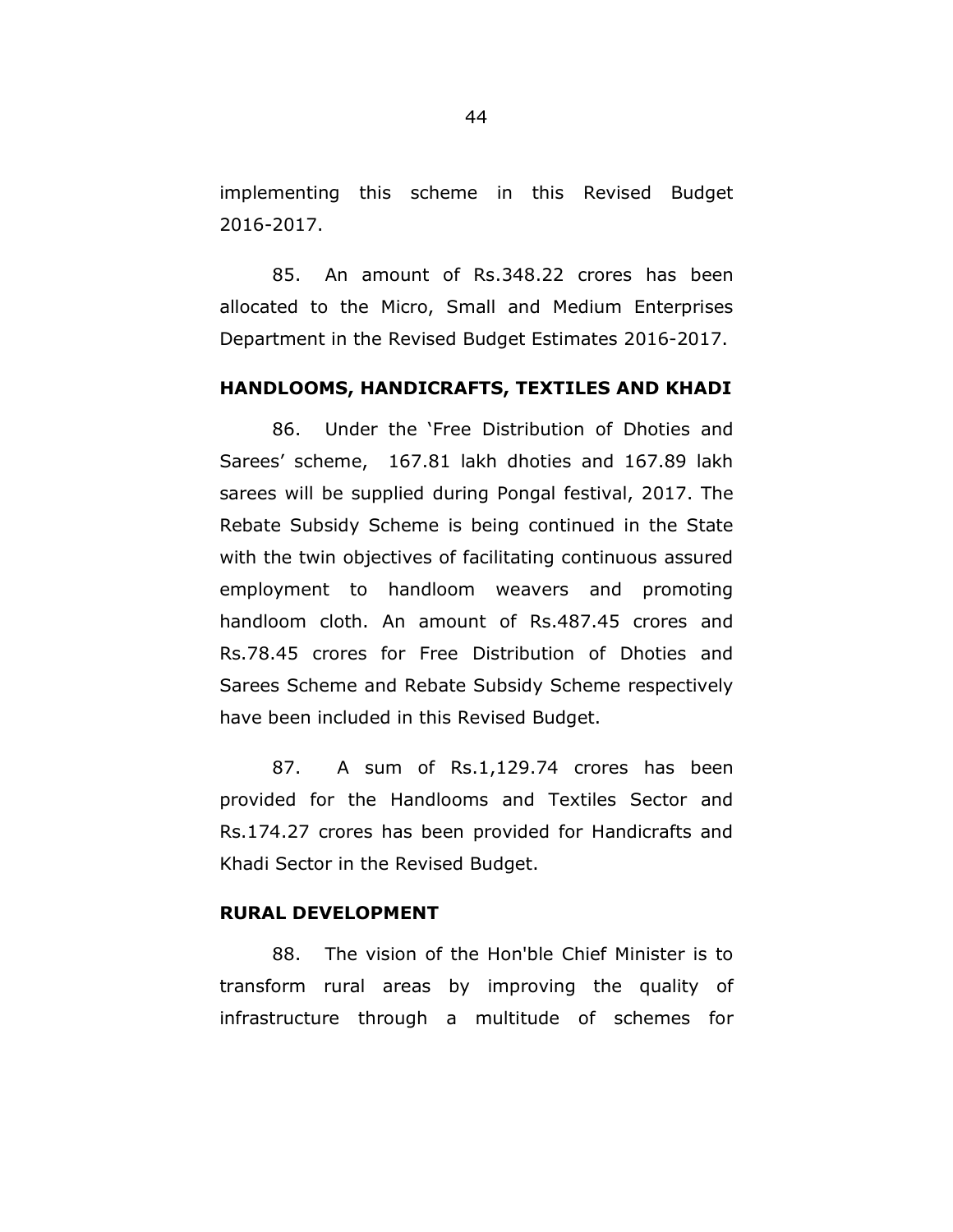housing, connectivity, drinking water, construction and renovation of public buildings. It is indeed a great accomplishment to cover all the 79,394 habitations in 12,524 Village Panchayats with essential basic amenities under the commendable initiative of the 'Tamil Nadu Village Habitation Improvement' (THAI) scheme. This scheme will be continued to upgrade the basic amenities by dovetailing the resources available under the State Finance Commission grants.

89. Tamil Nadu has been implementing the 'Mahatma Gandhi National Rural Employment Guarantee Scheme' (MGNREGS) in true spirit and the State's performance has been recognized every year by the Central Government through various awards at National level. The State has been channelizing these funds to create assets like farm ponds, construction of toilets, tree planting, poultry sheds and cattle sheds in villages. These initiatives have secured the State an award for 'Exhibition of Best Practices' under the MGNREGS for the year 2015-2016 also. In the Revised Budget Estimates 2016-2017, Rs.7,155 crores has been allocated for this scheme.

90. In the Primary and Middle Schools in rural areas, basic infrastructure facilities such as new buildings, kitchen sheds, water supply and toilets are being created under the 'Comprehensive School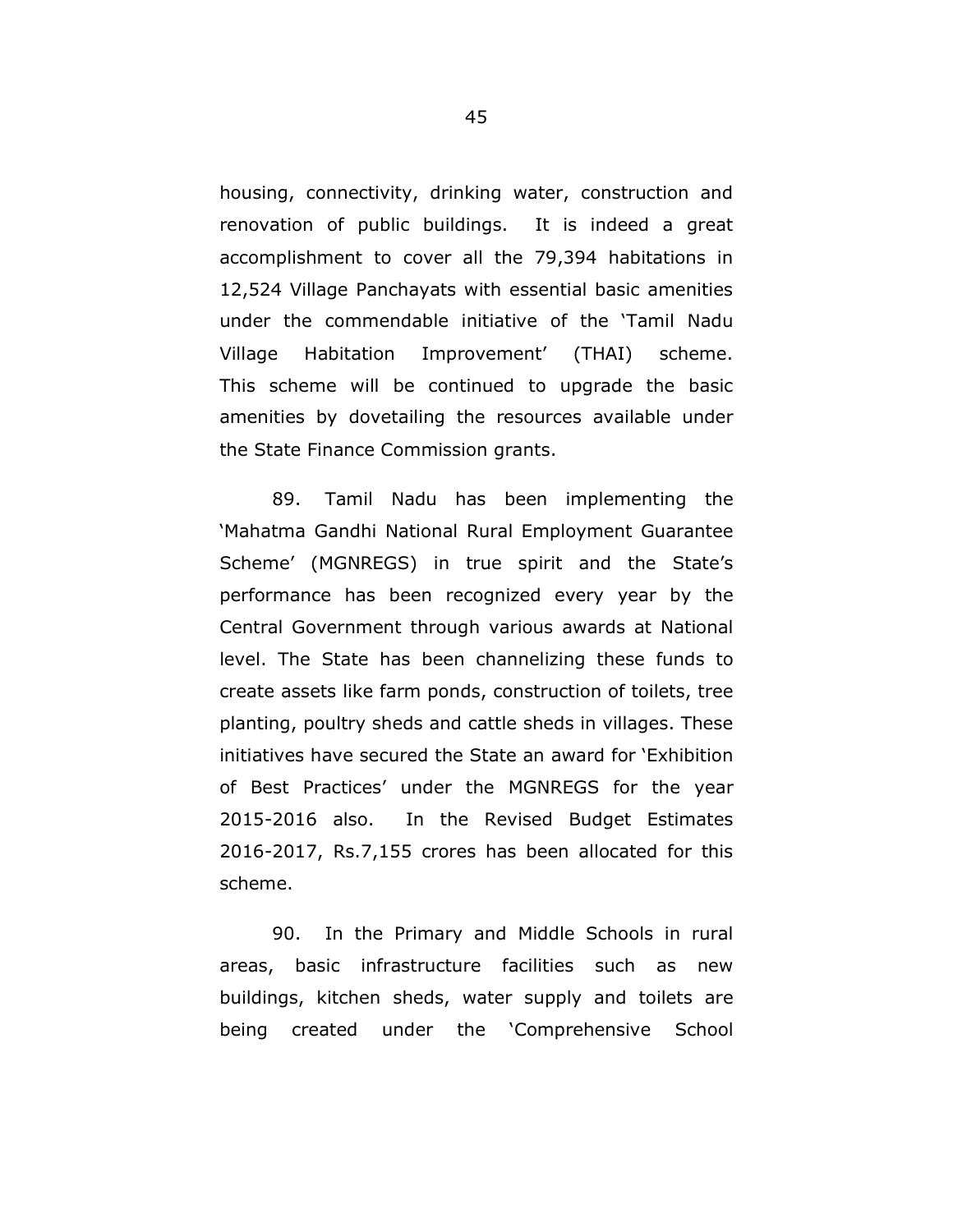Infrastructure Development Scheme' (CSIDS). This will be continued with an amount of Rs.100 crores during 2016-2017. The 'Tamil Nadu Rural Roads Improvement Scheme' (TNRRIS), launched in 2015-2016 to take up works relating to improvement of road infrastructure, will be continued during 2016-2017 by dovetailing funds from various schemes. In continuation of the road works taken up under the Pradhan Mantri Gram Sadak Yojana (PMGSY) Phase-IX amounting to Rs.357.12 crores during 2015-2016, improvement of 573 roads and 22 bridges will be taken up under the PMGSY Phase-X in the current year at a total cost of Rs.758.44 crores.

91. Under the 'Member of Legislative Assembly Constituency Development Scheme' (MLACDS), a sum of Rs.470 crores has been earmarked for the year 2016-2017.

92. The budgetary allocation for rural development has been enhanced to Rs.21,186.58 crores in the Revised Budget Estimates 2016-2017.

## **MUNICIPAL ADMINISTRATION**

93. The Hon'ble Chief Minister had launched the 'Integrated Urban Development Mission' (IUDM) and 'Chennai Mega City Development Mission' (CMCDM) in 2011-2012, to strengthen the infrastructure and improve basic amenities in urban areas. These State schemes will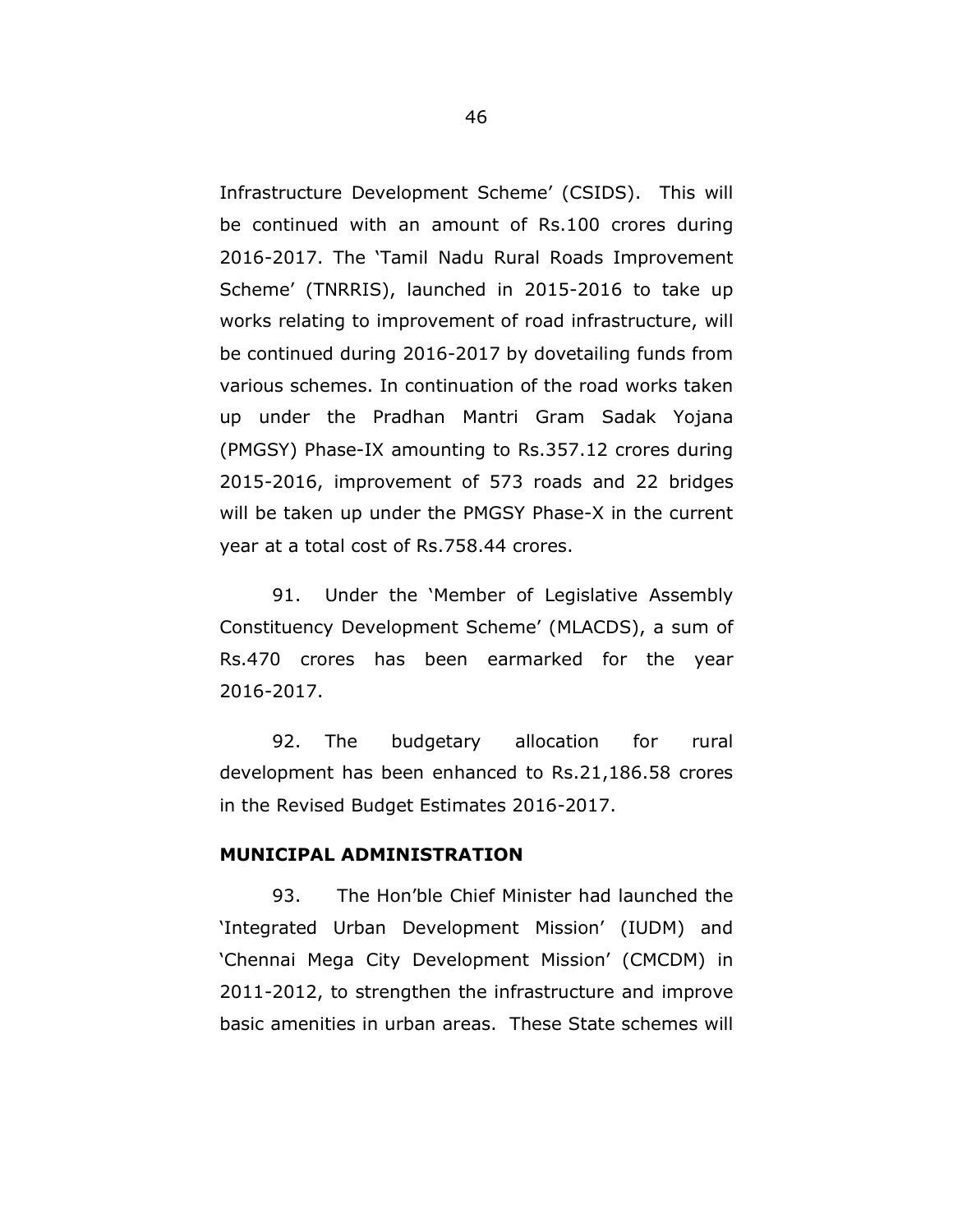be continued with an amount of Rs.500 crores each by dovetailing of funds. An amount of Rs.886 crores is provided for IUDM and Rs.800 crores for CMCDM in the Revised Budget Estimates for various works including spill over works.

94. Chennai and Coimbatore cities have already been selected under the 'Smart Cities Programme', and will get a fund of Rs.100 crores per city each year for five years from the Government of India. An equivalent amount will be provided by this Government as State's share for this scheme. Under the 'Atal Mission for Rejuvenation and Urban Transformation' (AMRUT), projects worth Rs.3,316.22 crores have been approved during 2015-2016 for 32 Cities. For the year 2016-2017, projects worth Rs.3,834.49 crores are being proposed for implementation. In this Revised Budget 2016-2017, a sum of Rs.400 crores has been provided for Smart Cities Programme and Rs.500 crores for AMRUT scheme.

95. Consequent to the successful implementation of the Tamil Nadu Urban Development Programme-III, the 'Tamil Nadu Sustainable Urban Development Programme' (TNSUDP) has been launched with an outlay of Rs.3,831 crores. Under this programme, 13 projects have been taken up in 8 Urban Local Bodies (ULBs) at a cost of Rs.2,212.89 crores. In this Revised Budget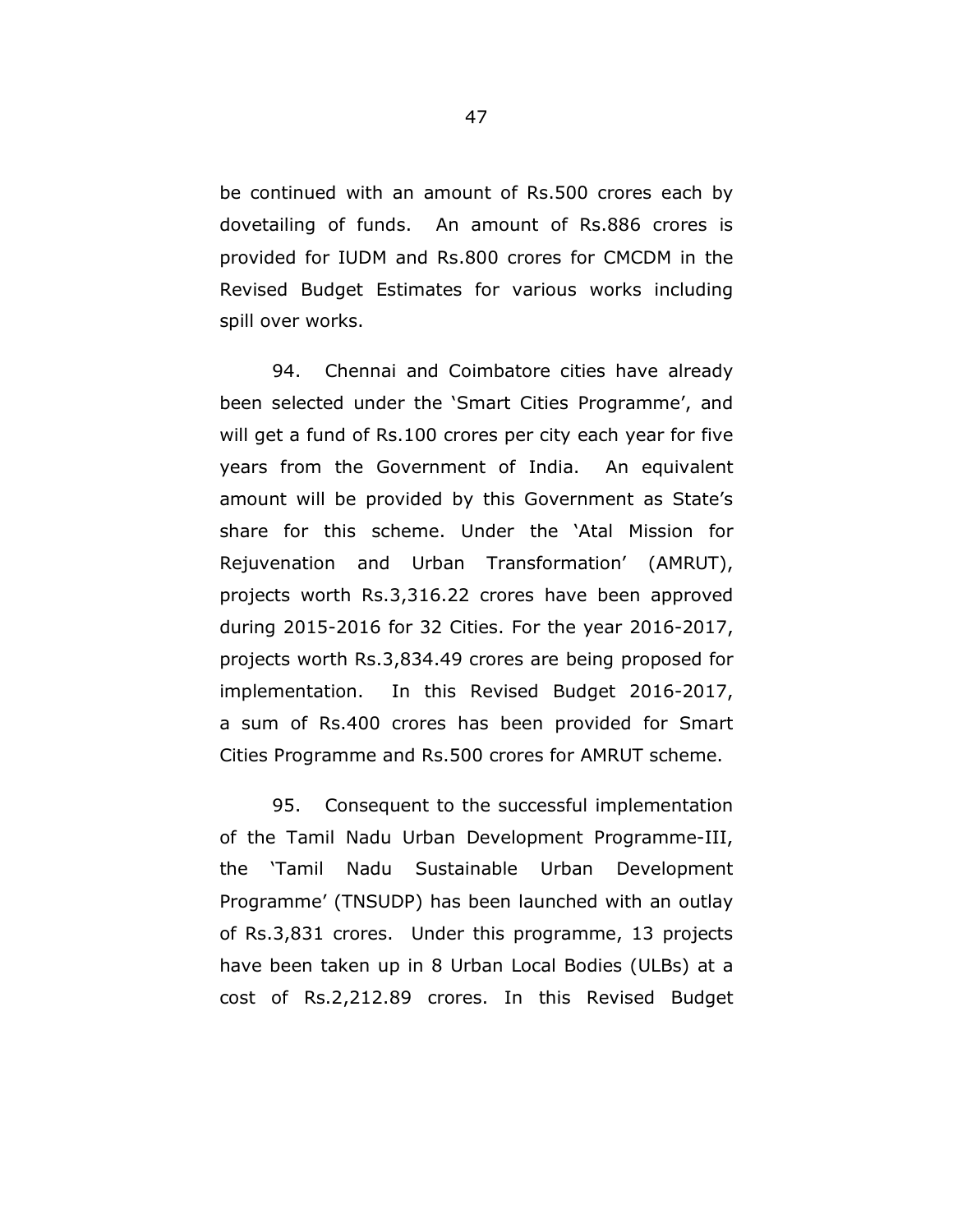Estimates 2016-2017, a sum of Rs.399.39 crores has been allocated for TNSUDP.

96. This Government is giving special priority to the implementation of underground sewerage systems in major urban local bodies. Twenty underground sewerage schemes at an estimated cost of Rs.1,017.09 crores, to benefit a population of 14.41 lakh, are under various stages of progress. In addition, three underground sewerage schemes at an estimated cost of Rs.205.23 crores are at tender stage and works will be started during this year.

97. In this Revised Budget Estimates 2016-2017, totally a sum of Rs.11,820 crores has been allocated for Municipal Administration Department.

#### **HOUSING FOR THE POOR**

98. With an aim to create hut-free villages and slum-free cities in the State, **the Government will take up housing programmes on a massive scale under the State Mission of Housing for the Poor**. **As promised in the Election Manifesto, this Government, under the legendary leadership of the Hon'ble Chief Minister, will construct ten lakh houses in the next five years in the State under various schemes**.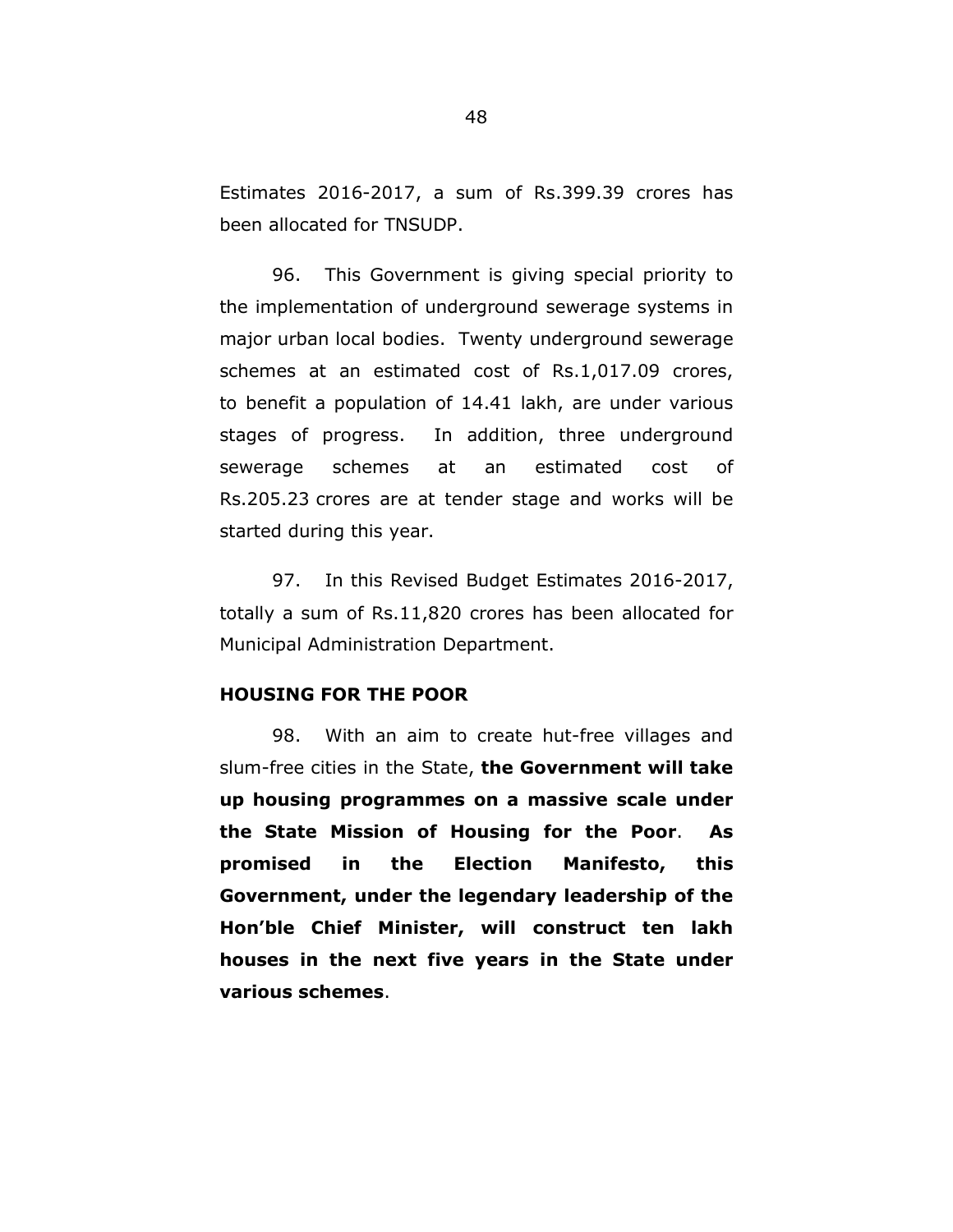99. Under the 'Pradhan Mantri Awaas Yojana (PMAY)' (Rural) the Government of India has allotted 45,788 houses as special allocation for flood areas at a unit cost of Rs.70,000 and 1,31,831 houses as regular allotment at a unit cost of Rs.1.20 lakh, of which, 40 per cent is shared by the State Government. **However, in order to have uniformity, the Hon'ble Chief Minister has liberally raised the unit cost for all the houses to Rs.1.70 lakh per house, including the roofing cost of Rs.50,000 provided by the State Government. Under this scheme, this Government would construct totally 1,77,619 houses in rural areas at a total cost of Rs.3,095.62 crores in 2016-2017 itself, of which Rs.1,908.47 crores will be the State's share**. Considering the substantial increase in the number of houses proposed to be taken up under the PMAY (Rural), **20,000 houses will be constructed under the 'Chief Minister's Solar Powered Green House Scheme', during 2016-2017 at a cost of Rs.420 crores**.

100. In order to rehabilitate the slum families and to provide housing for the houseless poor in urban areas, Tamil Nadu Slum Clearance Board has constructed 59,023 tenements at a cost of Rs.2,753.42 crores in the last five years. Another 10,537 tenements are under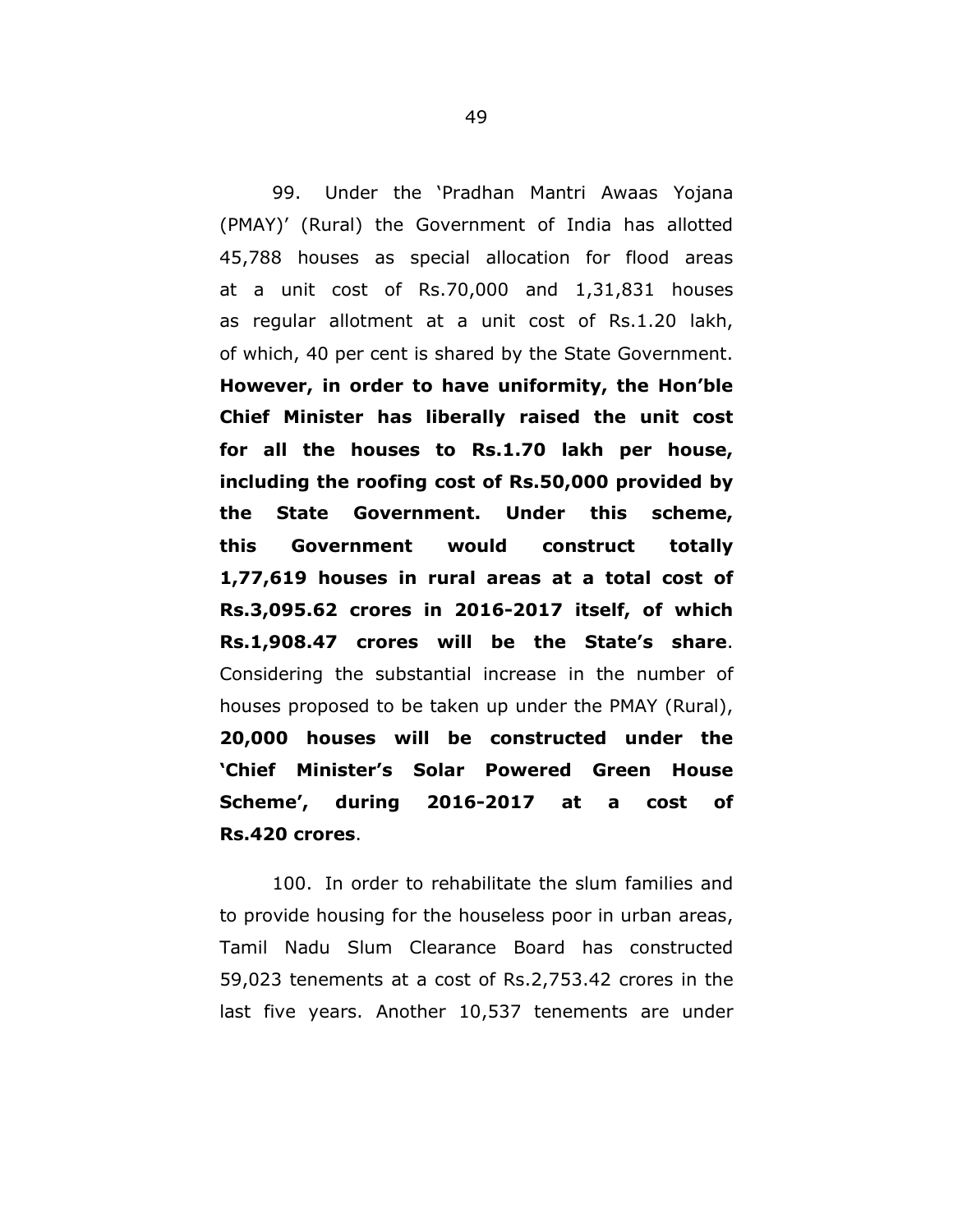construction. To continue these efforts, Tamil Nadu Slum Clearance Board will construct 23,476 houses during 2016-2017 for which approval has already been given. **Further, the State Government will also constitute a 'Shelter Fund', dedicated to finance housing projects to rehabilitate the urban poor**. In the Revised Budget 2016-2017, an allocation of Rs.689 crores has been made for the 'Housing for All' scheme.

## **MISSION FOR CLEAN TAMIL NADU**

101. With an objective to create clean villages and cities, the Government is launching the 'Mission for Clean Tamil Nadu'. This State Mission will create awareness to use toilets and will also help to establish modern Solid Waste Management systems. The resources under the 'Swachh Bharat Mission' will be effectively dovetailed with the State schemes to improve sanitation and achieve the goal of an 'Open Defecation Free' Tamil Nadu.

102. Under the 'Swacch Bharat Mission' (Gramin) in 2016-2017, 7.66 lakh household toilets and 50 public sanitary complexes will be taken up in the State. Self Help Groups are being engaged in all the Village Panchayats to motivate the construction and use of toilets. In the last two years, Integrated Solid Waste Management has been taken up in 9,000 village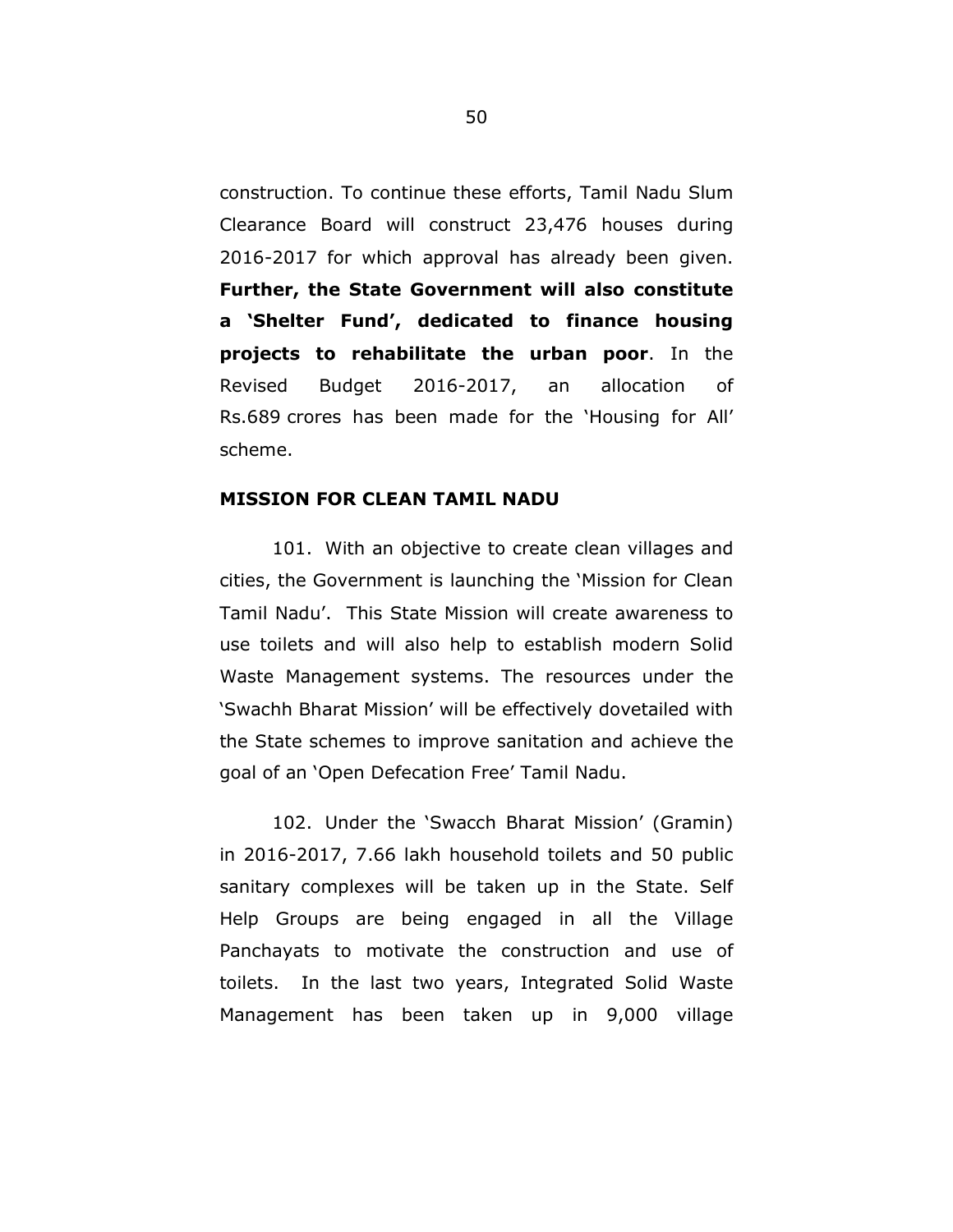panchayats through convergence with MGNREGS. For collection, segregation and disposal of waste, currently 52,998 Thooimai Kaavalars are being engaged in these villages, and have been provided with 22,704 tri-cycles. In 2016-2017, the remaining 3,524 Village Panchayats will be taken up under this scheme, thereby giving a universal coverage for solid waste management in rural areas. A sum of Rs.150 crores is provided for Solid Waste Management under the State devolution grants.

103. At present, integrated Solid Waste Management projects are under implementation in 402 Urban Local Bodies at a cost of Rs.833.22 crores. For achieving better sanitation and solid waste management in urban areas, Rs.200 crores is allocated under the 'Swachh Bharat Mission' (Urban). Further, to improve the general cleanliness of cities, a sum of Rs.100 crores has been provided for the Solid Waste Management Fund under the State devolution grants for the year 2016-2017.

## **WATER SUPPLY**

104. Ensuring the supply of adequate potable drinking water is a challenge in a water deficit State like Tamil Nadu. But this Government is striving hard to augment the resources and supply potable drinking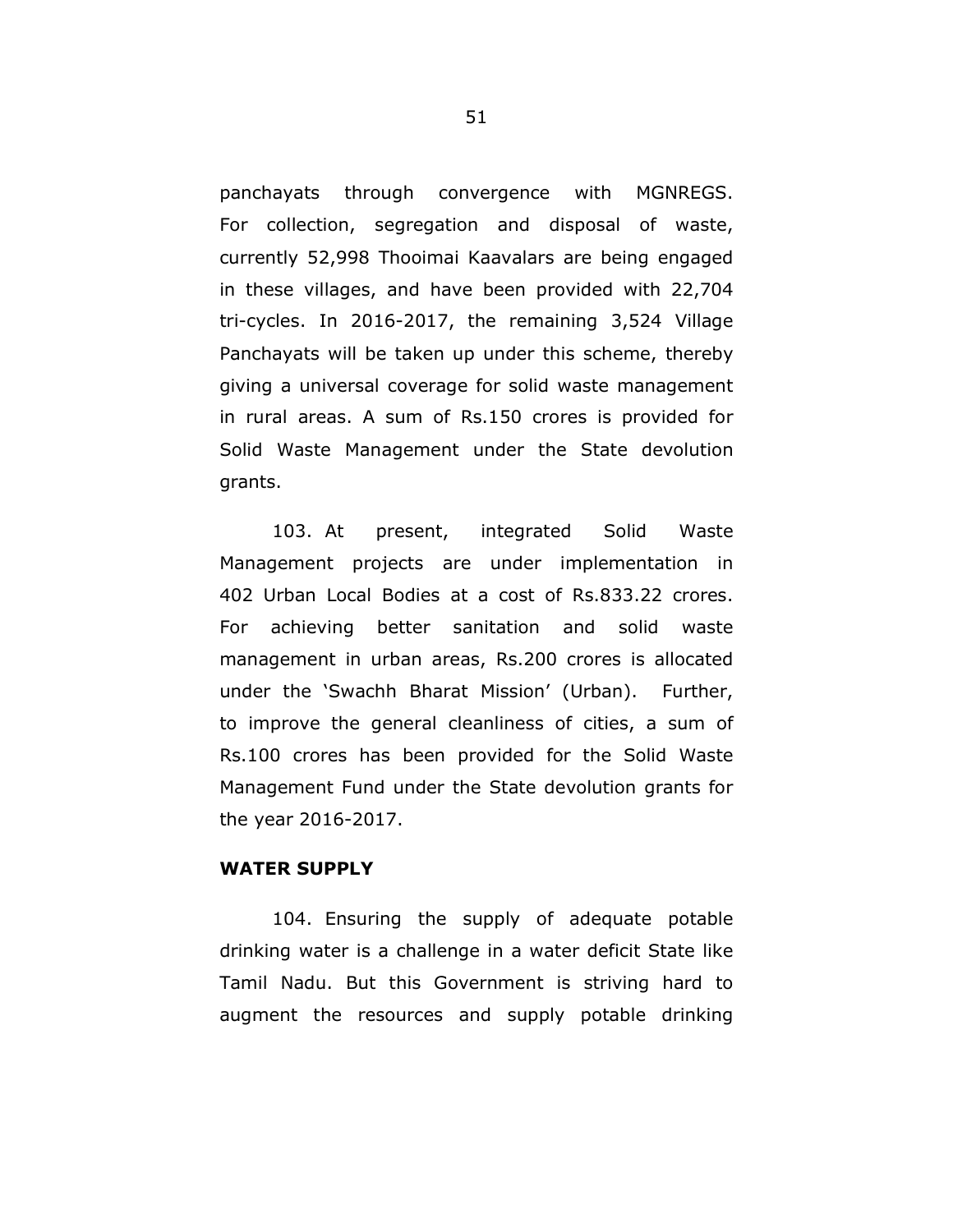water. For Chennai City, preliminary works are underway to establish a 400 MLD desalination plant at Perur in South Chennai at a cost of Rs.3,227.84 crores and another 150 MLD desalination plant at Nemmeli at a cost of Rs.1,258.88 crores with the financial assistance of JICA and KfW respectively. The demand-supply gap of drinking water will be further reduced on completion of ongoing new reservoir project at Thervai Kandigai in Thiruvallur District and major renovation works taken up in four lakes, namely, Cholavaram, Nemam, Porur and Ayanambakkam. These steps will enhance the combined drinking water storage capacity for Chennai from the existing 1,474 million cubic ft to 2,542 million cubic ft.

105. Even though the Central Government has substantially reduced its allocation for the National Rural Drinking Water Programme (NRDWP), this Government continues to take up various water supply schemes in rural areas by providing State funds. In this Revised Budget Estimates 2016-2017, Rs.405.19 crores for National Rural Drinking Water Programme (NRDWP), Rs.186.35 crores for Minimum Needs Programme (MNP) and Rs.450 crores for water supply schemes with NABARD assistance have been provided.

106. Currently, works relating to eleven major Combined Water Supply Schemes (CWSS) are in progress at an estimated cost of Rs.2,888.26 crores.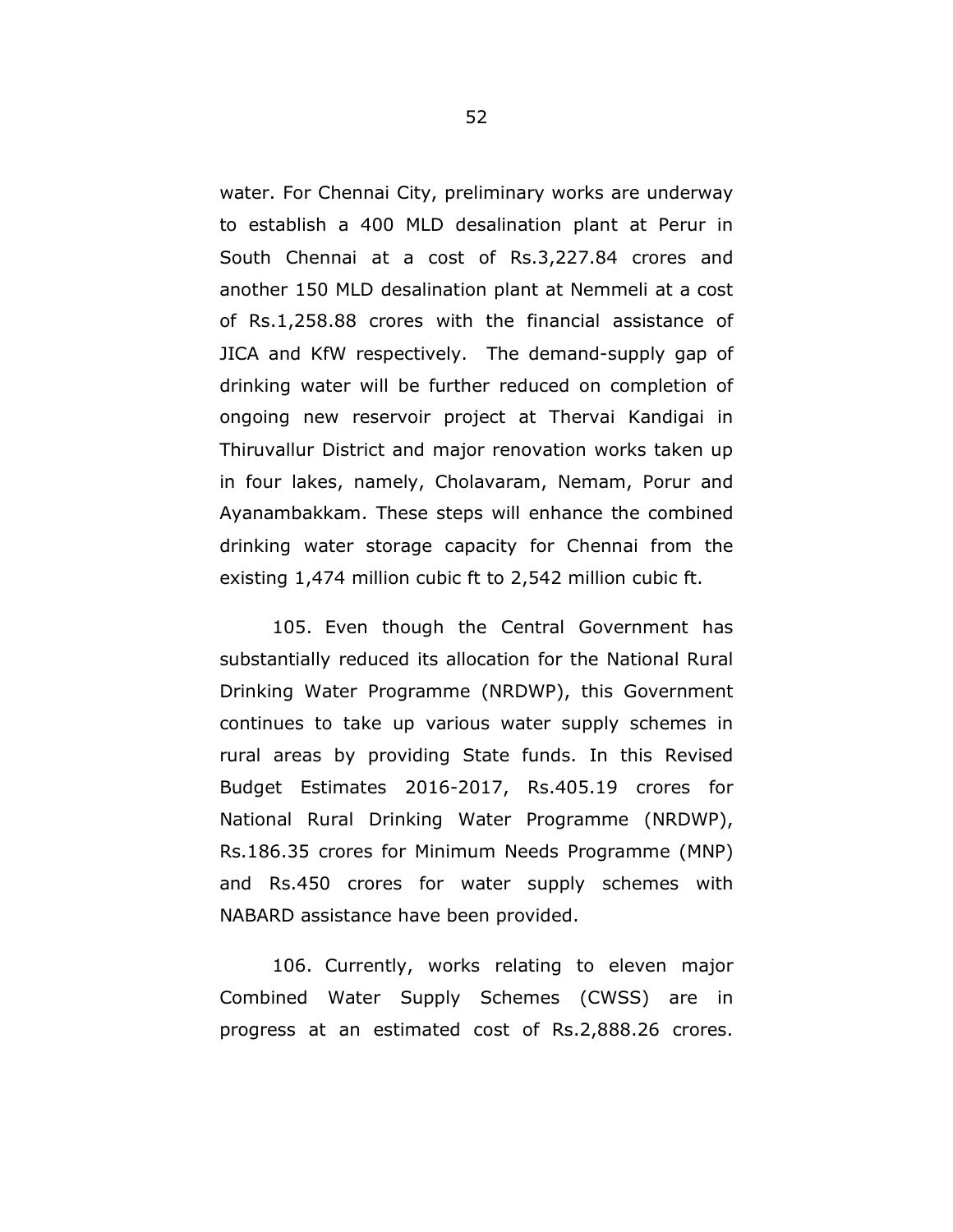In addition, 18 CWSS at a cost of Rs.644.01 crores are also at preliminary stages of implementation. Besides this, 22 stand alone urban water supply improvement schemes at a cost of Rs.480.76 crores are at various stages of progress. During 2016-2017, four stand alone urban water supply improvement schemes will be taken up at a cost of Rs.373.82 crores.

#### **DEVOLUTION TO LOCAL BODIES**

107. A share of State's Own Tax Revenue (SOTR) is being devolved to local bodies as grants to enhance the financial capacity of local bodies and make them self-reliant. As per the Fourth State Finance Commission (SFC) recommendations, Rs.4,995.66 crores and Rs.3,617.55 crores have been provided as devolutionary grants to Rural Local Bodies and Urban Local Bodies respectively in the current financial year. Further, under the Fourteenth Central Finance Commission, local bodies in the State will receive Rs.2,406.14 crores as General Basic Grants and Rs.494.99 crores as General Performance Grants during the current financial year. Totally, **Local Bodies in the State will receive a total amount of Rs.11,514.34 crores as Finance Commissions grants in 2016-2017, which will be higher by Rs.2,163.24 crores when compared to the last year grants**.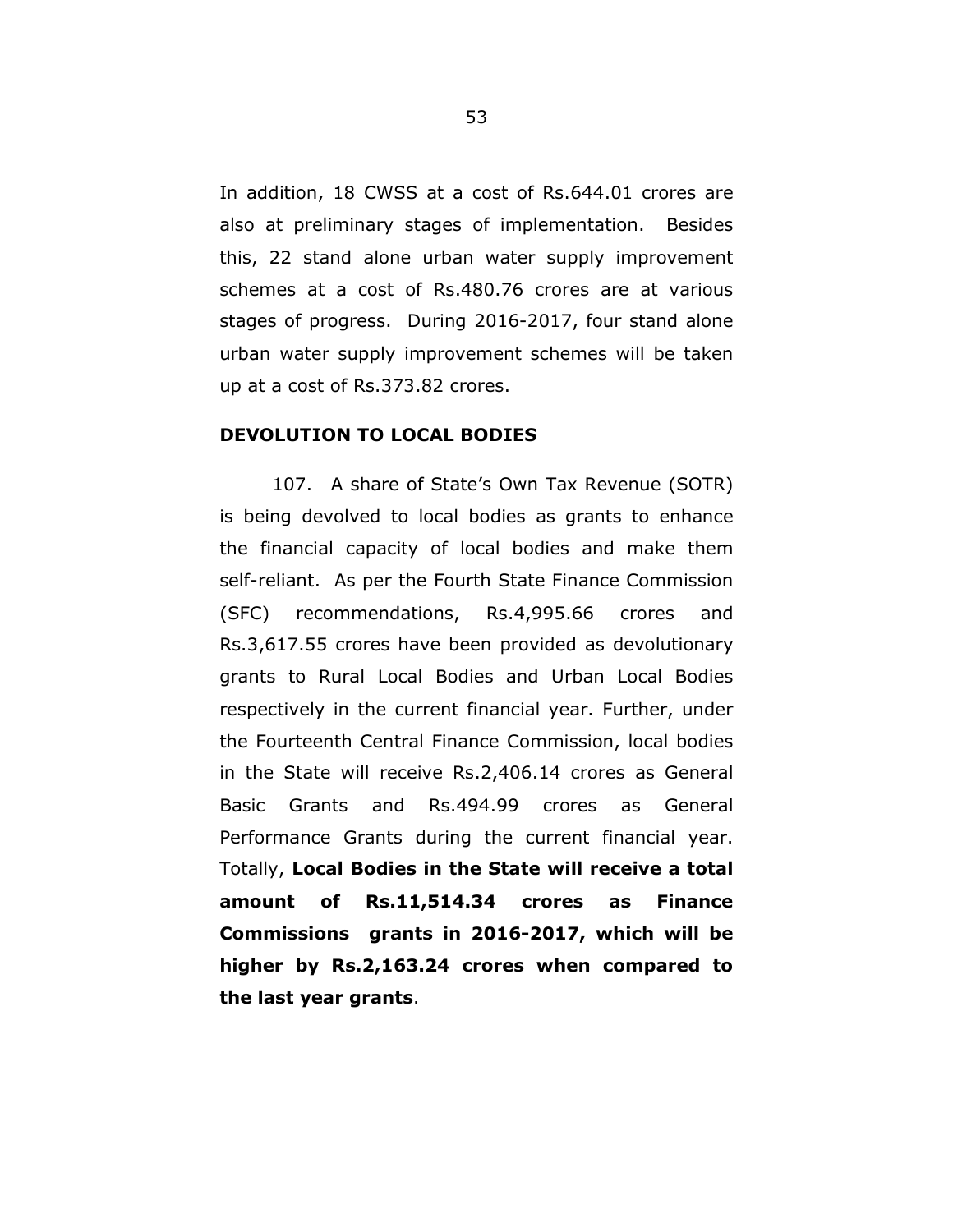#### **LOCAL BODY ELECTIONS**

108. The elections to Local Bodies are due in October 2016. Considering the importance of women empowerment, the Hon'ble Chief Minister has enhanced the reservation for women in local body posts to 50 per cent. An amount of Rs.183.24 crores has been provided in the Revised Budget Estimates 2016-2017 for conducting Local Body elections.

#### **CHENNAI METRO RAIL PROJECT**

109. I am happy to note that substantial progress has been achieved in the implementation of Phase-I of the Chennai Metro Rail Project covering a distance of 45 km. In addition to the 10.15 km elevated stretch from Koyambedu to Alandur, which has already been inaugurated, passenger services in the remaining elevated stretches from Little Mount to Airport and from Alandur to St. Thomas Mount will commence shortly. The passenger services in the first underground stretch will also commence by the end of this year.

110. The untiring efforts of the Hon'ble Chief Minister have resulted in obtaining Government of India's approval for the extension of Corridor-I of Chennai Metro Rail from Washermenpet to Thiruvottriyur / Wimco Nagar at an estimate of Rs.3,770 crores. I am pleased to inform this august House that this extension project of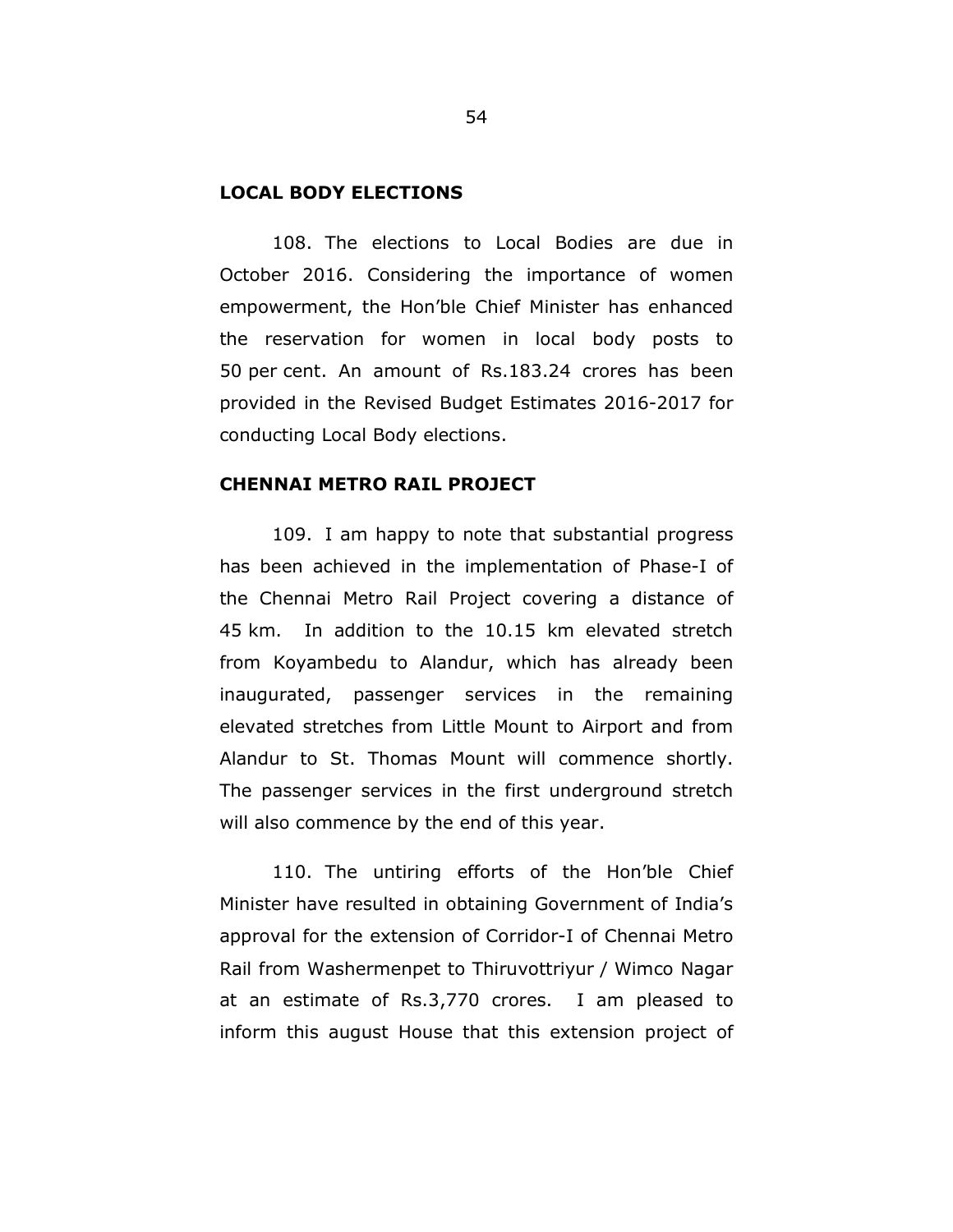Metro Rail has already been included in the rolling plan for JICA assistance. This Government will expedite the proposal for Phase-II of the Metro Rail covering two more corridors for a stretch of 104.50 km. I hope that these efforts will strengthen the Metro Rail network in Chennai, thereby providing a world class public transport system.

## **HEALTH AND FAMILY WELFARE**

111. As a measure to make primary healthcare accessible to the people, this Government will establish 37 new Primary Health Centres (PHCs) and upgrade 24 existing PHCs into 30 bedded PHCs during 2016-2017. An amount of Rs.1,423.38 crores is allocated under the 'National Health Mission' (NHM) for the year 2016-2017, to take up projects including establishment of new Maternal and Child Health Wings at Cuddalore and Tiruppur at a cost of Rs.20 crores each; strengthening of existing trauma care units at Tambaram, Krishnagiri and Villupuram at a cost of Rs.10 crores each.

112. This Government has undertaken the Japan International Co-operation Agency (JICA) assisted 'Tamil Nadu Urban Health Care Project' with a total outlay of Rs.1,634 crores to augment secondary care and tertiary care services in Government Hospitals. Under this project, 10 Government Medical College Hospitals, seven District Headquarters Hospitals and four other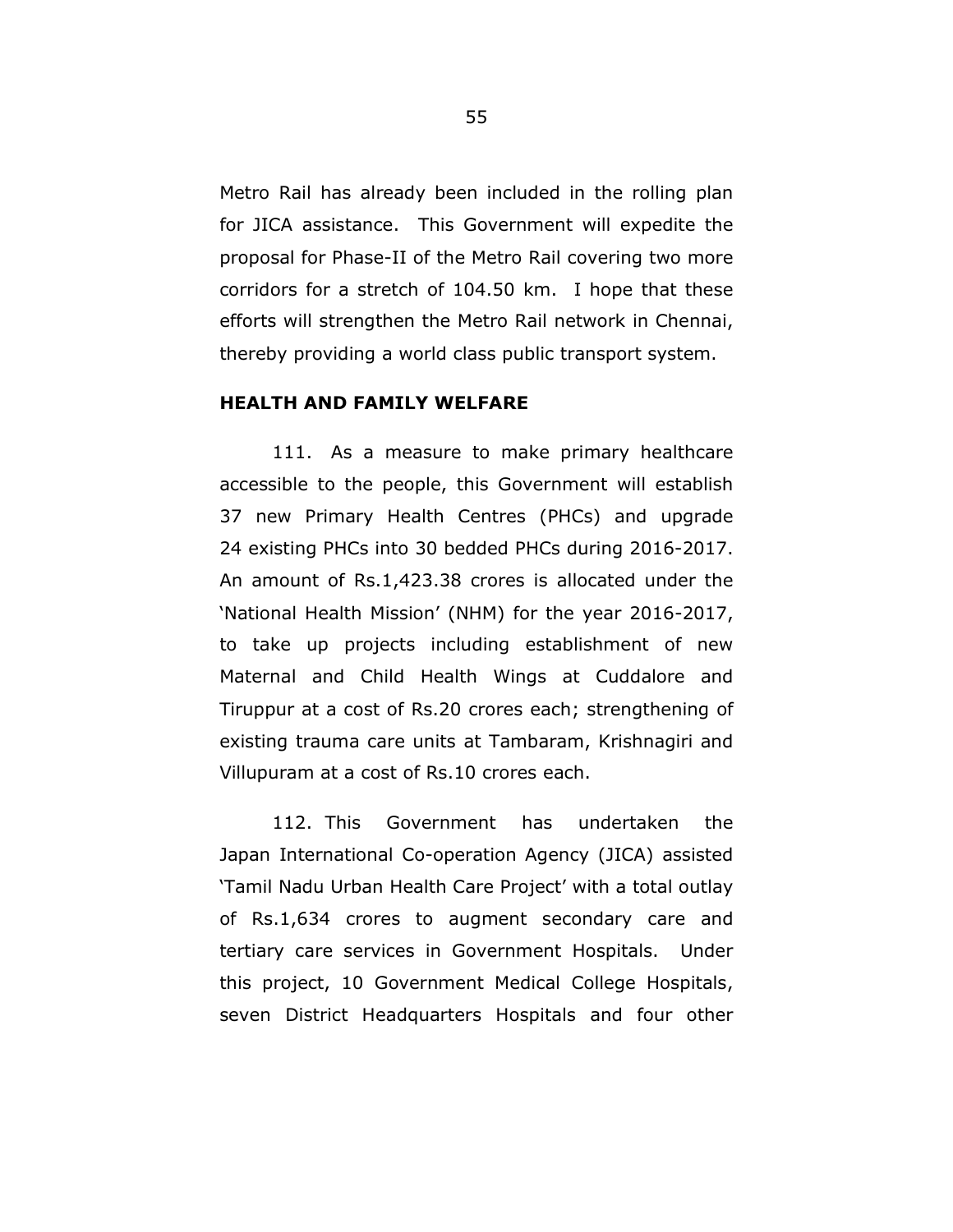Government Hospitals would be strengthened with world class diagnostic equipment and infrastructure. I am happy to inform this House that the State's performance in the 'Deceased Organ Transplant Programme' has received National accolades and Tamil Nadu has won the Best State Award in the Country. So far, 2,652 major organs have been harvested from 828 donors and used for patients.

113. The 'Chief Minister's Comprehensive Health Insurance Scheme' has ensured quality tertiary care services to 1.58 crore families in private and Government hospitals. So far, about 15.41 lakh patients have availed treatment costing Rs.3,192 crores and Government Hospitals have earned about Rs.1,138 crores, which have been utilised for improving their infrastructure facilities. This scheme will be continued with a budgetary allocation of Rs.928 crores in the Revised Budget 2016-2017.

114. 'Dr.Muthulakshmi Reddy Maternity Benefit Scheme', aimed at improving the Infant Mortality Rate (IMR) and the Maternal Mortality Ratio (MMR) in the State, has benefited 34.57 lakh pregnant women since May 2011 at a cost of Rs.3,239 crores. In the Revised Budget Estimates 2016-2017, Rs.668 crores has been allocated for this scheme. The 'Menstrual Hygiene Programme' will be continued with an annual budgetary allocation of Rs.61 crores. The Government will continue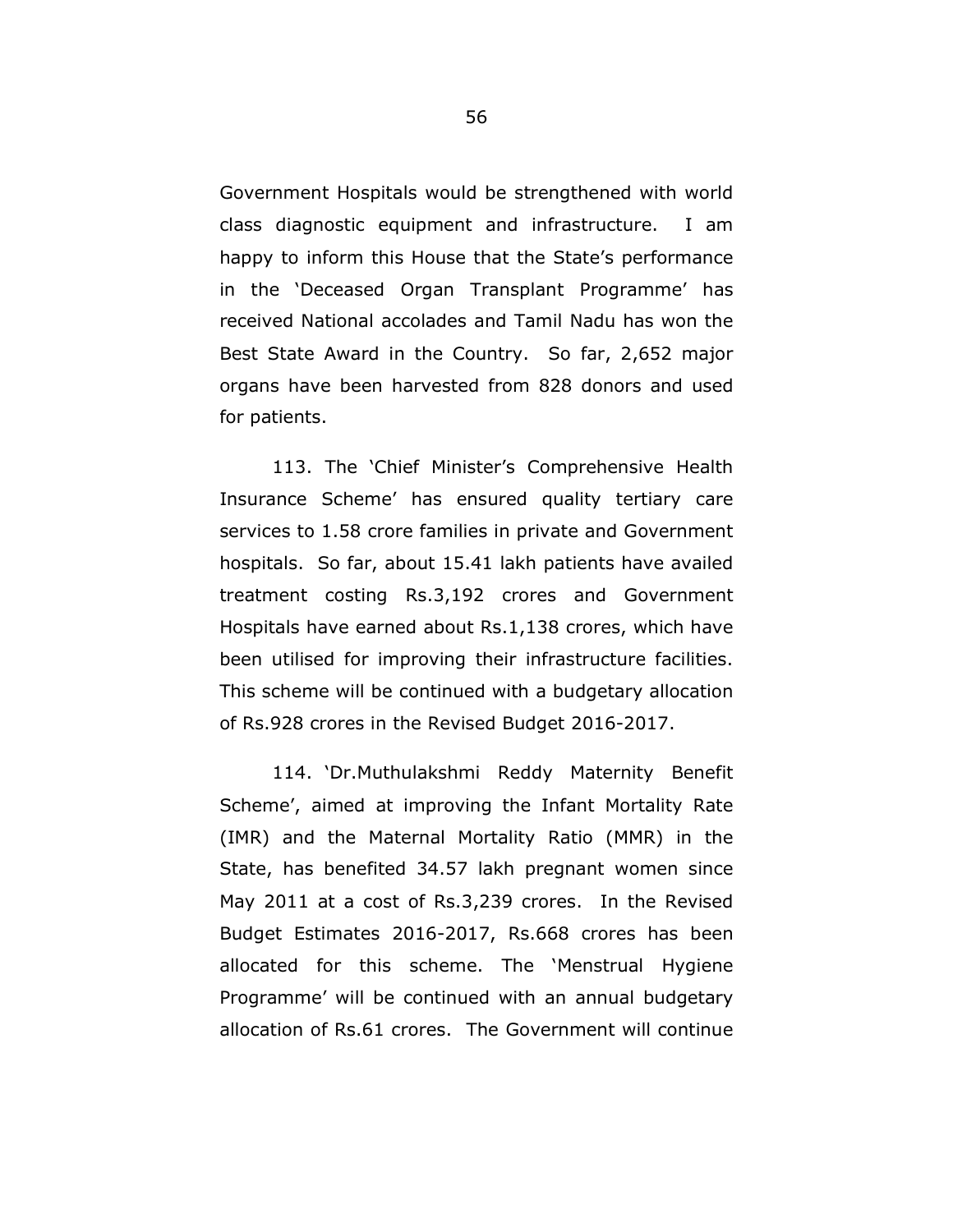its innovative welfare schemes of 'Amma Baby Care Kit', 'Amma Magapperu Sanjeevi' and 'Amma Arogiya Thittam'.

115. In this Revised Budget Estimates, Rs.9,073 crores has been allocated to the Health Department.

#### **SCHOOL EDUCATION**

116. The vision of the Hon'ble Chief Minister is to provide easy access and quality education to all children in the State. Opening of new schools, upgradation of existing schools using the Geographic Information System (GIS) based school mapping tool has ensured enrolment of all children in the schools. The teacher-pupil ratio in Government schools has consistently improved to 1:25 at primary level, 1:24 at upper primary level, 1:26 at secondary level and 1:37 at higher secondary level as against the National norm of 1:30, 1:35, 1:40 and 1:45 respectively.

117. High thrust is given by the Hon'ble Chief Minister for providing sufficient number of toilets in schools and maintenance of such toilets. Continuing the efforts of the last five years, 4,339 units of toilets will be provided in the year 2016-2017 in elementary and high schools at a cost of Rs.59.25 crores. The long felt need for maintenance of clean toilets in all schools has been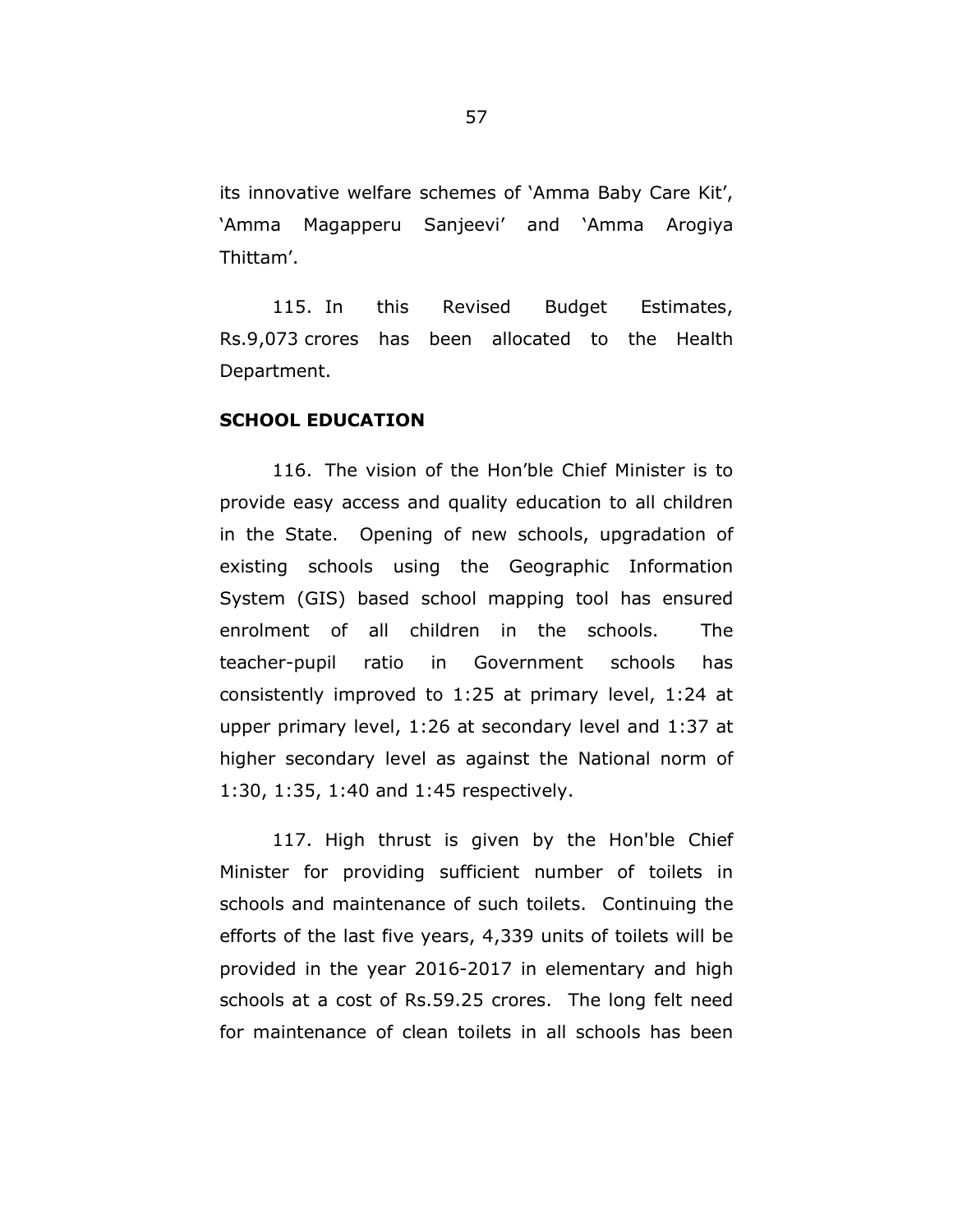addressed by the Hon'ble Chief Minister by way of providing funds amounting to Rs.57.63 crores through local bodies during 2015-2016 exclusively for this purpose. This programme will be continued in the year 2016-2017 also. This initiative has been appreciated by the Government of India and has been set as a model for all other States. For infrastructure improvement in schools like classrooms, toilets and drinking water facilities with NABARD assistance, an amount of Rs.333.61 crores has been provided in this Revised Budget Estimates.

118. The Government has provided access to children belonging to disadvantaged groups and weaker sections to private schools under the 'Right of Children to Free and Compulsory Education Act' which has benefited 2,31,404 children so far. During the current year, 86,199 children have been admitted in private schools. An amount of Rs.125.70 crores has been provided in this Revised Budget Estimates for this purpose.

119. In order to ensure effective implementation of the 'Sarva Shiksha Abhiyan' (SSA) and 'Rashtriya Madhyamik Shiksha Abhiyan' (RMSA), the State Government continues to ensure adequate fund flow to the Mission Societies, although the Government of India's share of Rs.848 crores due for the year 2015-2016 is yet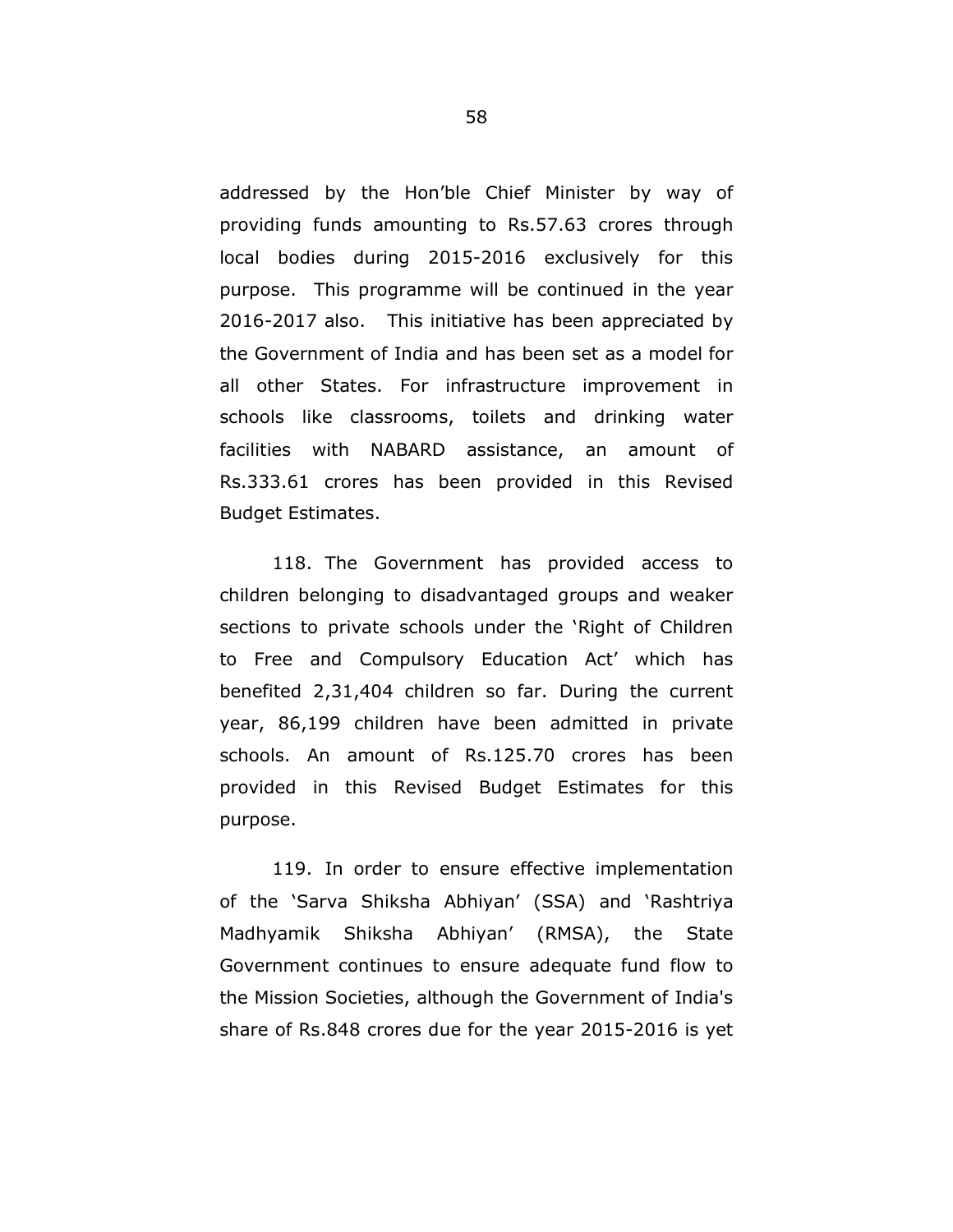to be received under these schemes. In the Revised Budget Estimates 2016-2017, Rs.2,329.15 crores under the SSA and Rs.1,139.52 crores under the RMSA have been provided.

120. The Government will continue to provide laptop computers, free textbooks, notebooks, educational kits, four sets of uniform, footwear, school bags, bus passes and bicycles, etc. In the Revised Budget Estimates 2016-2017, a sum of Rs.2,705 crores has been allocated for these purposes.

121. As a result of these initiatives taken by the State, the Dropout Rate (DR) has reduced to 0.90 at primary level, 1.55 at upper primary level and 3.76 at secondary level during 2015-2016. In order to further reduce dropout among girls in classes X, XI and XII in Government and Government aided schools, the special cash incentive scheme will be continued. In the Revised Budget Estimates, Rs.381 crores has been allocated for special cash incentive scheme.

122. In the Revised Budget Estimates 2016-2017, a total amount of Rs.24,130 crores has been allocated for School Education.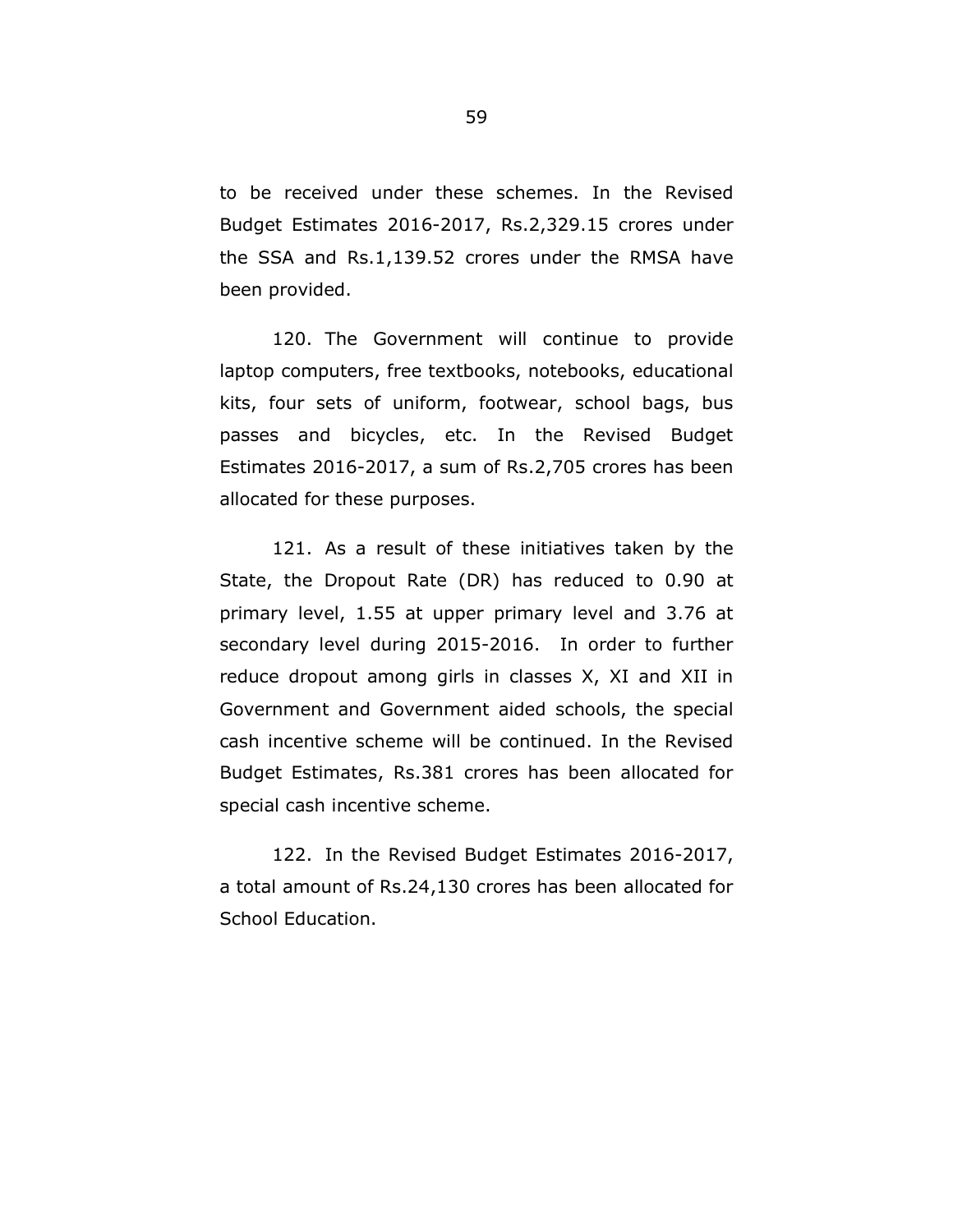#### **HIGHER EDUCATION**

123. The Government is taking strenuous efforts in making the State a knowledge capital and innovation hub. In striving to achieve an even higher Gross Enrolment Ratio (GER), the Government will establish new colleges in the needy places to improve access to higher education particularly for girls. The special efforts taken by this Government are yielding results and I am glad to note that the enrolment of students in higher education has improved substantially to 44.80 per cent; especially the number of girls and Scheduled Caste students has increased respectively from 2,51,211 and 84,660 in 2010-2011 to 3,01,110 and 1,36,877 in 2015-2016. To motivate the students from educationally backward families to pursue higher education, the scheme of reimbursement of tuition fees to the first generation students will be continued in 2016-2017 with a budgetary allocation of Rs.582.58 crores. To improve the infrastructure facilities of colleges, Rs.233 crores has been allocated in the Revised Budget Estimates 2016-2017.

124. The Government has also set apart Rs.357.12 crores in the Revised Budget Estimates for sanctioning grants to the Universities, including Rs.152.97 crores to the Annamalai University. In the Revised Budget Estimates 2016-2017,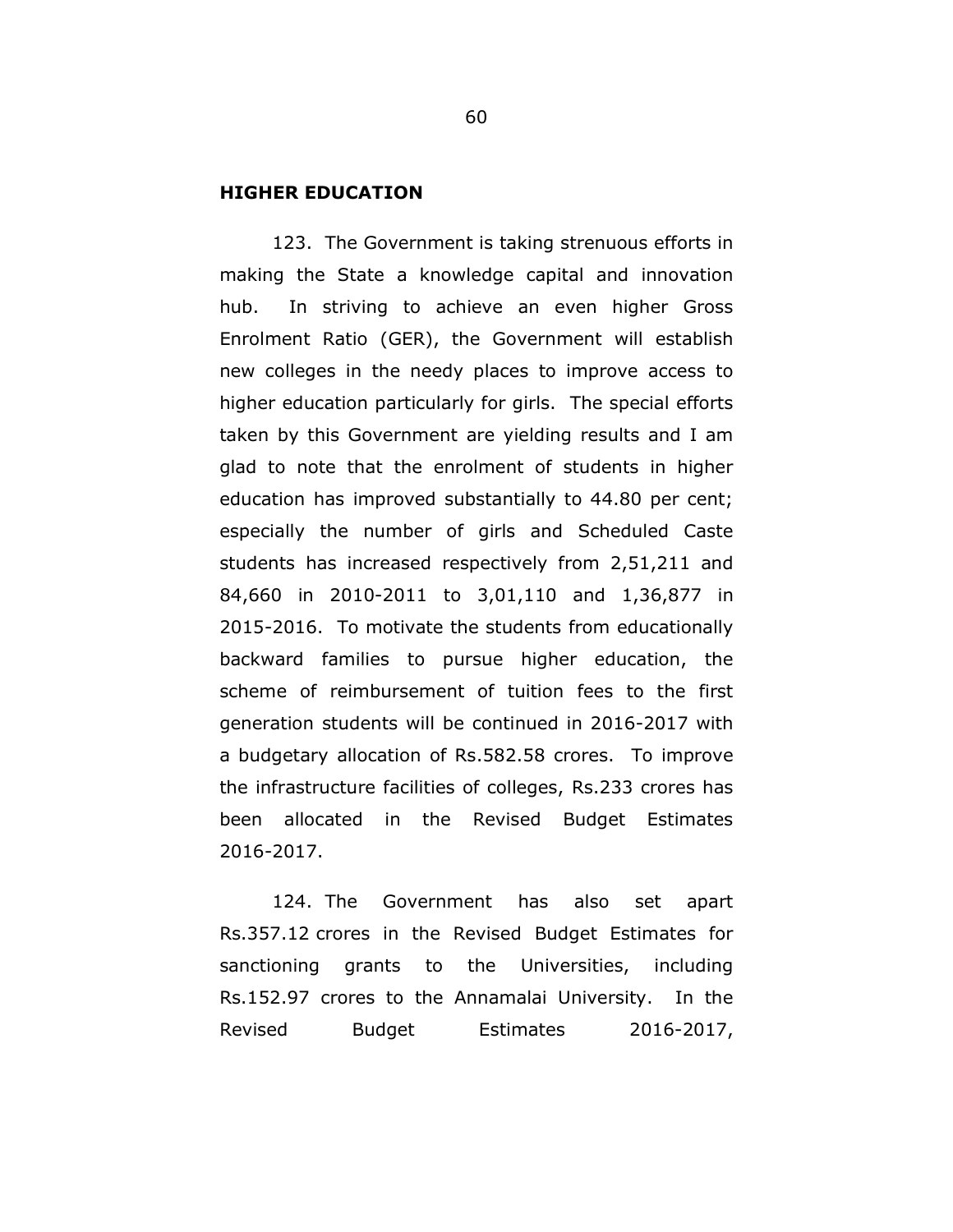Rs.3,679.01 crores has been allocated for the Higher Education Department.

## **YOUTH WELFARE AND SPORTS DEVELOPMENT**

125. This Government, under the leadership of the Hon'ble Chief Minister, has given a big boost to sports infrastructure. Orders have been issued for establishing a High Altitude Training Centre at Udhagamandalam at a cost of Rs.5 crores. Revamping of Aquatic Complex at Velachery, Chennai at a cost of Rs.1.50 crores is under progress. An amount of Rs.25.12 crores has been provided for 15 district level multipurpose stadia, Rs.10.50 crores for renovation of existing Sports Complexes, Rs.30.19 crores for conducting the Chief Minister's Trophy and Rs.75.15 crores for conducting Village Games in 12,524 Village Panchayats. A sum of Rs.153.39 crores has been allocated in this Revised Budget Estimates 2016-2017 for sports and sport related activities.

## **ADI-DRAVIDAR AND TRIBAL WELFARE**

126. In the Revised Budget Estimates, Rs.12,462 crores has been allocated for the Scheduled Castes Sub-Plan (SCSP), which is 20.56% of Annual Plan outlay and Rs.722 crores for the Tribal Sub-Plan (TSP), which is 1.19% of Annual Plan.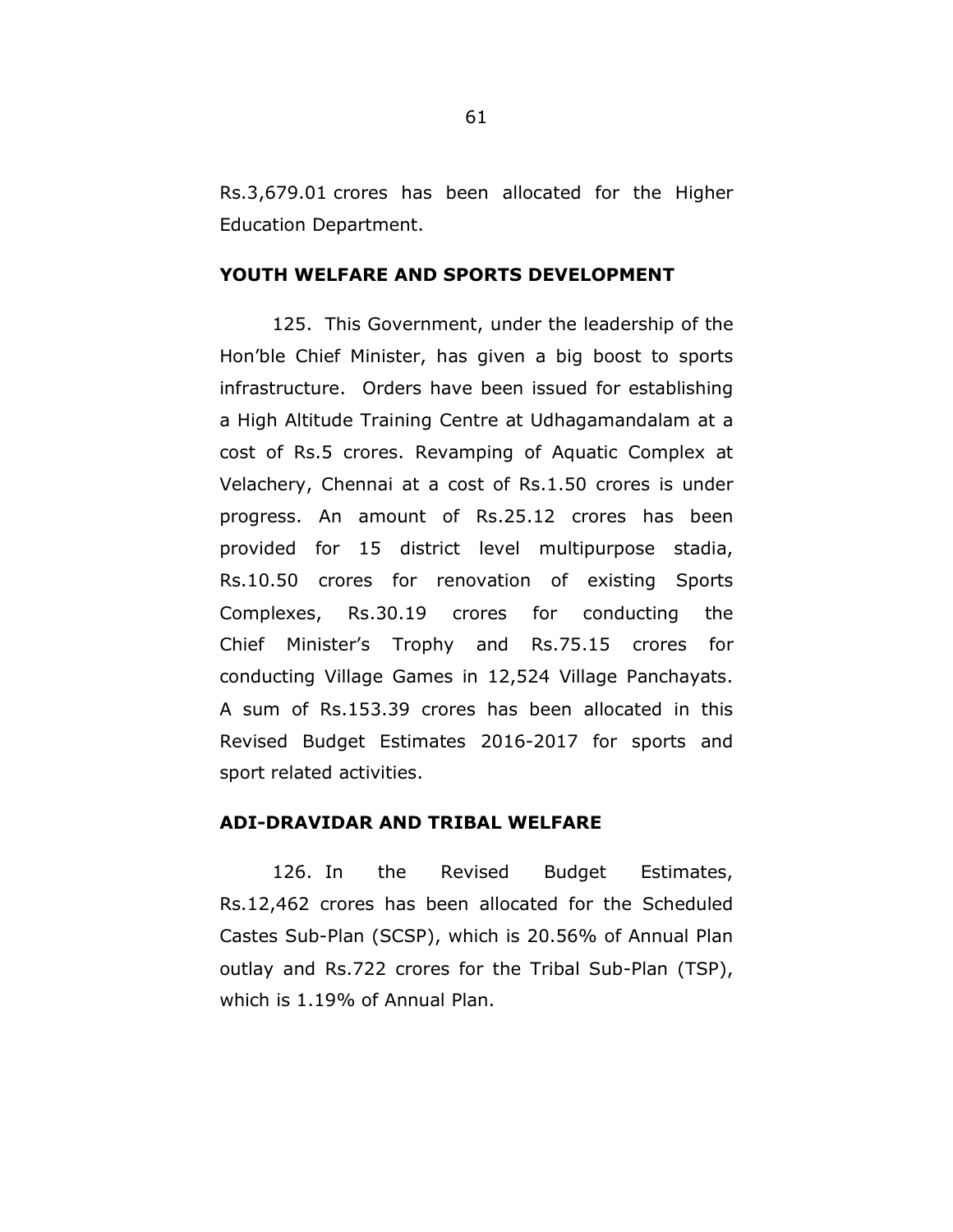127. At present, 1,314 Adi-Dravidar hostels with a total strength of 98,039 students and 42 Tribal hostels with 2,782 students and 306 Government Tribal Residential schools with a strength of 30,933 students are functioning under the management of Adi-Dravidar and Tribal Welfare Department. **Construction of buildings for 81 hostels is in progress and for the balance 24 hostels functioning in private rental buildings, this Government will take up the construction of new hostel buildings at a total cost of Rs.27.48 crores, thereby ensuring that all hostels in the State will function in Government buildings. This Government will provide idly cooker-cum-steam boilers and washing machines to all hostels in the next two years. This will fulfil yet another electoral promise**. In the Revised Budget Estimates 2016-2017, a sum of Rs.103.15 crores has been allocated for feeding charges and a sum of Rs.83.80 crores has been provided for improving infrastructure facilities and hostel maintenance.

128. For improving the enrolment rate of girl students belonging to Scheduled Castes and Scheduled Tribes, a sum of Rs.55.11 crores has been allocated to provide incentives to enrol girl children in schools during 2016-2017. The extension of the Post-Matric Scholarship scheme to all the Scheduled Caste (SC) and Scheduled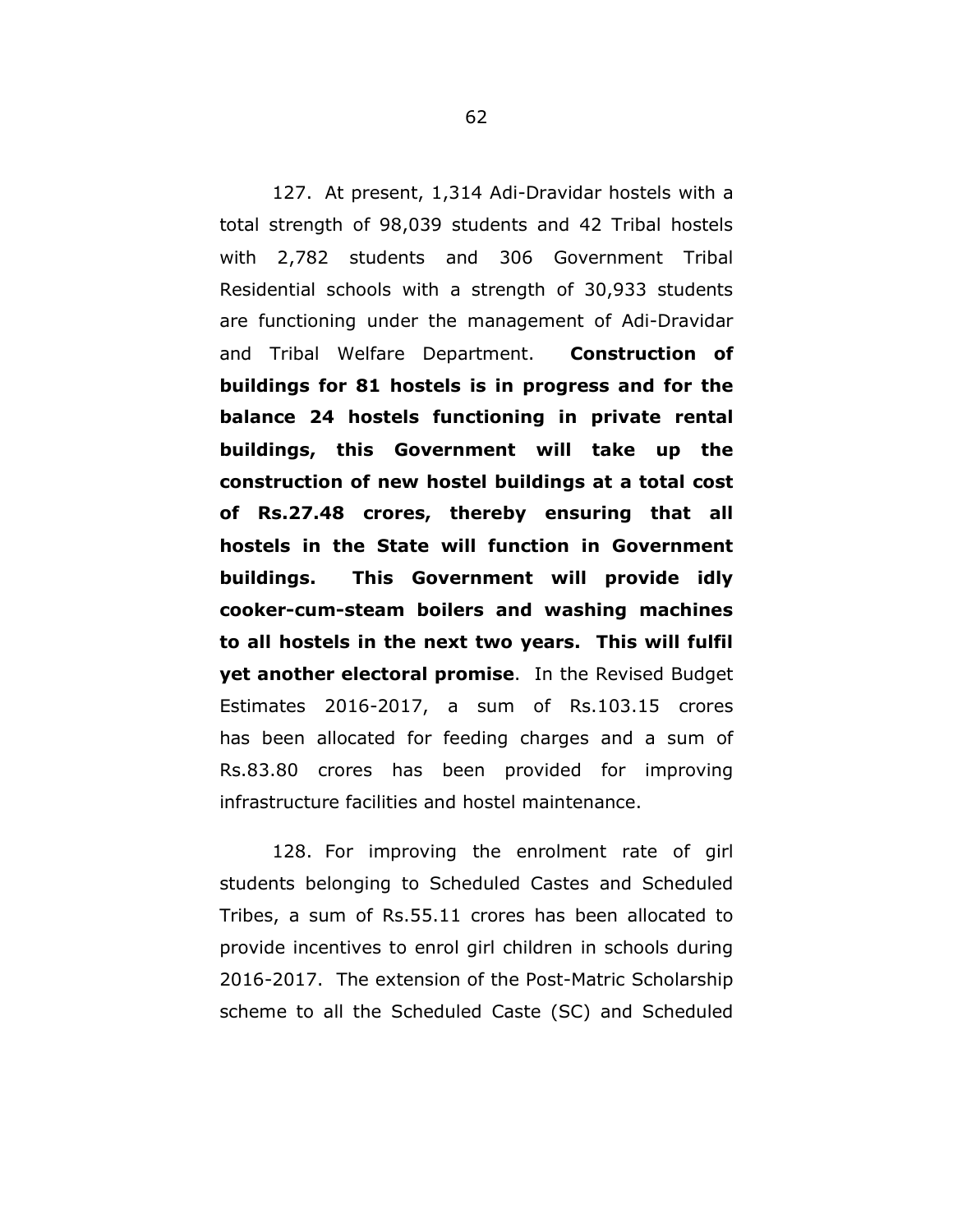Tribe (ST) students studying in private self-financing colleges has benefited 7.76 lakh students during 2015-2016. In the Revised Budget Estimates 2016-2017, Rs.75.61 crores and Rs.1,429.94 crores have been provided for pre-matric and post-matric scholarships respectively.

129. To continue the scheme of distributing cycles free of cost to students belonging to the Scheduled Castes and Scheduled Tribes studying in  $11<sup>th</sup>$  Standard in Government and Government Aided schools, an amount of Rs.64.86 crores has been allocated in the Revised Budget Estimates.

130. Various income generating activities have been taken up for the socio-economic development of the Scheduled Castes, through Tamil Nadu Adi-Dravidar Housing Development Corporation (TAHDCO). For this purpose, an amount of Rs.130 crores has been allocated under Special Central Assistance (SCA) during the year 2016-2017.

131. The 'Comprehensive Tribal Development Programme' (CTDP) was launched by the Hon'ble Chief Minister in 2011-2012. For taking up various infrastructure facilities, income generating activities, etc., under CTDP, this Government has allocated Rs.50 crores during 2016-2017. Further, **infrastructure in tribal**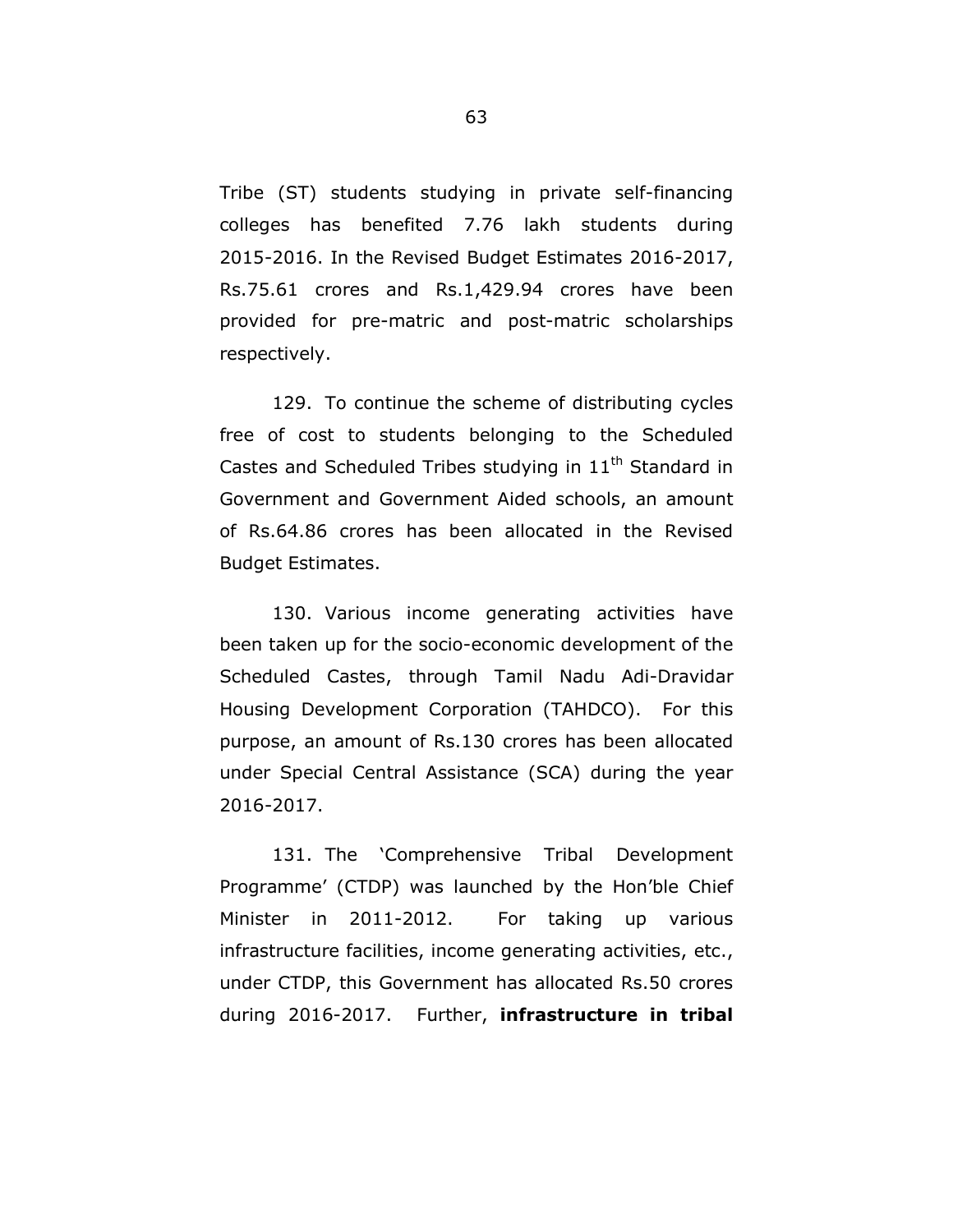**schools run by the Forest Department will be improved at a cost of Rs.12 crores with NABARD assistance**. In this Revised Budget Estimates, Rs.28.80 crores and Rs.7 crores have been allocated for the development of particularly vulnerable tribes living in the State and for the implementation of the 'Van Bandhu Kalyan Yojana', respectively.

## **WELFARE OF BACKWARD CLASSES, MOST BACKWARD CLASSES AND DENOTIFIED COMMUNITIES**

132. In the Revised Budget Estimates 2016-2017, an amount of Rs.21.40 crores has been provided for pre-matric scholarships and Rs.186.56 crores has been provided for post-matric scholarships for the benefit of 6.96 lakh students from Backward Classes, Most Backward Classes and Denotified Communities.

133. At present, there are 1,338 hostels functioning with 84,314 inmates. Of these, 1,195 hostels are functioning in own buildings and the construction of new buildings for 107 hostels are in progress. **For the remaining 36 hostels, this Government will take up construction of buildings at a cost of Rs.76.96 crores during 2016-2017, to ensure that all the hostels function in Government buildings**. **The Government will provide idly cooker-cumsteam boilers and washing machines to all the**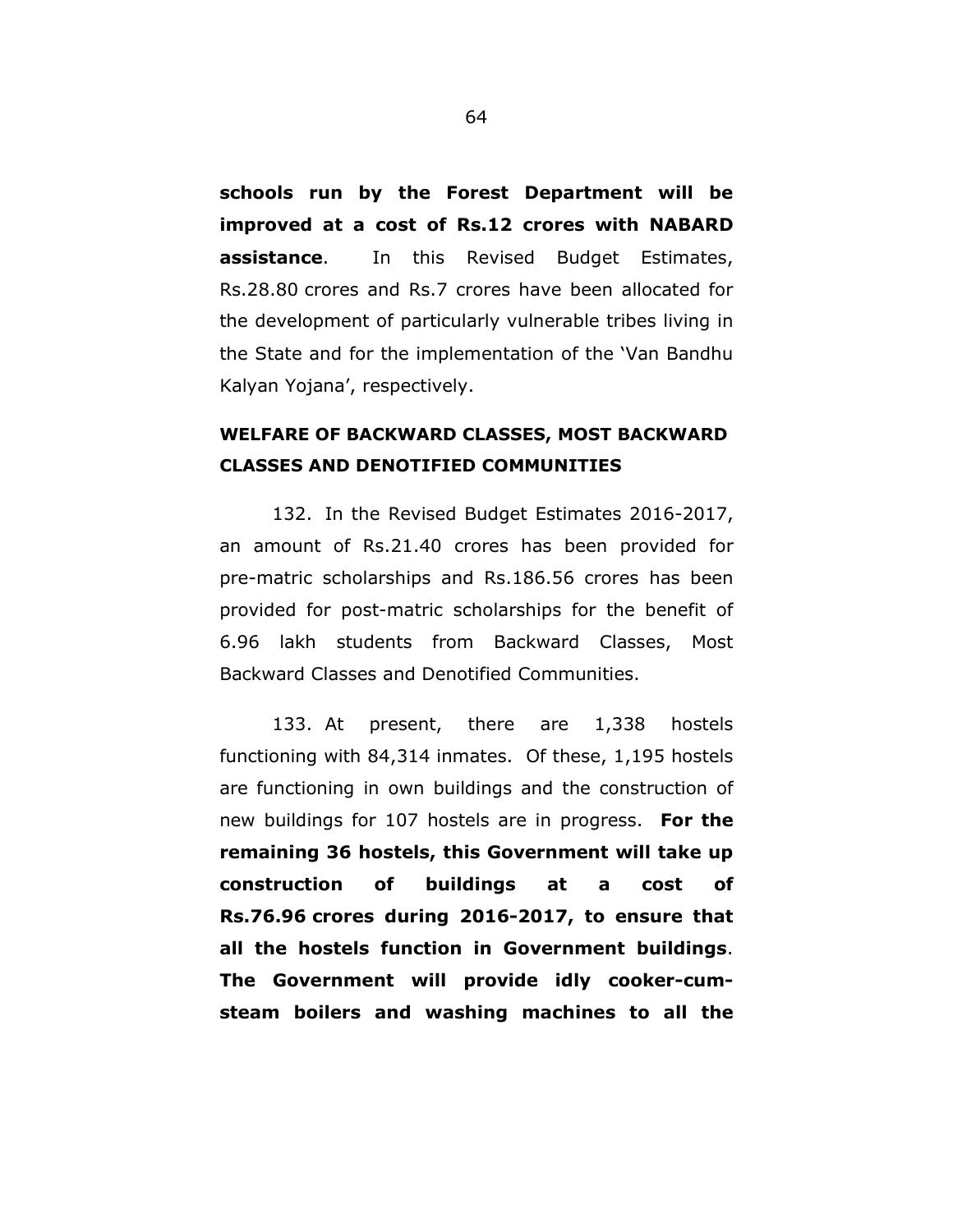**hostels in the next two years**. A sum of Rs.70.64 crores has been provided for food charges during 2016-2017.

134. This Government has been distributing cycles free of cost to students of the Backward Classes, Most Backward Classes, Denotified Communities and other Communities studying in  $11<sup>th</sup>$  Standard in Government and Government Aided schools. An amount of Rs.168.04 crores has been allocated in the Revised Budget for this purpose.

135. A sum of Rs.104.40 crores has been provided in the Revised Budget for the 290 Kallar Reclamation Schools functioning in Madurai, Theni and Dindigul Districts.

## **LABOUR WELFARE**

136. There are 17 unorganised workers welfare boards including Tamil Nadu Construction Workers Welfare Board. So far, 66.97 lakh workers have registered under the various unorganized workers welfare boards and 16,684 interstate migrant workers have been registered in the Construction Workers Welfare Board. Members of the Unorganised Workers Welfare Boards have been provided with social security benefits to an extent of Rs.125.90 crores during 2015-2016. Steps are being taken to enable unorganised sector workers to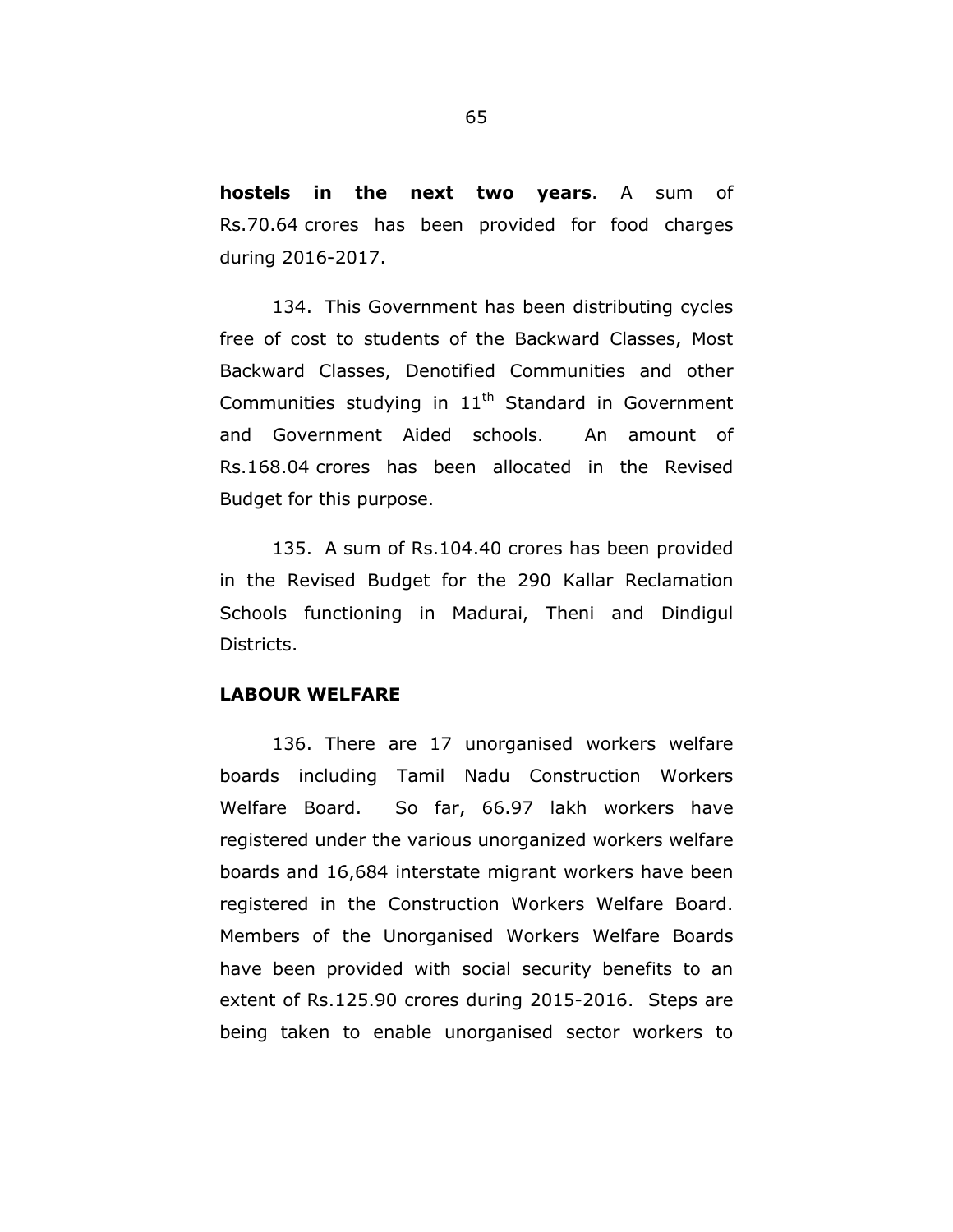register online and get welfare benefits. An amount of Rs.70 crores has been provided as grants to Unorganised Workers Welfare Boards in this Revised Budget Estimates. A sum of Rs.152.76 crores is allotted for the Labour Welfare Department in the Revised Budget Estimates 2016-2017.

## **SOCIAL WELFARE**

137. Various welfare schemes have been taken up for the security and upliftment of the vulnerable sections of the society such as children, women, transgender, senior citizens and destitutes. The pioneering schemes such as the 'Girl Child Protection Scheme' and the 'Cradle Baby Scheme' launched by the Hon'ble Chief Minister during 1992, have provided adequate security to the abandoned children. A sum of Rs.140.50 crores has been provided in the Revised Budget Estimates 2016-2017 for these schemes.

138. The Hon'ble Chief Minister has already enhanced the gold for Thirumangalayam under the Marriage Assistance Schemes to eight grams. This will further encourage girls to pursue higher studies and to prevent early marriage, thereby paving the way for their economic liberation. In this Revised Budget, an amount of Rs.703.16 crores has been provided for all marriage assistance schemes.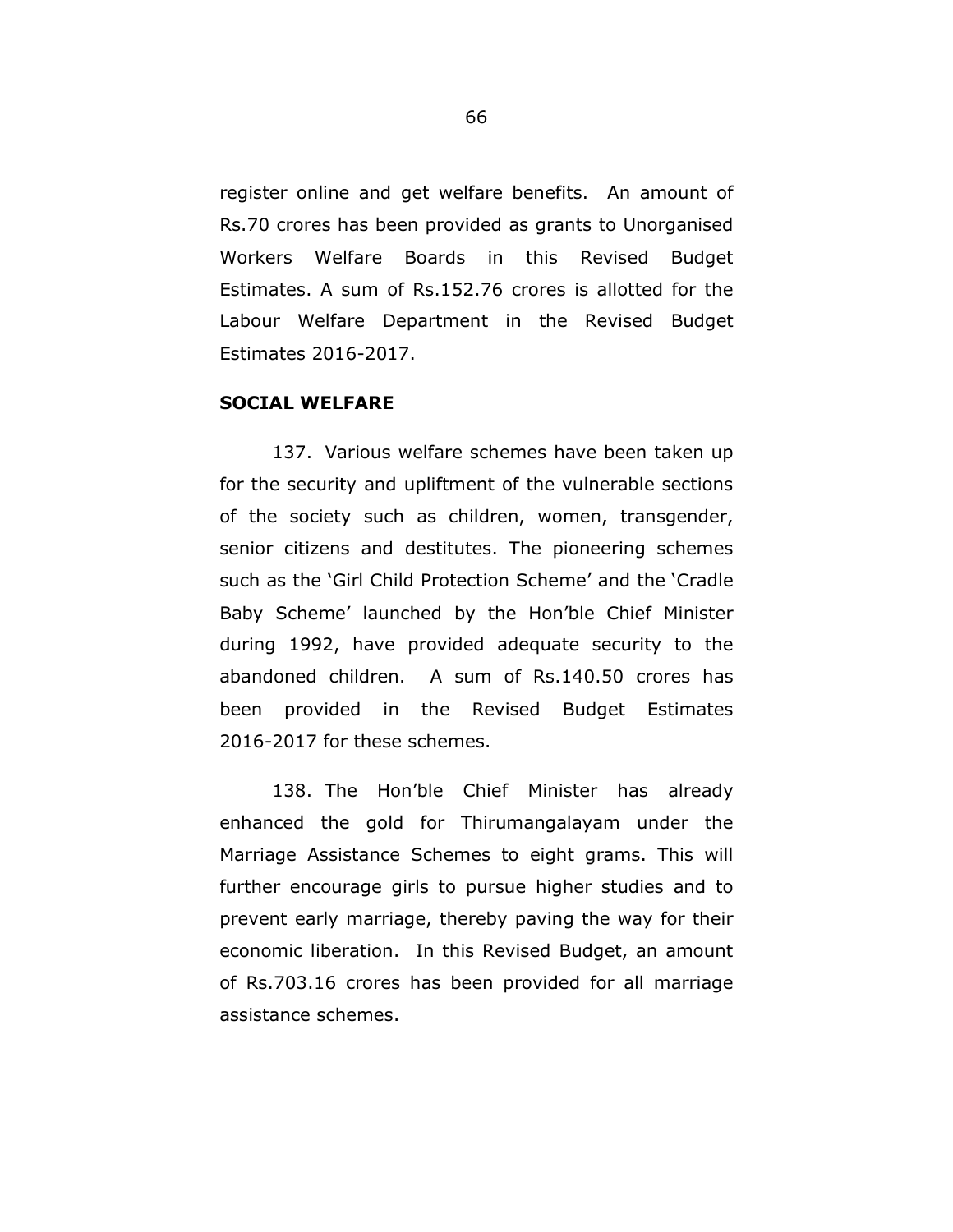139. Under the 'Puratchi Thalaivar MGR Nutritious Meal Programme', 26.88 lakh children in the primary school, 28.17 lakh children in the middle and high schools are being served with variety meals. A sum of Rs.1,644.52 crores has been provided for Nutritious Meal Programme in this Revised Budget. Under the 'Integrated Child Development Services' (ICDS) scheme, supplementary nutrition and nutritious meal are being served to 17.63 lakh children in the age group of 6 to 36 months and 13.97 lakh children in the age group of 2 to 5 years, 6.55 lakh pregnant women and lactating mothers and 4.02 lakh adolescent girls. A sum of Rs.1,699.79 crores has been provided for the ICDS scheme in the Revised Budget.

140. This Government has provided a unique social security net to senior citizens and other disadvantaged sections of the society. Financial assistance of Rs.1,000 per month is being disbursed as social security pension to all categories. In this Revised Budget, an amount of Rs.3,820 crores has been provided for social security pensions.

141. In this Revised Budget Estimates 2016-2017, totally a sum of Rs.4,512.32 crores has been allocated for Social Welfare Department.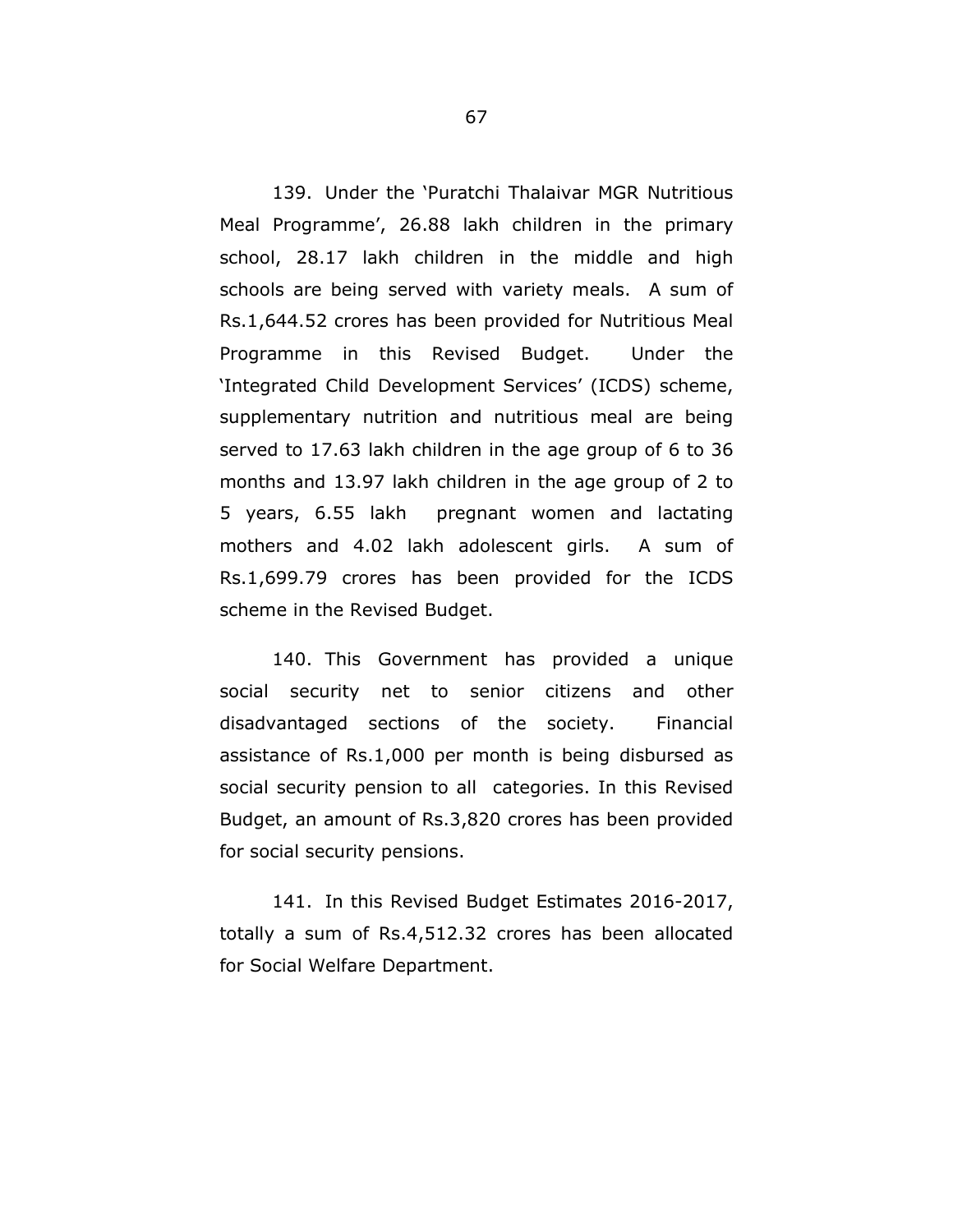## **WELFARE OF GOVERNMENT EMPLOYEES AND PENSIONERS**

142. The New Health Insurance Scheme, 2012 for employees ended on 30.06.2016. From 01.07.2016, orders have been issued for implementing the 'New Health Insurance Scheme, 2016' to provide healthcare assistance to the Government employees and their eligible family members for another four years. The scheme provides for healthcare assistance up to four lakh rupees in a block of four years to its employees and their families. As an important addition to the existing scheme, the limit has been enhanced to Rs.7.50 lakh in cases of specified serious illnesses. For this scheme, an amount of Rs.300 crores has been provided in the Revised Budget Estimates.

143. After the Union Government accepts the recommendations of the Seventh Central Pay Commission in all aspects, this Government will constitute a Committee of Officials to study it and recommend on the appropriate pay revisions in the State.

144. This Government takes pride in the scheme of Comprehensive Health Insurance Scheme for the benefit of seven lakh pensioners introduced for the first time in the Country and a sum of Rs.129 crores has been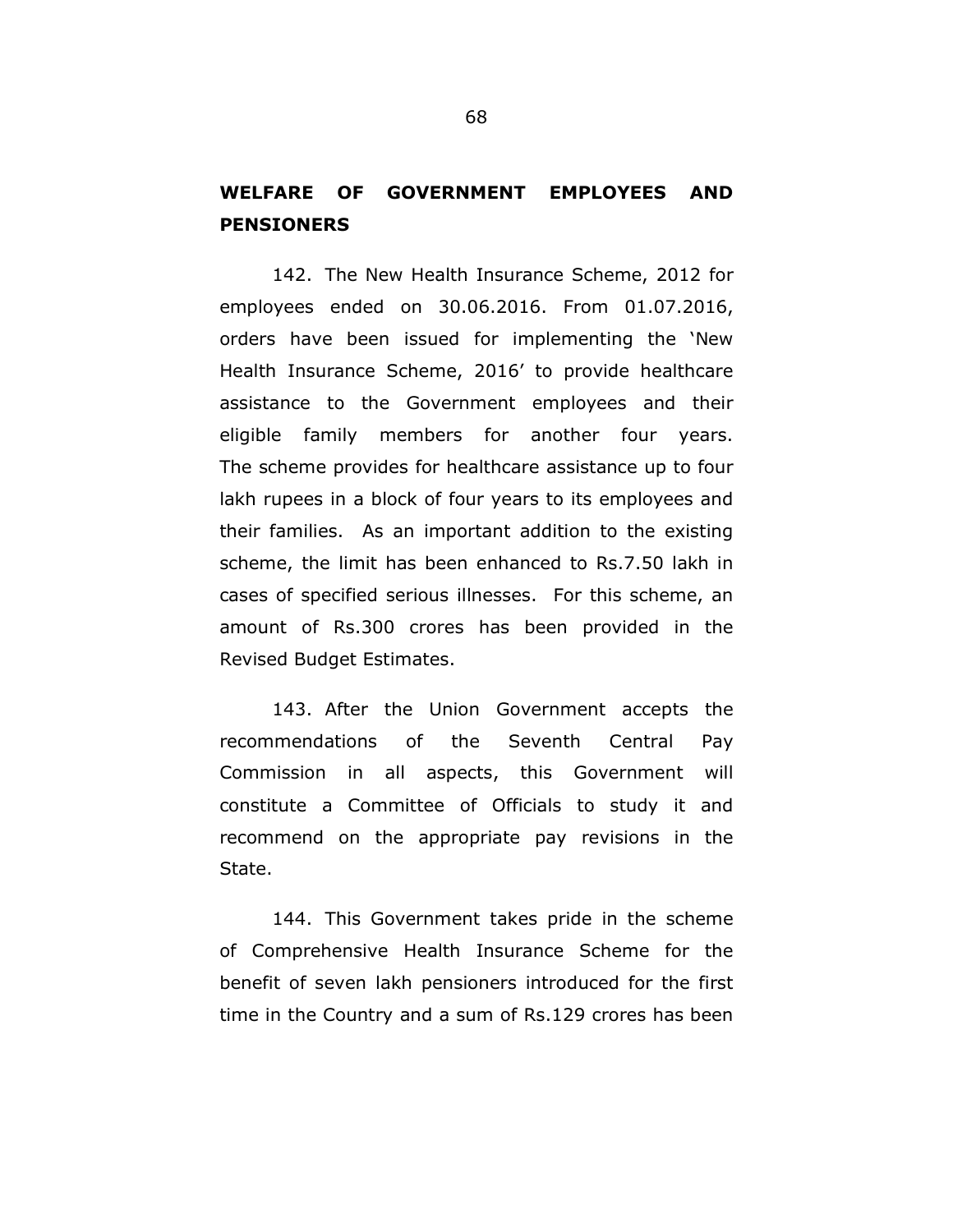allocated for the premium amount in 2016-2017. A sum of Rs.18,868 crores has been provided for pensionary and other retirement benefits in the Revised Budget Estimates 2016-2017.

## **WELFARE OF SRI LANKAN TAMIL REFUGEES**

145. This Government has already extended various welfare schemes, such as Marriage Assistance, Social Security Pensions, Health insurance, etc., to the Sri Lankan Tamils in various refugee camps. The cash assistance to Sri Lankan Tamils has also been substantially enhanced. These initiatives enabling them to lead a life of dignity, safety and security will be continued. In the Revised Budget Estimates 2016-2017, an amount of Rs.105.98 crores has been allocated for the welfare of Sri Lankan Tamil refugees.

#### **WELFARE OF THE DIFFERENTLY ABLED**

146. Tamil Nadu is a pioneering State in implementation of the welfare schemes for differentlyabled persons. This Government has reduced the eligibility percentage of disability for availing the benefit of Social Security Pension from 60 per cent to 40 per cent. For the benefit of children with various disabilities, 435 Special Schools are functioning in Tamil Nadu. Early Intervention Centres (EIC) have been established with qualified educators in 29 Districts for the hearing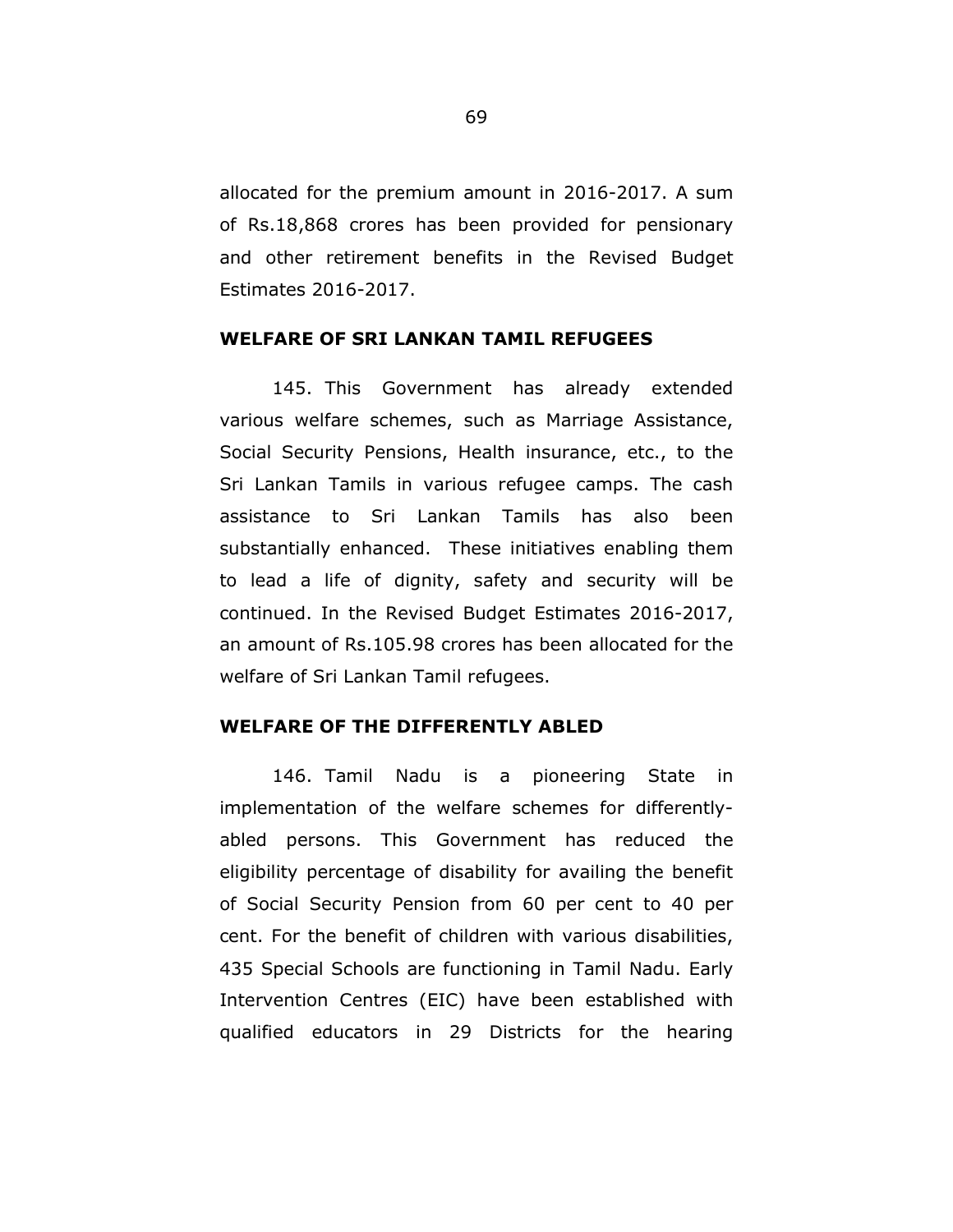impaired and in 31 Districts for the mentally retarded persons. Besides this, seven EICs are functioning for the welfare of the visually impaired persons. **During 2016-2017, 1,000 retrofitted petrol scooters will be distributed free of cost to both lower limb affected differently-abled persons**. In the Revised Budget Estimates 2016-2017, an amount of Rs.396.74 crores has been allocated for the welfare of Differently Abled persons.

## **MINORITIES WELFARE**

147. The scheme of providing financial assistance to undertake pilgrimage to Jerusalem by Christians will be continued. The proactive steps taken for the welfare of the Muslim Community such as annual administrative grant for the Tamil Nadu Waqf Board and Tamil Nadu State Hajj Committee will also be continued. Further, **as promised in the Election Manifesto, the Ulema pension will be enhanced from Rs.1,000 to Rs.1,500 per month**.

#### **RESOURCES FOR FINANCING THE BUDGET**

148. Now, I will turn towards the resources identified for financing the projected expenditure in the Revised Budget 2016-2017. In the last few years, the economic slowdown in the global economy has affected the National economy and State economy. The ripple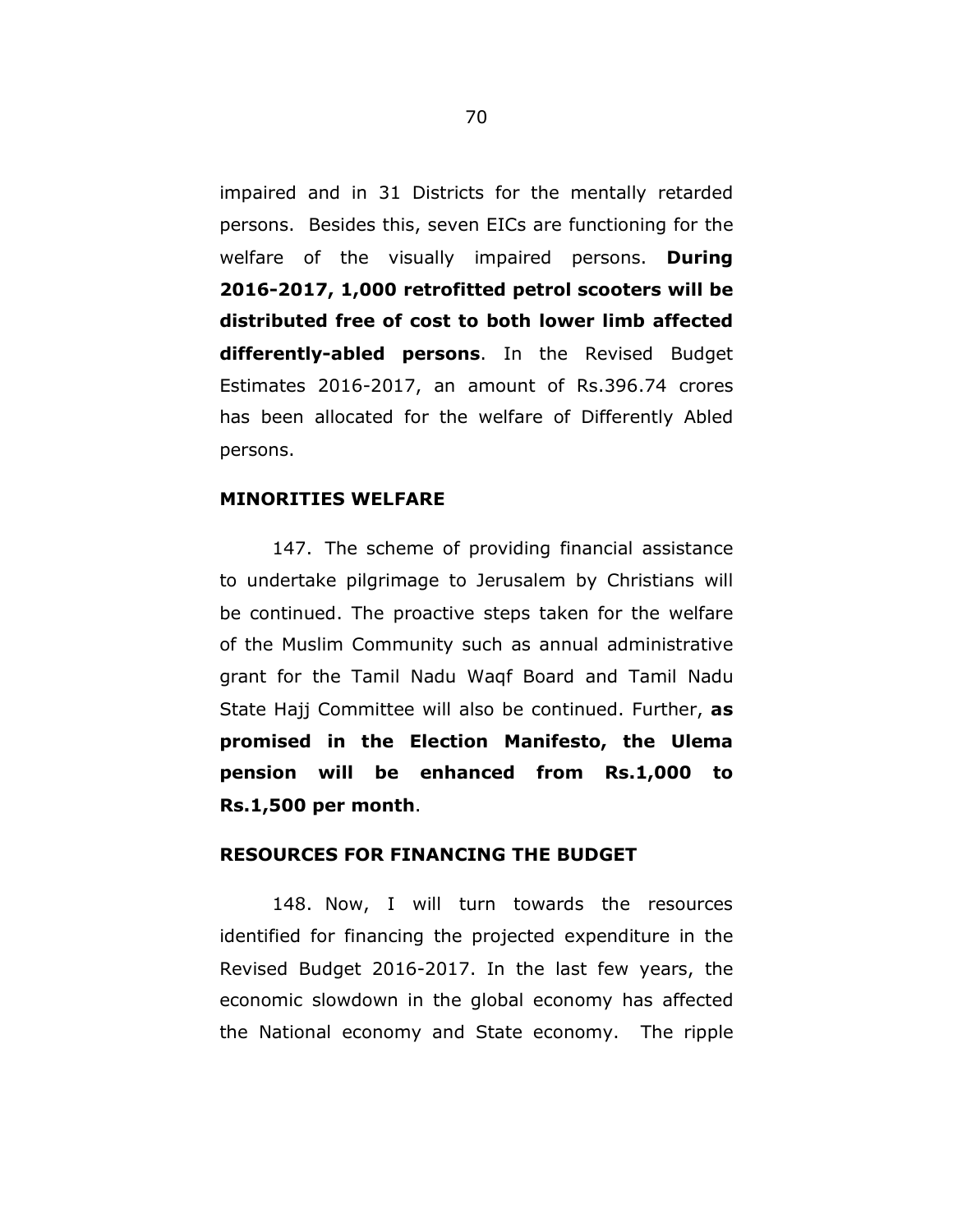effects of economic stagnation have had severe repercussions on the State resources due to slowdown in the growth of tax revenue.

149. Commercial Taxes are the most important source of the State's Own Tax Revenue. In the last few years growth in the Commercial Taxes has been very low mainly due to economic stagnation and reduced collection of Sales Tax on petroleum products. The tax collections on petroleum products were stagnant in the last three years and have registered a negative growth during 2015-2016. Considering these facts, the estimates for Commercial Taxes have been revised to Rs.67,629.45 crores in the Revised Budget Estimates 2016-2017 as against the Interim Budget Estimates of Rs.72,326.45 crores.

150. Taking into account the State Government's decision to close down 500 TASMAC shops, the Excise Duty collection for the current financial year has been scaled down to Rs.6,636.08 crores. The receipts from Stamps fees and Registration charges has been estimated to be Rs.9,858.17 crores, whereas the Taxes on Motor Vehicles has been estimated to be Rs.4,793.91 crores in the Revised Budget Estimates 2016-2017. The overall State's Own Tax Revenue during the current financial year has been estimated to be Rs.90,691.87 crores in the Revised Budget Estimates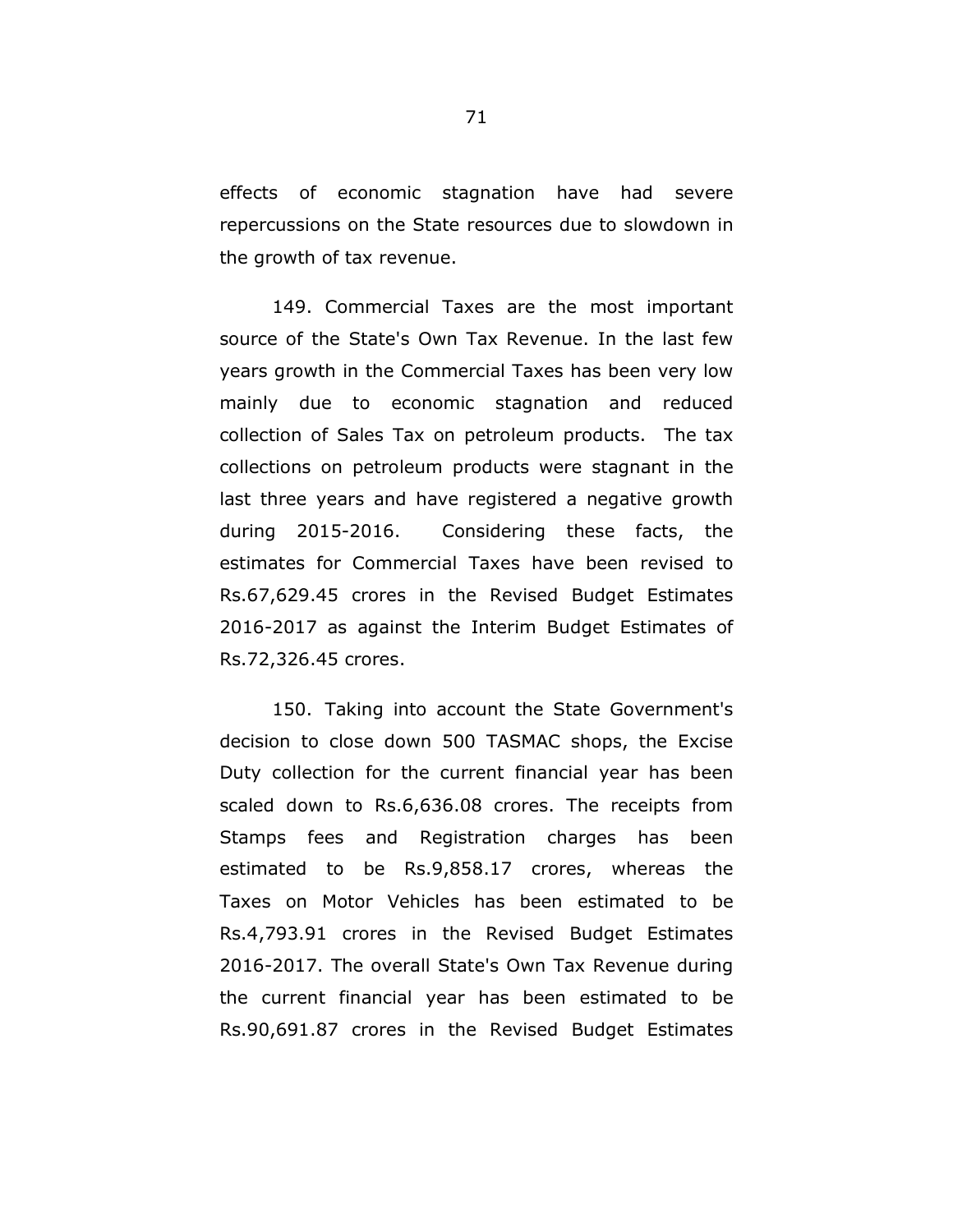2016-2017. The receipts under State's Own Non-tax Revenue has been estimated at Rs.9,723.95 crores.

151. At the time of presentation of Interim Budget Estimates 2016-2017, the Union Budget for 2016-2017 was not presented, so the State's share in Central Taxes devolution had been projected at Rs.23,688.11 crores by assuming a growth rate of 12 per cent over 2015-2016. However, based on the Union Budget 2016-2017, the State's share in Central Taxes for the year 2016-2017 has been reduced to Rs.23,018.12 crores. The Grants-in-Aid from the Government of India for the current financial year has been revised to Rs.24,741.15 crores taking into account the grants under the Fourteenth Finance Commission and Central Assistance to State Plan.

#### **FISCAL INDICATORS**

152. The Total Revenue Receipts under the various categories of revenue resources for 2016-2017 has been estimated at Rs.1,48,175.09 crores in the Revised Budget Estimates as against the Interim Budget Estimates of Rs.1,52,004.23 crores. However, the implementation of many new schemes such as waiver of agricultural loans of small and marginal farmers owed to the Co-operative Institutions and free power to domestic consumers up to 100 units and continuance of various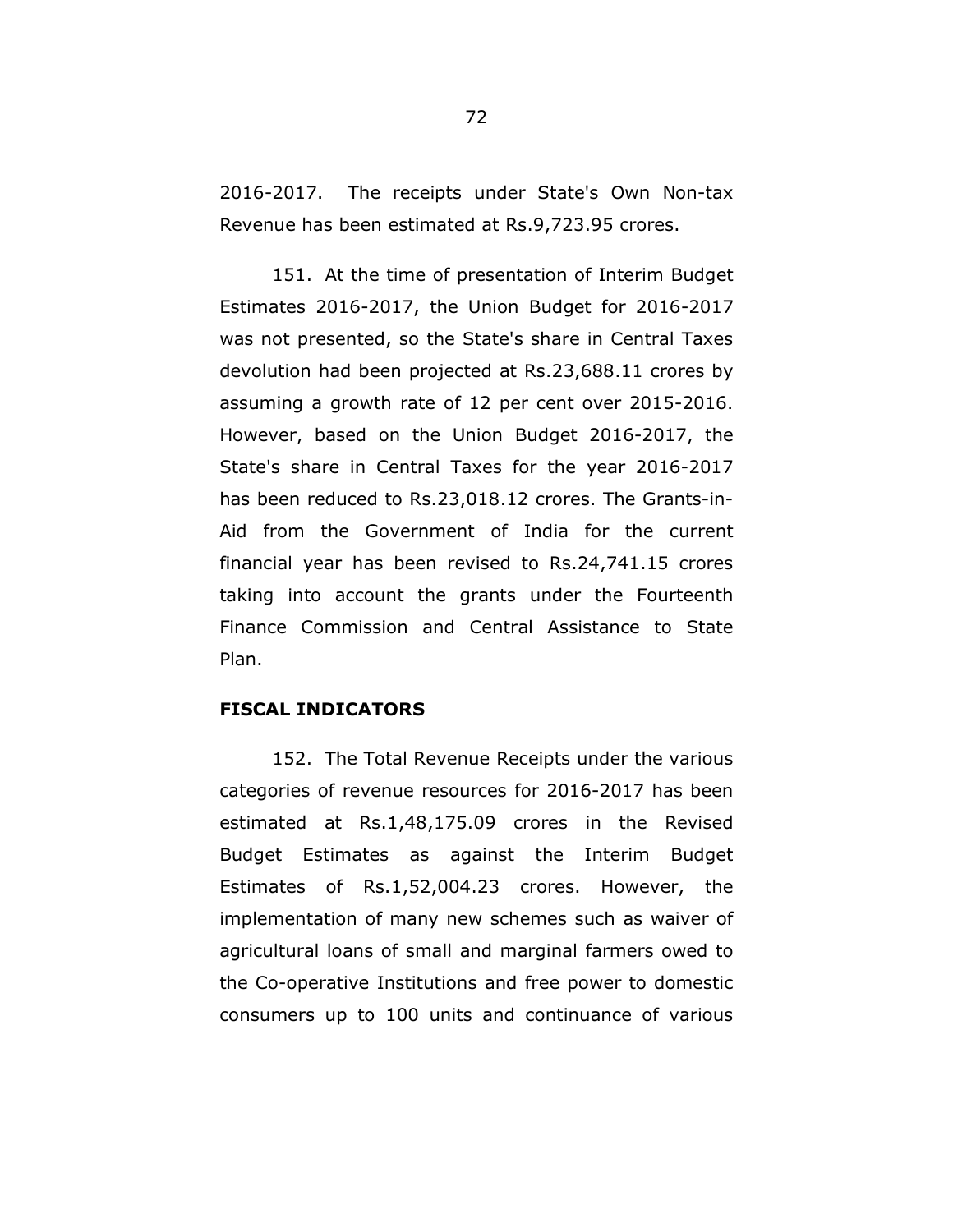welfare schemes have indeed increased the expenditure of the State. During 2016-2017, in the Revised Budget Estimates, the Revenue Expenditure has been estimated to be Rs.1,64,029.56 crores as against the Rs.1,61,159.01 crores in the Interim Budget Estimates. As a result, the Revenue Deficit for the ongoing financial year has been estimated to be Rs.15,854.47 crores. In view of this, the necessary amendments to Tamil Nadu Fiscal Responsibility Act, 2003 will be taken up in this Assembly session.

153. In the Revised Budget Estimates 2016-2017, the Fiscal Deficit has been estimated to be Rs.40,533.84 crores, which is 2.96 per cent of Gross State Domestic Product (GSDP), and is well below the limit prescribed by the Tamil Nadu Fiscal Responsibility Act, 2003.

154. Since the Government of India has revised the GSDP figures as per the new 2011-2012 series, the Net Borrowing Ceiling has also got revised to Rs.41,085 crores in 2016-2017. However, the budgetary borrowings have been estimated to be Rs.40,529 crores in this Revised Budget Estimates. The overall outstanding borrowings of the State has been estimated to be Rs.2,52,431 crores at the end of this financial year. As per Revised Budget Estimates 2016-2017, the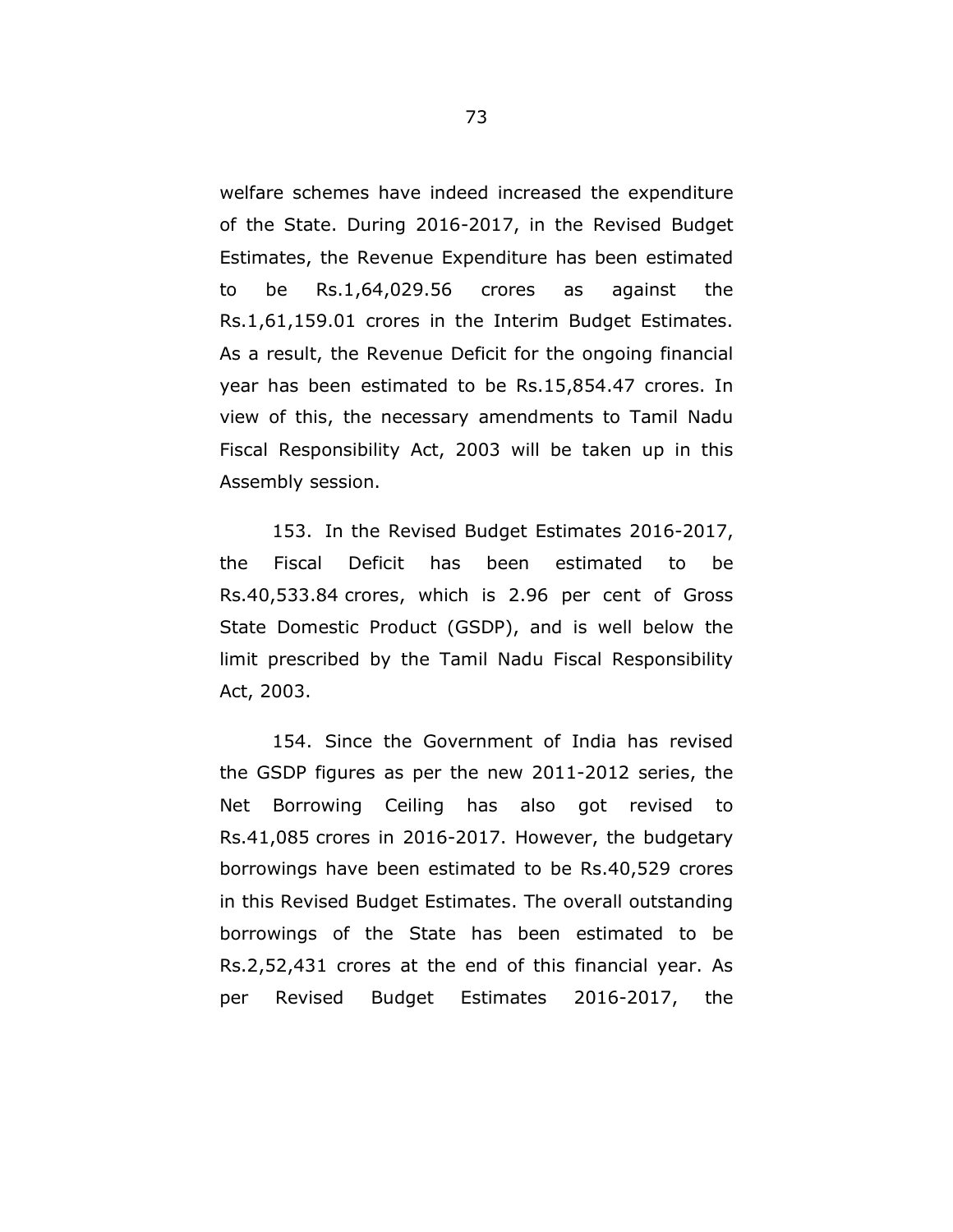outstanding Debt to GSDP ratio will be 18.43 per cent of GSDP.

155. The Medium Term Fiscal Plan is given as Annexure to the Revised Budget Speech. I request that this may be taken as read as part of the Revised Budget Speech.

156. The Arthashastra says *"In the happiness of his subjects, lies the King's happiness; in their welfare his welfare; he shall not consider as good only that which please him, but treat as beneficial to him whatever pleases his subject"*. This reflects our benevolent Hon'ble Chief Minister, whose thoughts, words and deeds are all for one purpose – the welfare and prosperity of the Tamil people. Under her able leadership, the State has earned many laurels and she would take the State further to the pinnacle of success and glory. With her profound wisdom and knowledge, she has guided us to prepare every detail in this Budget and only with her unstinted support it was possible to prepare and present this Budget. I once again express my gratitude to her for this magnanimous gesture and support.

157. I convey my thanks to Thiru K. Shanmugam, IAS, Additional Chief Secretary, Finance Department and all other officials of the Department who have been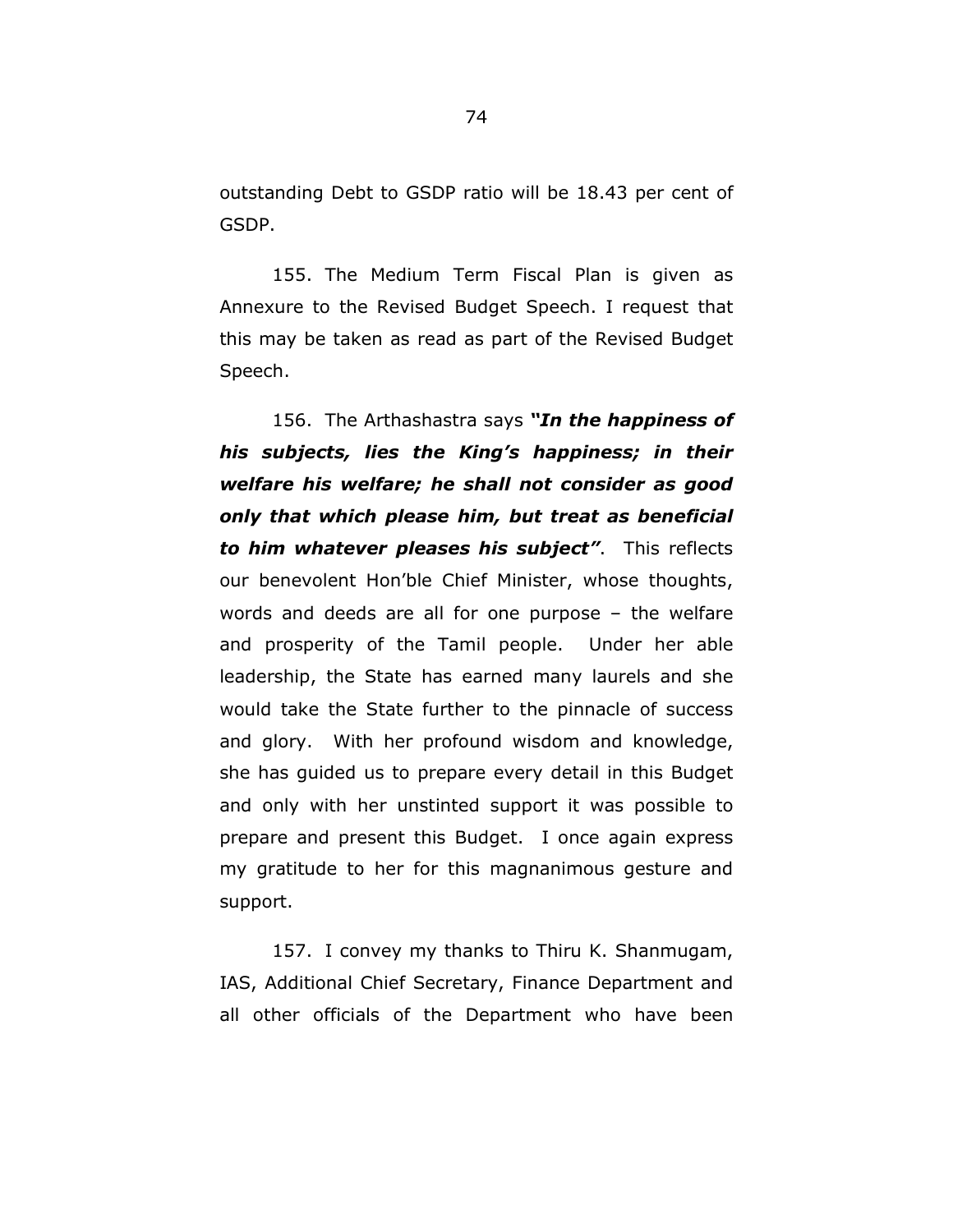working tirelessly on the formulation and preparation of this Revised Budget Estimates.

158. Hon'ble Speaker Sir, I commend the Revised Budget Estimates for the year 2016-2017 for the approval of the Assembly.

# **Nanri**

# **Vanakkam**

# **O.PANNEERSELVAM**

Minister for Finance, Personnel and Administrative Reforms

Chennai,  $21<sup>st</sup>$  July 2016, Thunmugi, Aadi –  $6$ , Thiruvalluvar Aandu 2047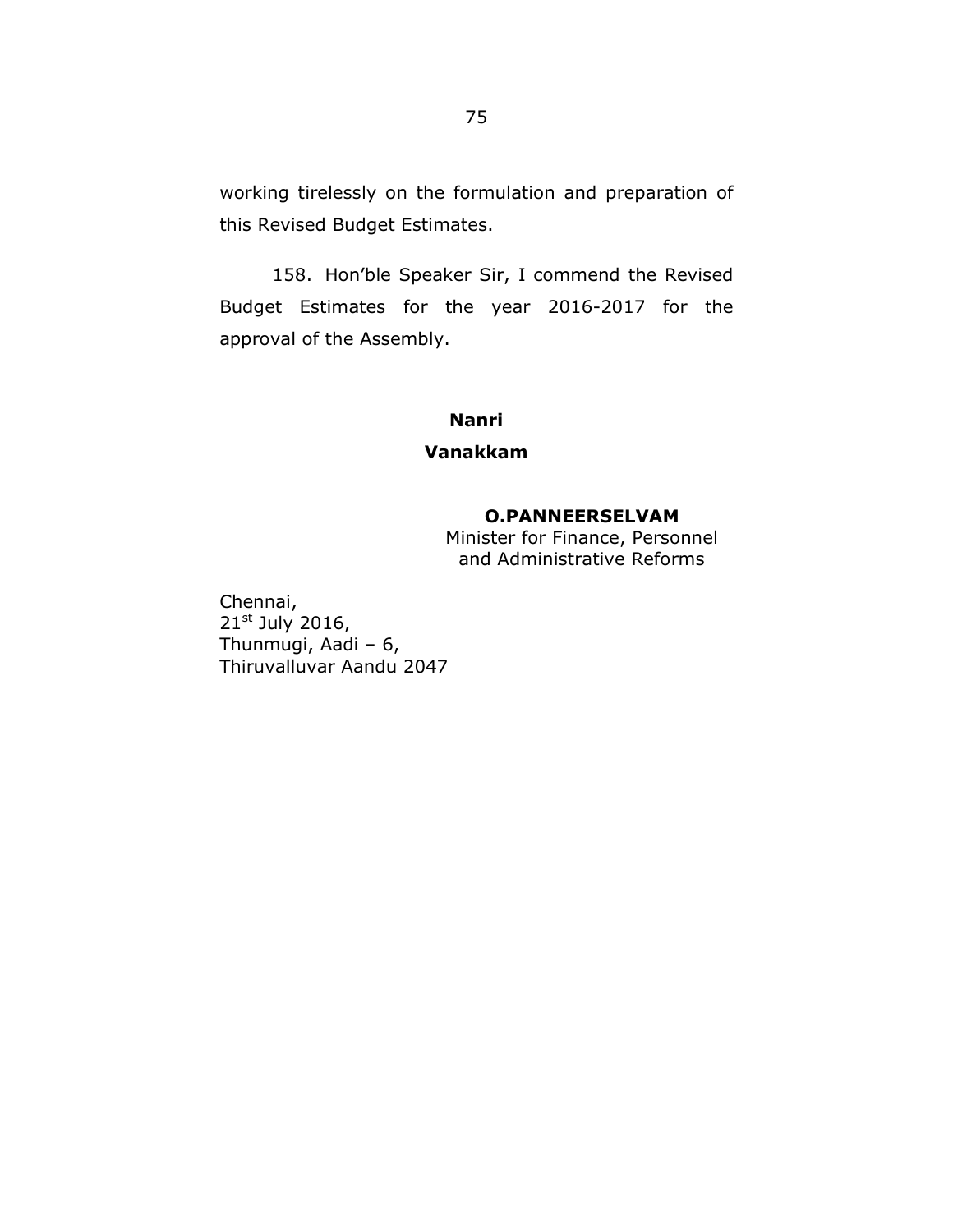#### **APPENDIX**

### **MEDIUM TERM FISCAL PLAN**

As per Section 3(1) of the Tamil Nadu Fiscal Responsibility Act, 2003, the State Government shall lay before the Legislative Assembly a Medium Term Fiscal Plan (MTFP) along with the Budget. Further, as per Section 3(2) of this Act, the MTFP shall set forth a multi-year rolling target for the prescribed fiscal indicators like Revenue Deficit, Fiscal Deficit, etc., with specification of underlying assumptions made to arrive at those projections. In accordance with the Tamil Nadu Fiscal Responsibility Act, 2003, a Medium Term Fiscal Plan for the current financial year and next two years, i.e., from 2017-2018 is hereby placed before the Legislative Assembly.

### **Objectives**

The MTFP has been structured with the aim of facilitating high economic growth in order to create enough fiscal space for investments in agriculture, industry and basic infrastructure, thereby enabling the State to create opportunities for the people, especially the disadvantaged, to participate in the growth process and achieve the overall objective of inclusive growth with equity.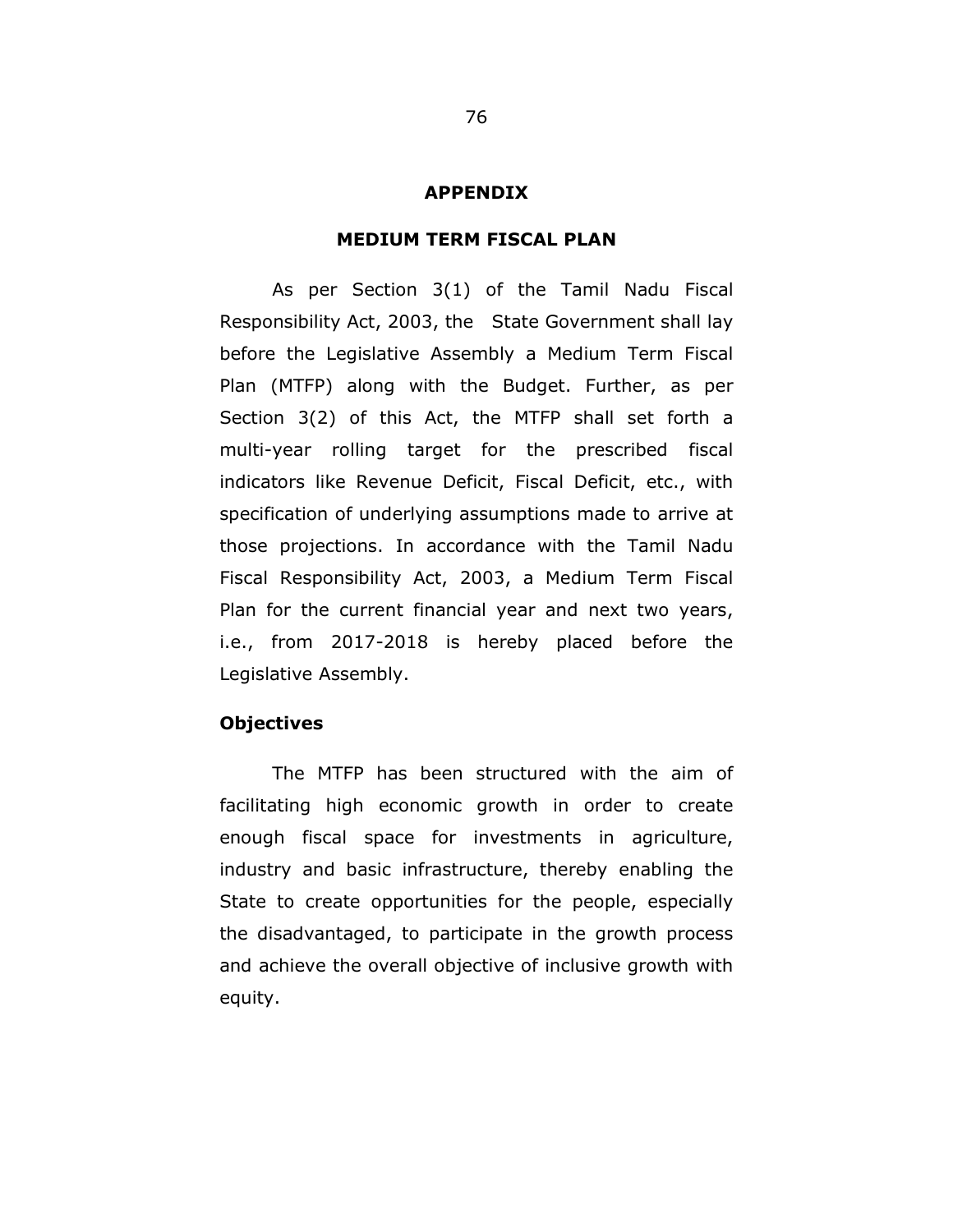Apart from incurring expenditure heavily on various welfare schemes, especially for social security, education, health, etc., the State has given due importance to capital expenditure for building roads & bridges, irrigation and power projects. Simultaneously, the State has to meet the ever increasing administrative expenditure, mainly due to hike in Dearness Allowance, increments, creation of new posts and filling up of vacancies. However, the State Government is committed to achieving fiscal consolidation by complying with the roadmap setforth by the Central Finance Commission.

The MTFP will ensure the compliance of the norms of fiscal prudence, such as, containing the Revenue Deficit to the minimum, Fiscal Deficit within three per cent of Gross State Domestic Product (GSDP) and Outstanding Debt to GSDP ratio within the prescribed limits of the Central Finance Commission during 2016-2019 and thereafter, except for the year 2017-2018.

### **Future Prospects**

The GSDP figures for the States have been revised based on new 2011-2012 series. Therefore, the nominal GSDP figures based on this new series have been adopted in the budget. As per the present trend, it is estimated that the growth rate of the State will be high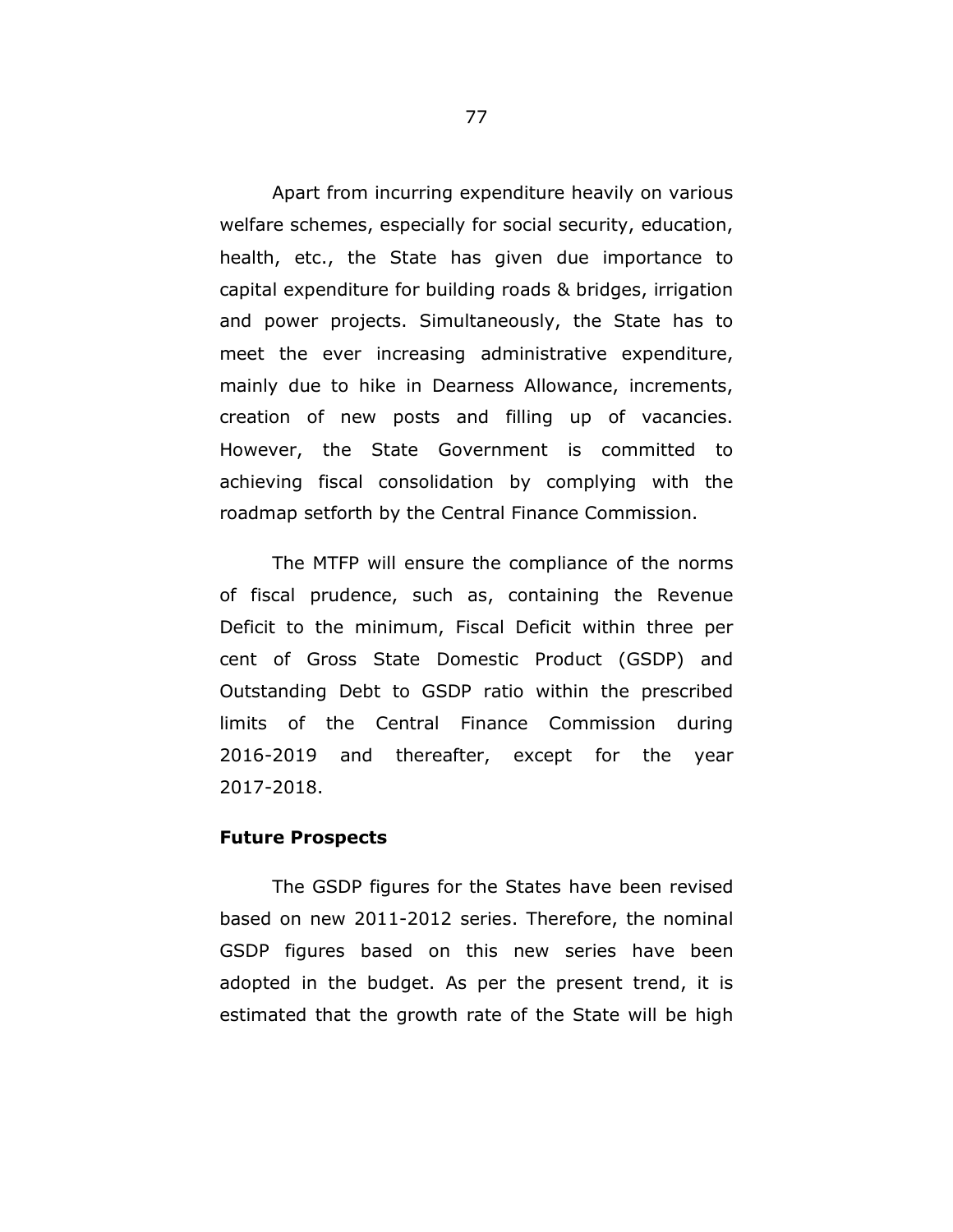and inflation is expected to be moderate during the current financial year.

### **I. Revenue Receipts**

The Total Revenue Receipts of the State Government, including the Central Transfers, are estimated as Rs.1,48,175.09 crores in 2016-2017. The important components of Revenue Receipts and it's growth trends are as follows.

### **1. State's Own Tax Revenue**

The State economy has been showing signs of recovery, which is evident from the improvement in GSDP growth rates from 4.85% in 2012-2013 to 6.94% in 2014-2015 as per 2011-2012 constant prices. In 2015-2016, GSDP growth rate is estimated to be at 8.79% at 2011-2012 constant prices. Considering the trend, it is also expected that the economy will further improve during the current financial year and the State would register a higher growth rate.

The State's Own Tax Revenue is Rs.86,537.70 crores as per the Revised Estimates 2015-2016. It is estimated to increase to Rs.90,691.87 crores in Revised Budget Estimates for 2016-2017. A growth rate of 13.67% and 13.58% is assumed for the years 2017-2018 and 2018-2019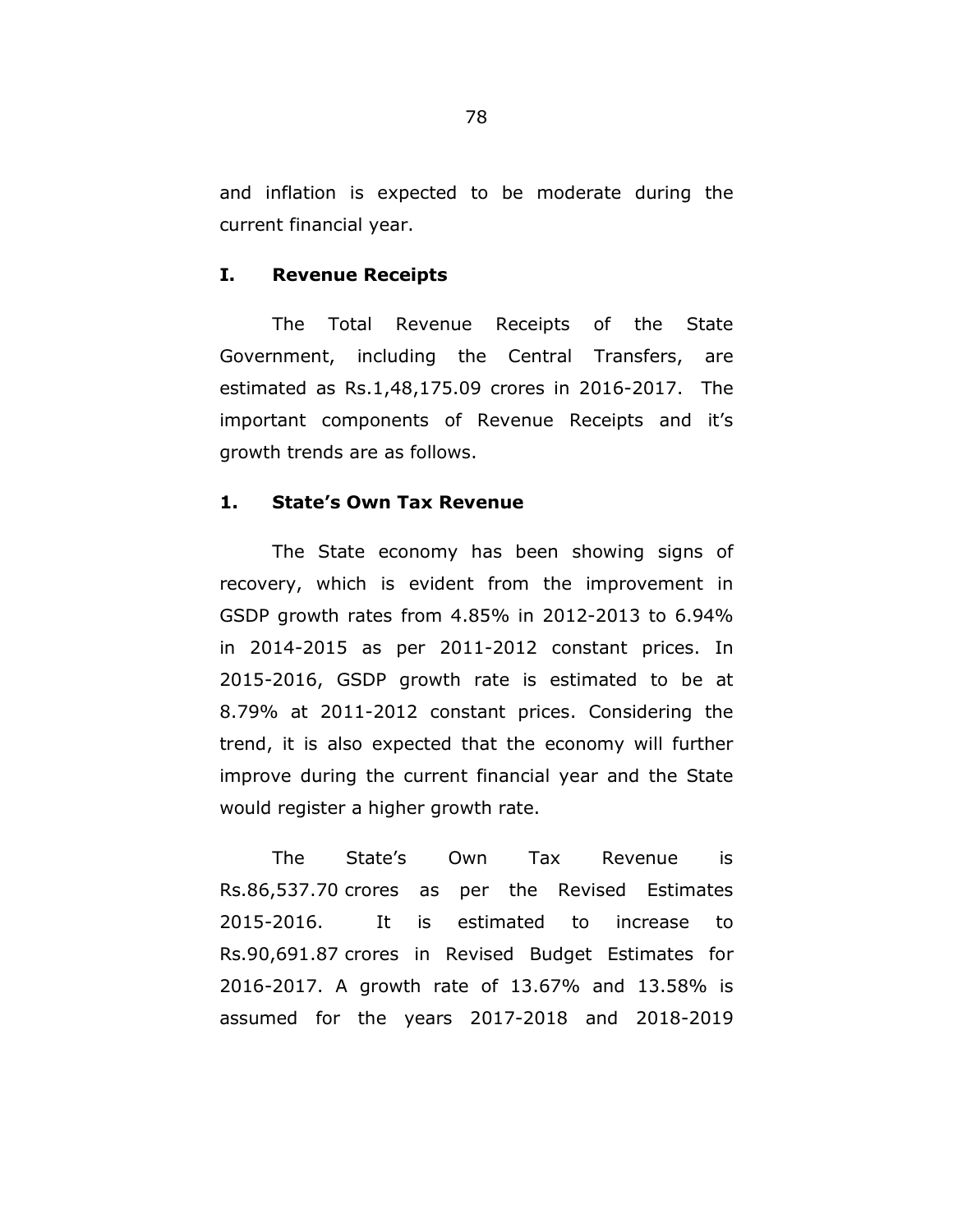respectively. Salient features of the major components of the State's Own Tax Revenue are as below.

- The receipts from the Commercial Taxes are estimated to be Rs.67,629.45 crores in the Revised Budget Estimates 2016-2017. It has been revised due to reduction in the sales tax realisation on the petroleum products.
- Taking into account the impact of closure of 500 TASMAC shops during the current financial year and the present trend of receipts, the State Excise Duty collection has been estimated at Rs.6,636.08 crores during 2016-2017.
- Receipts from Stamp Duty and Registration Charges are expected to be Rs.9,858.17 crores during 2016-2017 as against Rs.9,469.29 crores estimated in Revised Estimates 2015-2016.
- **EX For the collections under the Taxes on Motor** Vehicles as against Rs.4,385 crores estimated in Revised Estimates 2015-2016, the Revised Budget Estimates for 2016-2017 are estimated at a growth rate of 9.33% and the estimates for 2016-2017 has been fixed at Rs.4,793.91 crores.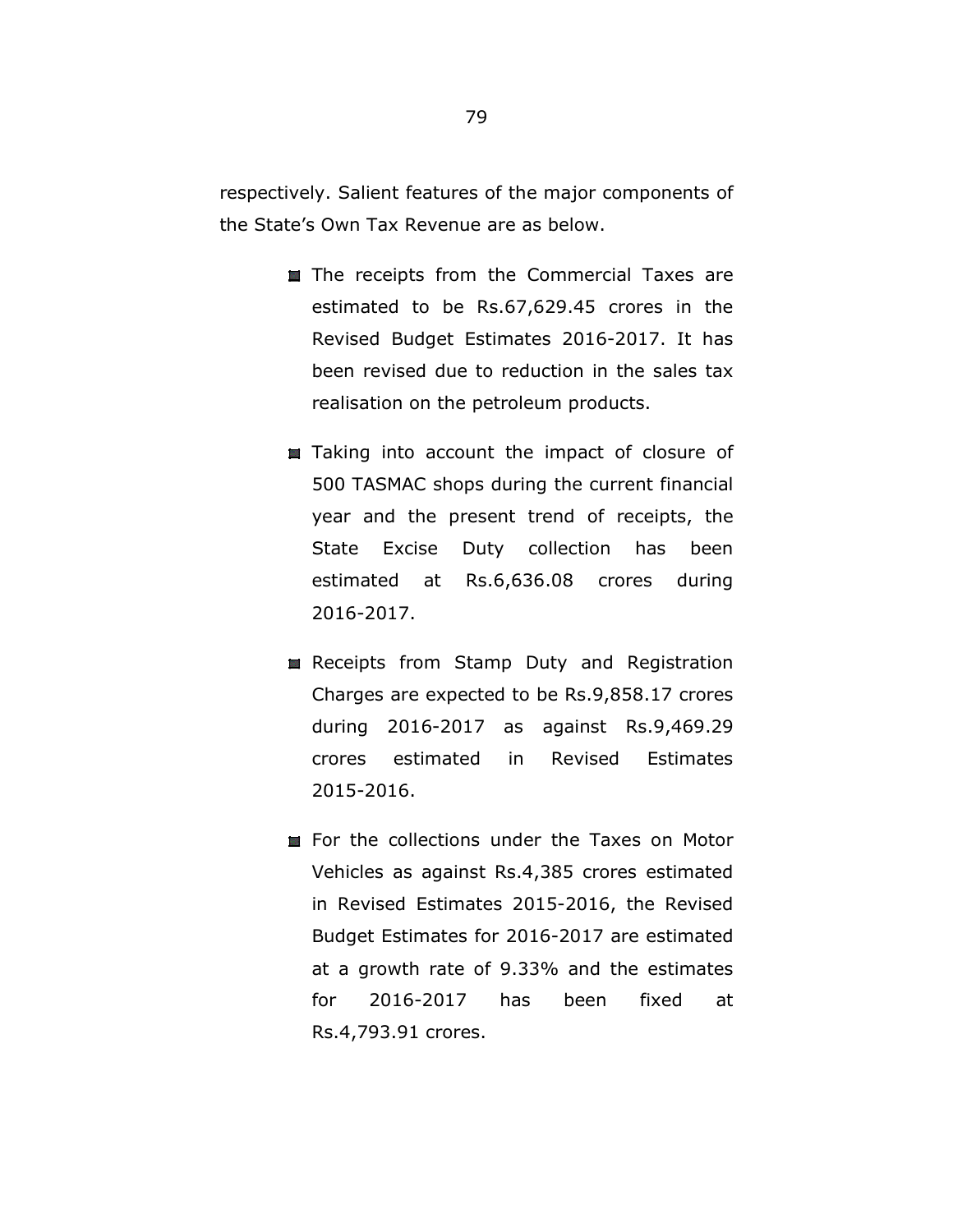#### **2. Non-Tax Revenue**

The State's Own Non-Tax Revenue has been estimated at Rs.9,723.95 crores in the Revised Budget Estimates 2016-2017. Since the Government services are delivered free of cost or only at nominal fees and limited mining potential in the State, the Non-Tax Revenue has been estimated to be marginally higher than the Revised Estimates 2015-2016. A growth rate of 6% is assumed for 2017-2018 and 2018-2019.

## **3. Share in Central Taxes**

The inter-se-share of Tamil Nadu has been decreasing gradually from one Finance Commission to another. The inter-se-share of Tamil Nadu from Thirteenth Finance Commission to Fourteenth Finance Commission has been reduced from 4.969% to 4.023% in the general divisible pool and from 5.047% to 4.104% in case of Service Tax pool. However, increased flows of resources are expected to be devolved to the State on account of the resource augmentation by the Central Government through revision of taxes and duties. The Share in Central Taxes for the State has been estimated at Rs.23,018.12 crores during 2016-2017 in this Revised Budget Estimates based on the projection given in the Union Budget. A growth rate of 14% is assumed for the financial year 2017-2018 and 2018-2019 also.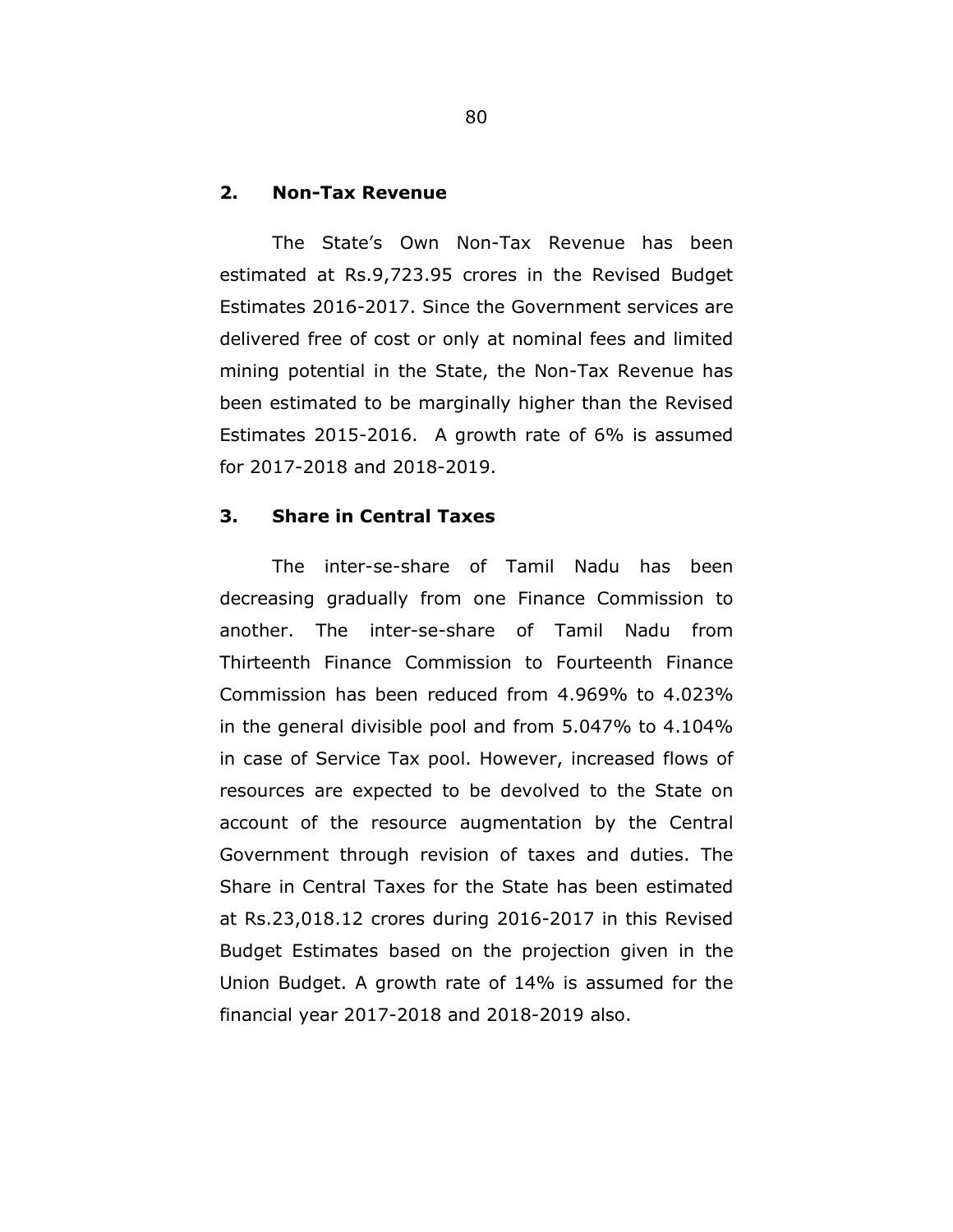#### **4. Grants-in- Aid from the Union Government**

The Grants-in-Aid from the Government of India have been estimated at Rs.24,741.15 crores in the Revised Budget Estimates 2016-2017 by taking into account the Central Assistance to State Plan and Fourteenth Finance Commission grants such as contribution to State Disaster Response Fund (SDRF), basic and performance grants to both rural and urban Local Bodies. From 2015-2016 onwards, the Government of India has reduced its share for many of the Centrally Sponsored Schemes to 60 per cent. The Revised Budget Estimates 2016-2017 has also taken into consideration of the estimated receipts of Central Sales Tax (CST) compensation from the Government of India. For the financial year 2017-2018 and 2018-2019, a growth rate of 12% has been assumed.

### **II. Revenue Expenditure**

The revenue expenditure during the ongoing financial year is estimated at Rs.1,64,029.56 crores which shows a growth of 10.99% over Revised Estimates 2015-2016. The main components are explained below:

 $\equiv$  The allocation for salaries is Rs.45,542.18 crores and for pensions and other retirement benefits is Rs.18,868.16 crores in the Revised Budget Estimates 2016-2017. This is 39.27% of the Total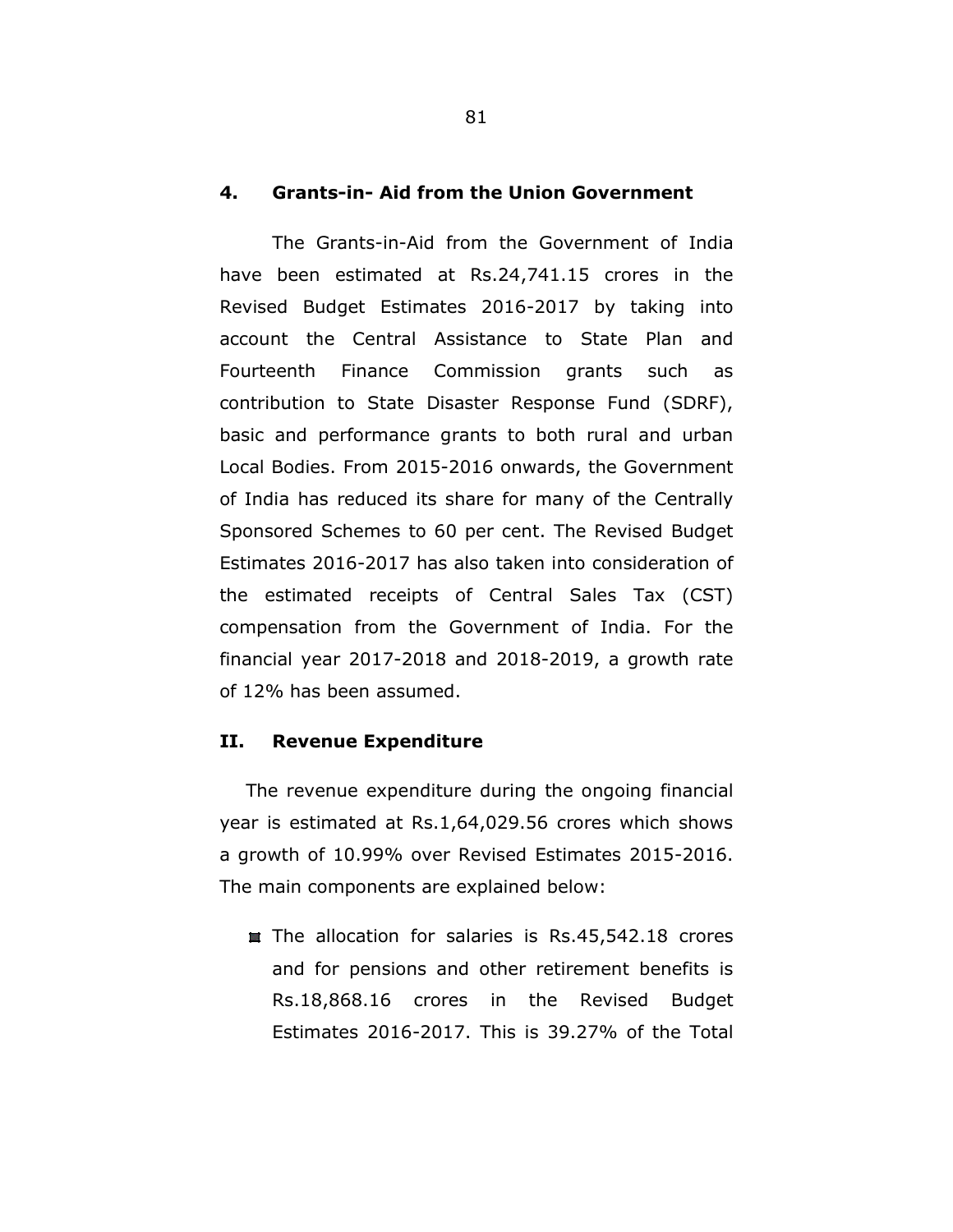Revenue Expenditure. Considering the possible expenditure due to hikes in Dearness Allowance, increments and filling up of vacancies, a growth rate of 30% for salaries and 35% for pensions and other retirement benefits is assumed for 2017-2018 and a growth rate of 11% is assumed for both salaries and pensions for 2018-2019. The projection for the year 2017-2018 has been made based on the assumption of implementation of Seventh Pay Commission recommendations.

For Subsidies and Grants, the allocation is Rs.68,211.05 crores in the Revised Budget Estimates 2016-2017. This increase over Revised Estimates 2015-2016 is due to various welfare schemes like food subsidy, power subsidy, scholarships, etc. The Additional commitment due to new schemes such as waiver of agricultural loans of small and marginal farmers owed to Co-operative Institutions and free power to domestic consumers up to 100 units has also been added under this head. Further, the enhanced devolution to Local Bodies has been included on the assumption of the growth in State's Own Tax Revenue. A growth rate of 7% is assumed for 2017-2018 and 8% for 2018-2019.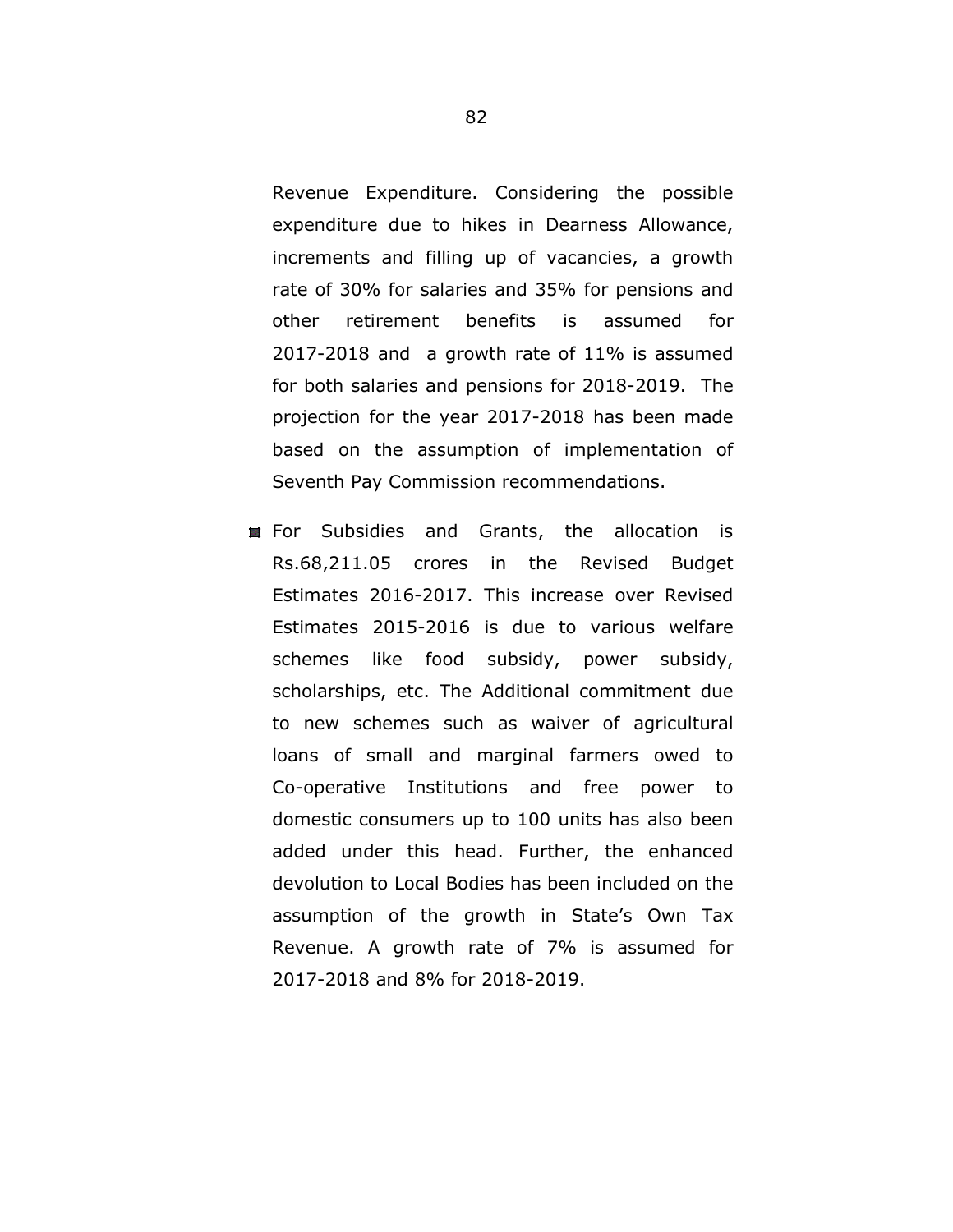- **Expenditure** on Non-wage Operations and Maintenance is projected as Rs.10,184.69 crores in Revised Budget Estimates 2016-2017. This is mainly on account of maintenance, administrative expenses, fuel cost, distribution of uniform to school students, etc. A growth rate of 2% is assumed for 2017-2018 and 2018-2019.
- In the Revised Budget Estimates 2016-2017, the Interest Payments have been estimated as Rs.21,215.67 crores, which is 12.93% of the Total Revenue Expenditure. The ratio of Interest Payments to Total Revenue Receipts will be 14.32% in 2016-2017. This is expected to be 14.45% in 2017-2018 and 14.59% in 2018-2019.

# **III. Capital Expenditure**

During 2016-2017, the State has given thrust to capital expenditure. As a result, the allocation for Capital Expenditure has been projected to increase from Rs.22,878.45 crores in Revised Estimates 2015-2016 to Rs.24,679.38 crores in Revised Budget Estimates 2016-2017. This is expected to grow further at 9.25% in 2017-2018 and 11.13% in 2018-2019.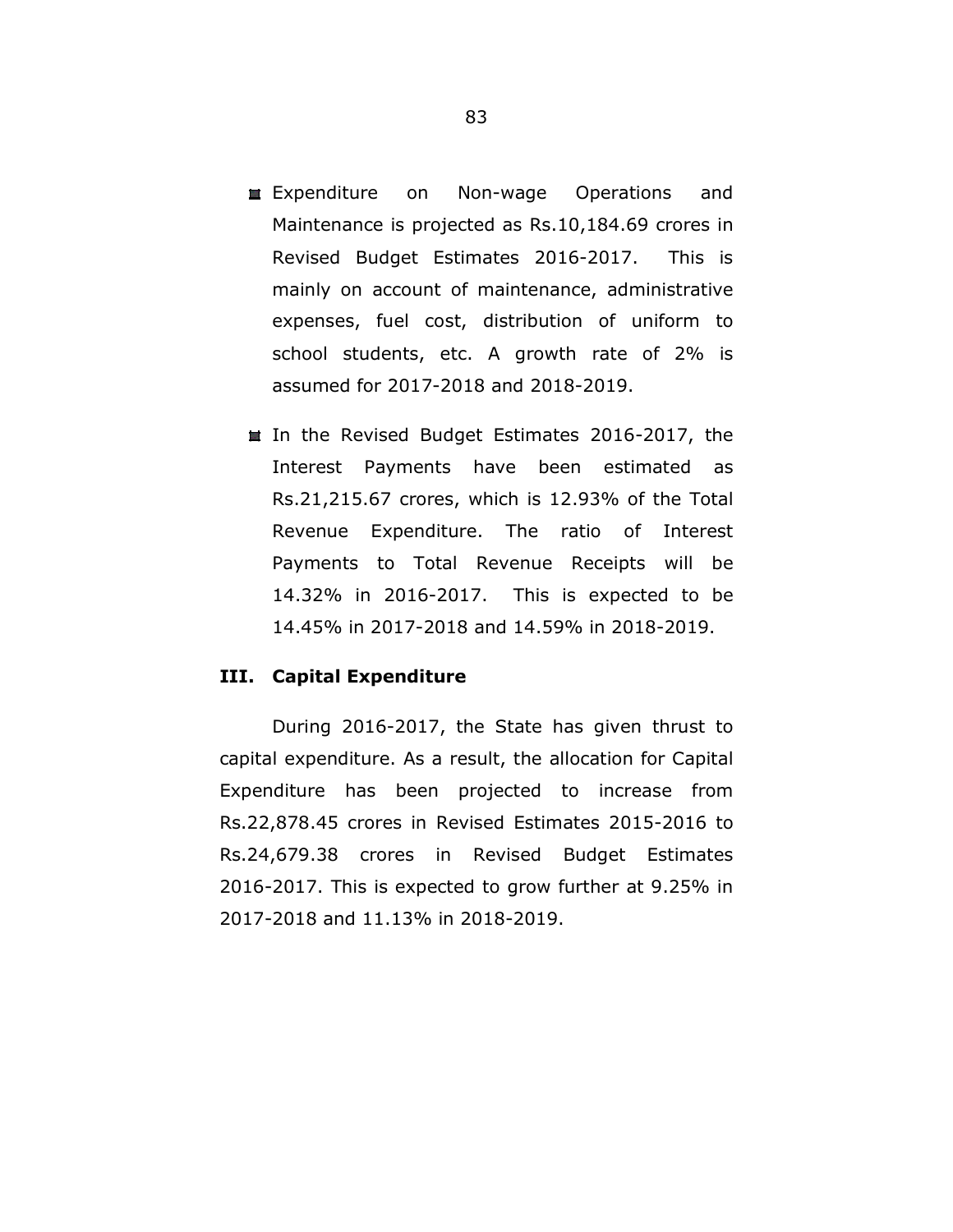#### **IV. Revenue Deficit and Fiscal Deficit**

In the Interim Budget for 2016-2017, the Revenue Deficit has been estimated to be Rs.9,154.78 crores. However, due to continuing global economic slowdown, the tax revenue growth has been slow. There is significant fall in State's Own Tax Revenue growth rate, particularly in Commercial Taxes because of the reduced sales tax realization due to fall in tax revenue from petroleum products. Taking into account these factors, the Revenue Deficit has been revised to Rs.15,854.47 crores in the Revised Budget Estimates 2016-2017. Fiscal Deficit for 2016-2017 is estimated as Rs.40,533.84 crores, which is 2.96% of the Gross State Domestic Product (GSDP). In the forthcoming years, Fiscal Deficit to GSDP ratio will be 3.34% in 2017-2018 and 2.96% in 2018-2019. The State has to go for additional resource mobilization or resort to control in expenditure in order to limit Fiscal Deficit within three per cent norm while managing additional expenditure commitments during 2017-2018.

# **V. Borrowings**

The estimates for receipt and repayment of borrowings have been finalized on the basis of the overall borrowing ceiling fixed by the Government of India based on the formula indicated by  $14<sup>th</sup>$  Finance Commission.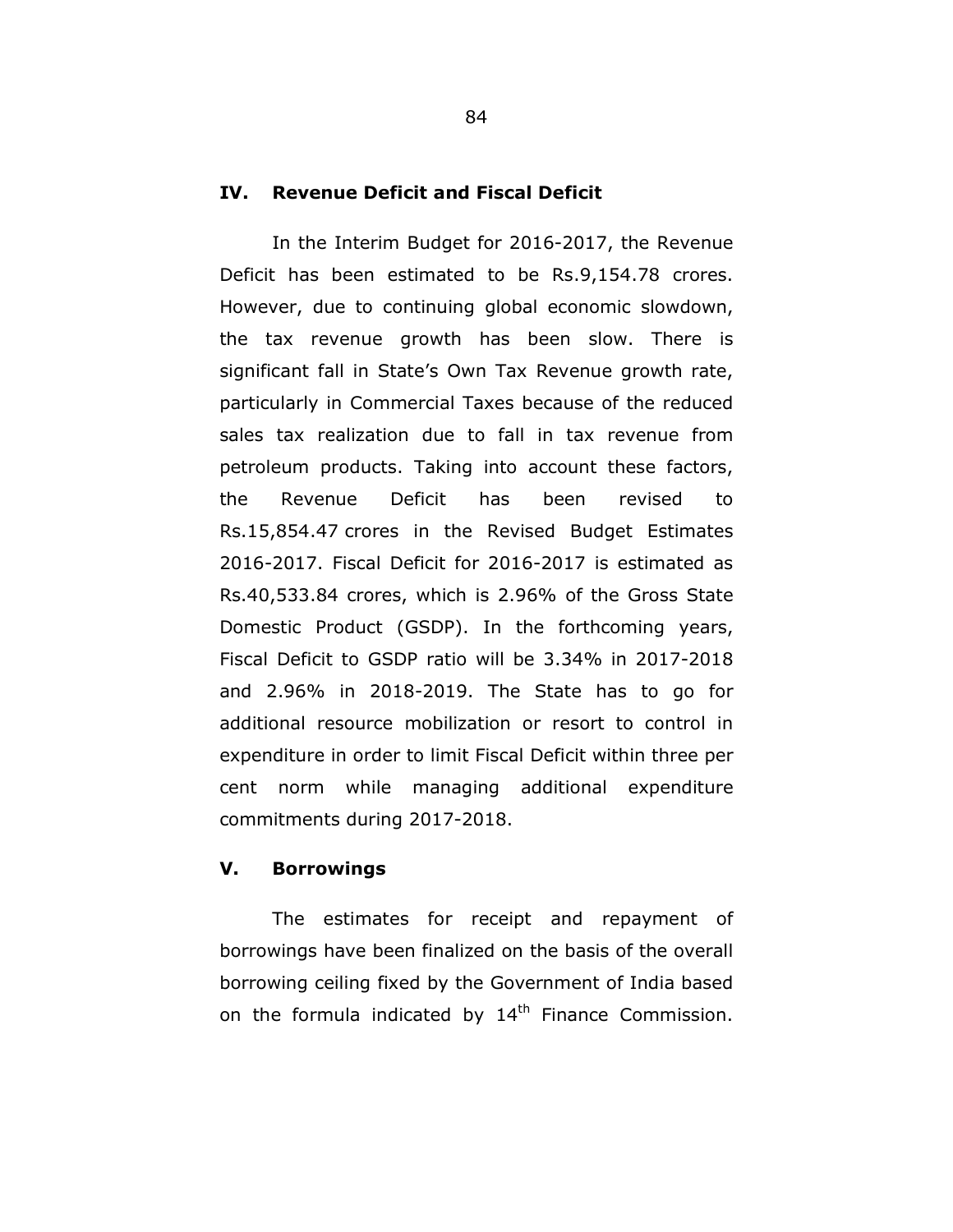The Net Borrowing Ceiling fixed by the Government of India has got revised from Rs.37,782 crores to Rs.41,085 crores in 2016-2017 due to revision in the GSDP figures according to 2011-2012 series. The net budgetary borrowings during 2016-2017 is estimated as Rs.40,529 crores. The outstanding debt including provident fund will be Rs.2,52,431 crores as on

31.3.2017. This will constitutes only 18.43% of GSDP.

#### **VI. Guarantees**

The outstanding guarantees for each year have to be restricted at a level of 100 per cent of the Total Revenue Receipts in the preceding year or 10 per cent of the GSDP, whichever is lower. The outstanding guarantees as on 31.3.2015 was 49.70 per cent of Total Revenue Receipts in the preceding year and 4.91 per cent of GSDP. The outstanding risk weighted guarantees for each year have to be kept at a level of 75 per cent of the Total Revenue Receipts in the preceding year or 7.5 per cent of GSDP whichever is lower. The outstanding risk weighted guarantees as on 31.3.2015 stood at 9.28 per cent of Total Revenue Receipts in the preceding year and 0.92 per cent of GSDP.